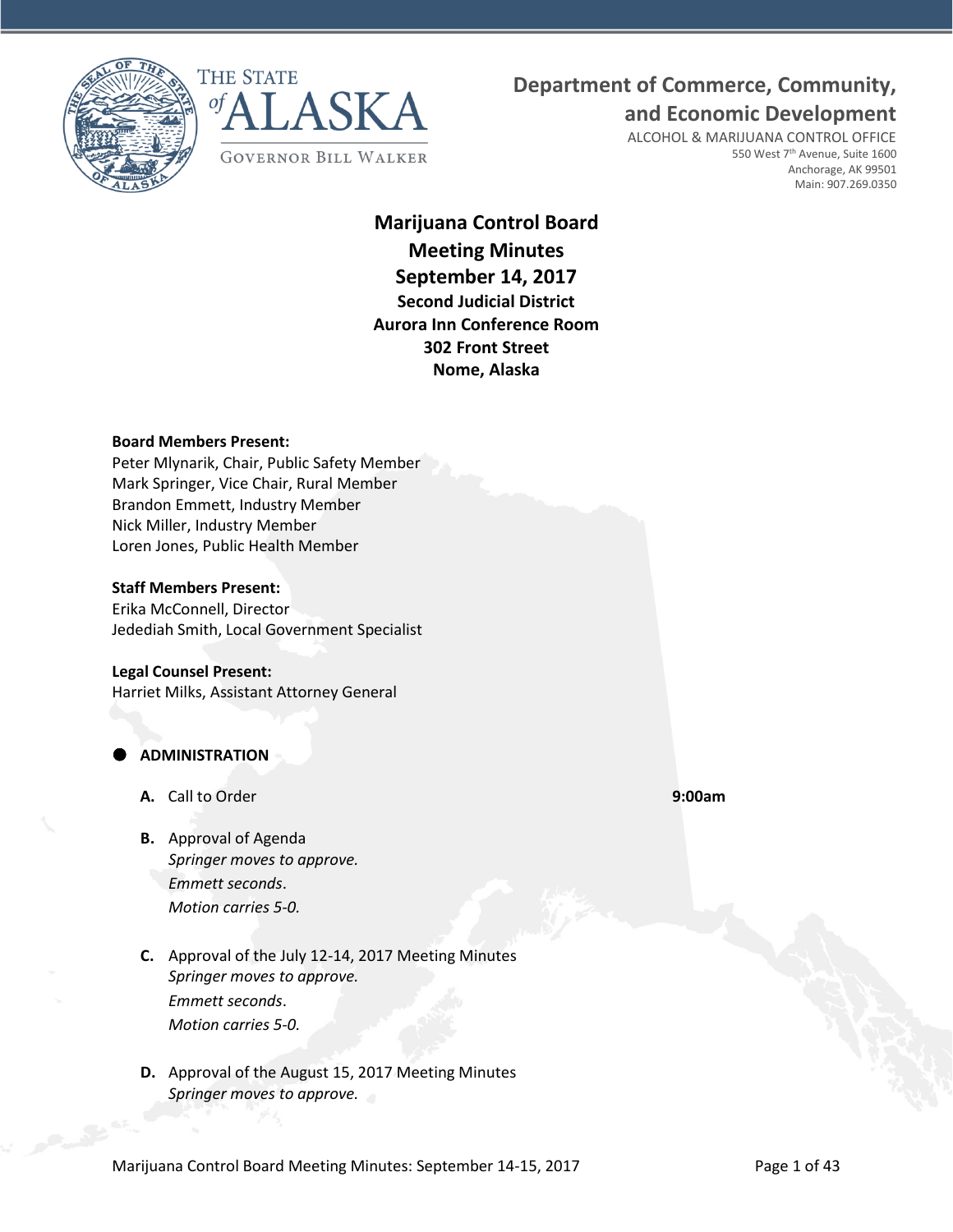*Emmett seconds*. *Motion carries 5-0.*

# **BOARD GOVERNANCE 9:05am**

*Emmett: I have been brought on as a strategist and advisor to the Keep Cannabis in Fairbanks campaign. Mlynarik: I belong to the Alaska Association of Police. They drafted some sort of letter regarding marijuana. I recused myself from that conversation.* 

# **PUBLIC TESTIMONY 9:10am**

*Jana Weltzin: It would be helpful for the industry to get a list of decisions that have been delegated to the director. We can understand things better if we know the things Director McConnell can make decisions on. I have had quite a few reports from retailers of people with handler cards offering to deliver marijuana at half the cost of licensed retailers. I have drafted language to address this issue. There has been a lot of robust debate by the board, but no motion to carry action forward. I think that is important for the public process.* 

*Holly Sheldon Lee: The pot store on Main street with the most opposition, it has been highly destructive for the teenagers in the community. We are completely against manufacturing in this community. When people voted to have personal choice, there was nothing about manufacturing. People have overdosed. Some people came up from Anchorage, they ended up at the Wildfire Café, the husband threw up all over the table. The wife, I'm not sure how much she took. This drug cartel that moved in here, with the assistance of the Mat-Su Borough, has been nothing but destructive.* 

*Mike Stoltz: High Expeditions is advertising on T-Shirts. If you are allowing marijuana to advertise, something is wrong.* 

*Carry Carrigan: It has been a slow process to see what is going on with the agendas. As a collective group, we don't receive a reasonable amount of time to discuss what is going on. There are positions that have been vacant since July. I don't understand why this is a low priority for an extended period of time. I am concerned about the way enforcement is going about its business. I needed to de-designate the Sheraton Hotel to put on the THC Fair. There was no consumption on the premises. I don't understand why enforcement needed to do that. I see that the director is questioning CBDs again. I would ask the board to allow the courts and legislature complete its work on hemp before they go flashing their badges around.* 

*Anna Jolley: Work as a nurse, mother of four. I am opposed to retail sale and manufacturing of marijuana in our community. I am concerned about the operator in our community. It really seems like they are grooming users in the community. I think there needs to be serious regulation. I am asking you to consider this small community.*

*Chris Euscher: My comment is concerning both labs we have and the inconsistency. We have two labs one consistently lower, one consistently higher. I prefer Steep Hill. Is there something the lab can do, like a proficiency test, to prove they are accurate. The difference between the two is radical. Is there something in the regulations that can hold the labs to a standard so we know they are accurate? Their results are not in the same neighborhood.*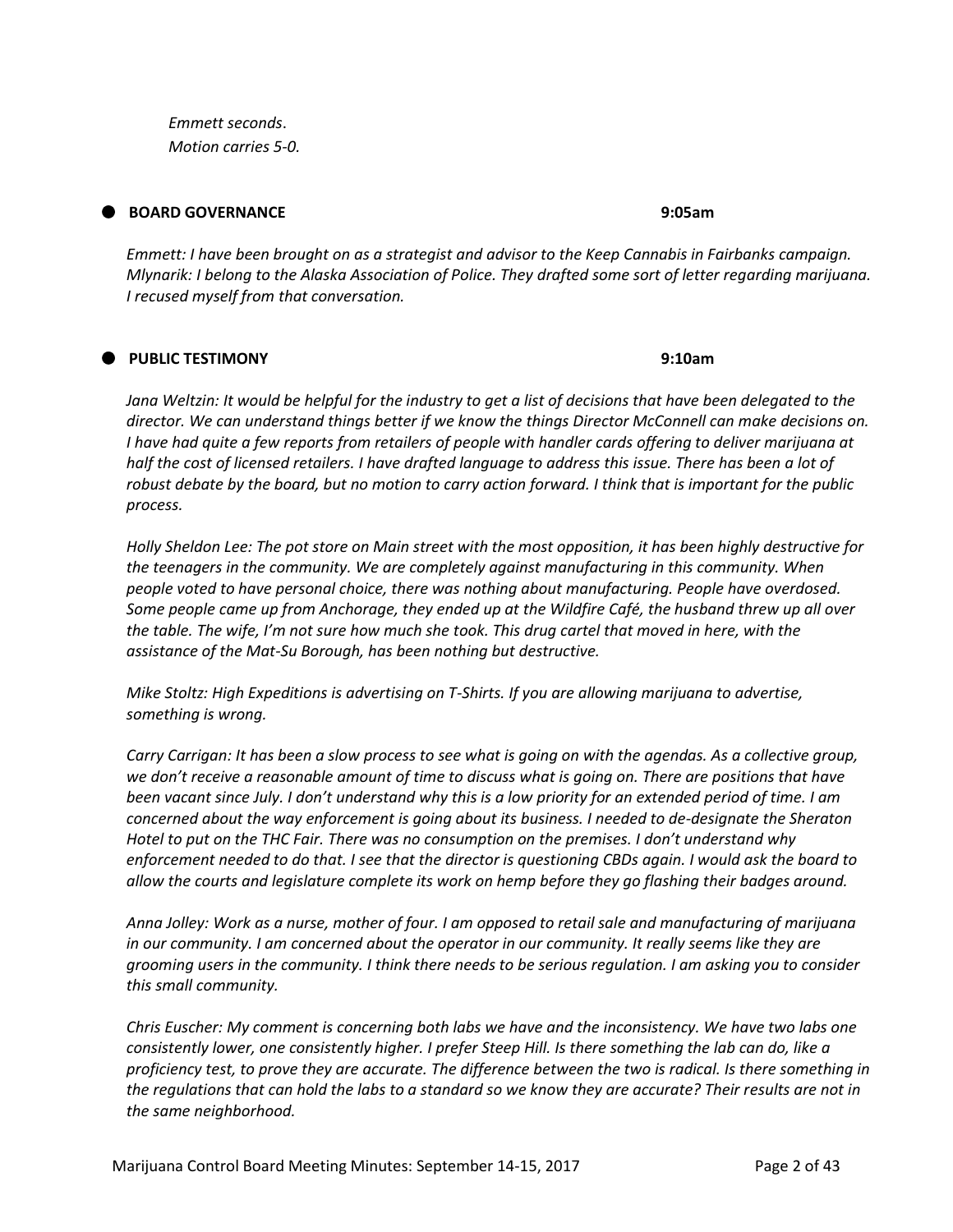*Art Weccdian, Talkeetna: They are working on the manufacturing facility before they've even gotten a license? I am opposed to the facility at sunshine.* 

*Hudson: The effect of the marijuana people in the community is more and more. We don't need another processing place. I am against pot in general. I just want to speak against one more place.*

*Brian Coyle, Steep Hill Labs: I would like to repeat what I said at the last meeting. We're concerned about accuracy. That's why we're going to implement proficiency testing. I am shocked that there is such a discrepancy. If there are major differences, then If you can't trust the labs, how are you going to build the industry?* 

*Debbie Hudson: We have five children living at home. We live less than a quarter mile from the Cash Creek building. I can already see the difference in Talkeetna. People don't like to go down on Main Street anymore. With this opening up closer to our home, we've talked to Troopers. They would rather pull people over for alcohol than marijuana. They don't even have a test to prove people are high on marijuana. I am opposed to alcohol and marijuana. But if the Troopers can't even enforce it, then it is a risk for everyone.* 

# **DIRECTOR BRIEFING**

**A.** Director's Report **9:30am**

*McConnell: We have a number of vacancies. Three new positions in FY 18 budget. A lot of administrative steps we have to go through before we can actually hire. We are about to post for two occupational licensing examiners, bringing our team up to five. One new admin position starting next week. Things in a bureaucracy take time. Auditors continue their work, and will deliver a preliminary report in the next few months. Traveling to Portland for the State Cannabis Regulators conference. Focusing on a national state regulators association. In mid-October going to Denver for State Marijuana symposium. Majority of regulations projects will be brought back in November. A number of issues regarding potential regulations projects.* 

*Board expressed interest in more financial analysis and background checks. Title 17 allows the board the authority to create regulations, and could amend the application process to do further financial background investigations. Oregon requires applicants to submit information regarding funding for facility. They distinguish between an owner interest and financial interest. They have a whole system worked out. We don't need to copy that.* 

*Ask the Board consider a fee for inspection if licensee has requested but is not ready for the inspection. If they are not prepared, and we have to go back a second time, we ask the board consider a fee, along with the ability to waive that fee for good cause.* 

*Limited Liability Companies are required to submit their operating agreement, but corporations are not required to submit their bylaws.* 

*Department of Labor regulates certain types of insurance. On alcohol side, during transfers, DOL checks this. I would recommend the board include requirements for this before transfers are approved.* 

*Multiple businesses on a lease, if there is a second, non-marijuana business that has right to the marijuana business, the board has no control over that second business. If that second business is sold,*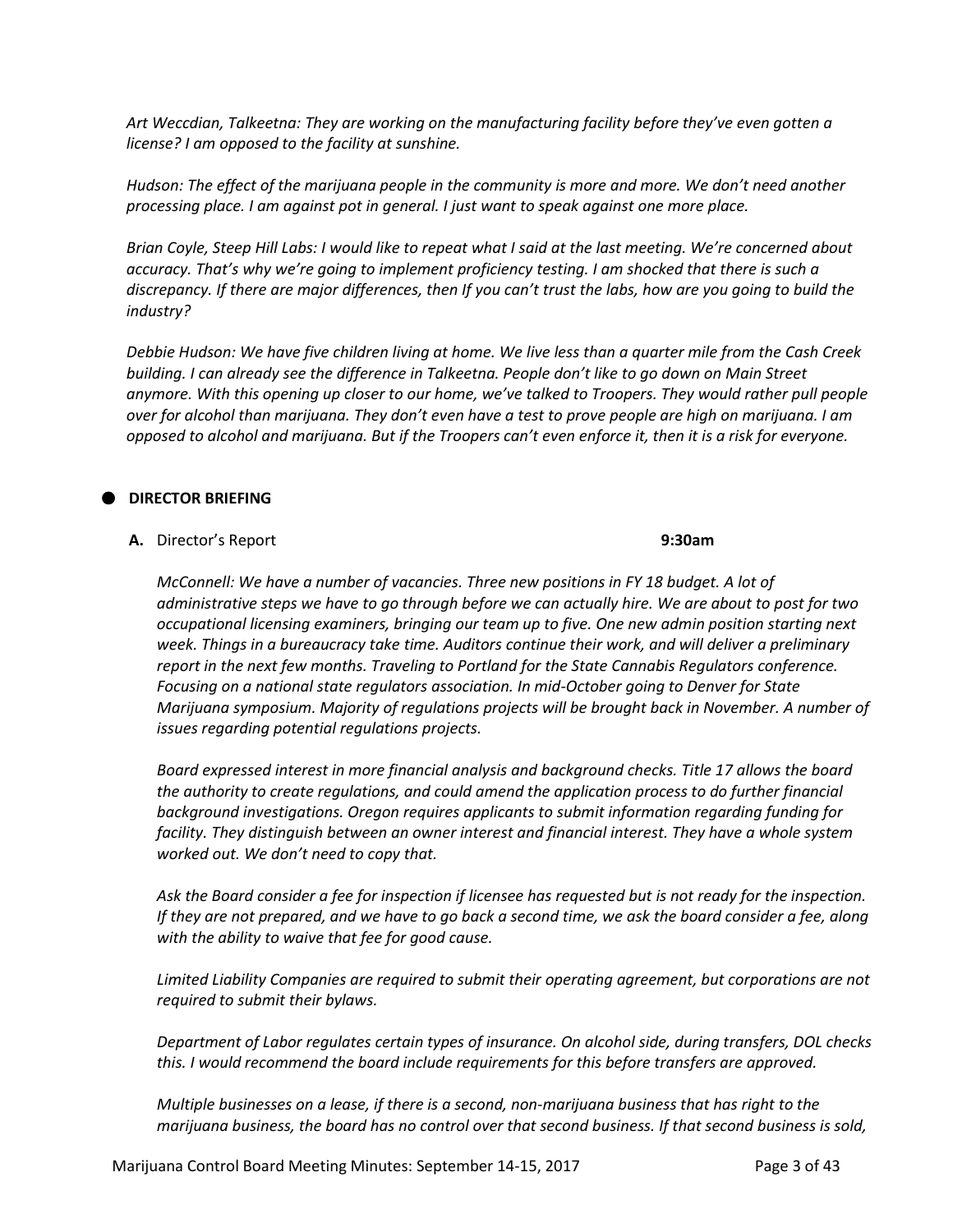*then a non-licensee has access to that business, and the board has no knowledge of that. We recommend changing to require sole access by licensee.* 

*Definition of affiliate needs clarification. Current regulation doesn't seem to be a necessary component of licensure. Open a project to eliminate the concept of affiliate. Either you are a licensee, you have a direct or indirect financial interest, or you are an employee or an agent.*

*Residency requirements address Permanent Fund Dividend eligibility. One issue is if you qualify, it is for the prior year, not the coming year. If you apply in 2017, they are analyzing if you were a resident in 2016. There are other changes that would be good to make.* 

*Video formats are problematic. When enforcement requests video, they can't always read the format. There isn't any magic software that allows you to read. 3 AAC 306.720 requires video surveillance to be retained. I would request publishing a list of required formats. We need people to work with their own security companies to deliver a format that we can read.*

*Odor of outdoor grows is an issue the board will have to address. In general, you can't emit odor unless the local government issues a conditional use permit. I would recommend changing the wording to 'the local government approval process.'* 

*Emmett: I'm not supportive of many of these projects. The one of interest is the Department of Labor is a workers rights issue. I have heard from some businesses not providing workers comp and workers not being paid for overtime. This is one I would be in support of.* 

*Springer moves to authorize the director to publish a list of video formats for enforcement purposes. Emmett seconds for discussion.*

*Springer: It is pretty clear by the regulation that what is stored must be usable by enforcement offsite. Emmett: I think the responsibility should fall on the board. It is an expense for the business. When we licensed these businesses, enforcement just looked at whether they had the system in place and could retain the video for 40 days. I think the responsibility should be on us, we should look at the formats that are used by the majority of the industry.* 

*McConnell: We're not asking licensees to replace equipment. We need software that will convert it to something you can read. We're asking the licensee to work with their security teams to convert it to something more standard. Nobody will have to spend money changing out their system. It will require a little work to format.*

*Springer: I'm not moving to open a regulations project. I am delegating to the director to publish a list of formats.* 

*Springer's motion on video formats carries 5-0.*

*Springer: Since workers comp is enshrined in statute, couldn't we editorially add licensees comply? The requirement exists across the board for the state. Milks: You could require license applicants to self-certify.*

*Springer moves that the administration provides proposed language requiring the applicant certify they are in compliance with Department of Labor regulations. Emmett seconds. Motion carries 5-0.*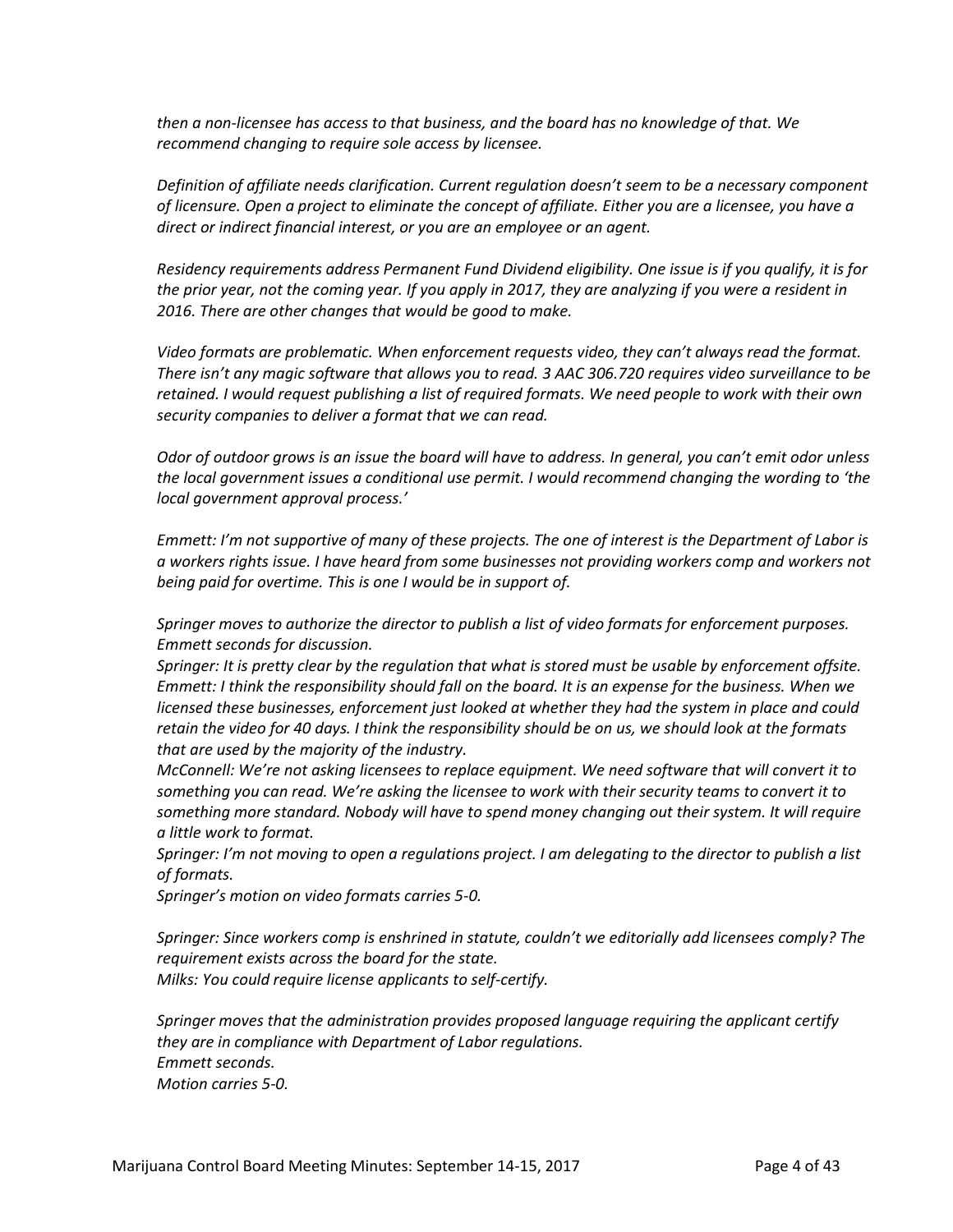*Loren Jones: It seems to me, we've got 22 projects out there, we could have two with multiple subjects and just do it.* 

*McConnell: What we have been doing, the board opens projects, the staff compresses them. They get one department of law number. I think the board could make a motion to open a project that addresses one or two or three issues, or you could open an individual project and we can compress them.* 

*Mlynarik: It would be easier for the board to know what you are doing.* 

*McConnell: There is the issue of four different regulations changes are rolled into one project, and we get a lot of comments on one part, and the board makes changes, we have to put that one part back out again.* 

*Emmett: I would agree with the director. In policy making, legislators come under fire for including a tiny provision in some unrelated topic.* 

*Jones moves to take financial background, corporation bylaws, and lease affiliates and combine those into a regulation project.* 

*Springer seconds.* 

*Emmett: I am opposed to that.* 

*Motion carries 3-2. Emmett and Miller vote no.* 

*Mlynarik: That brings us to charging for second, subsequent inspections, definition of a resident. Jones moves to create a regulations project for charges for subsequent inspections and definition of a resident.* 

*Springer seconds.*

*Jones: You don't need a regulation unless you want to make an exception. Is there some idea that staff has about conditions of a second inspection? You wouldn't charge for an inspection caused by a complaint.* 

*McConnell: We're only talking about the preliminary inspection. If you look on the pre-inspection checklist, we ask the applicant or licensee to verify the pre-check list. We've had examples of licensees saying they are ready, but they haven't tagged their plants. Then we have to go back. We're not talking about compliance check or inspection we think is necessary. We're just talking about the initial inspection.* 

*Jones: Yes, this is the first one. We don't do inspections for renewals. What about inspections for changes to operations plans?* 

*Miller: How many initial inspections fail due to just not being ready?* 

*Hoelscher: I would say roughly about 40 percent fail. It wouldn't be the ones the director is talking about. Since we've put out the pre-inspection checklist, that failure rate has gone down. Motion passes 4-1. Miller votes no.*

*Springer: On the local government issue, is this an editorial issue? There are some municipalities that have not adopted a conditional use process.*

*Milks: It could conceivably affect the rights and obligations of the people.*

*Springer moves to amend 3 AAC 306.430(d) changing conditional use process to local government approval process.* 

*Emmett seconds.* 

*Motion carries 5-0.*

*McConnell: In early 2016, the board directed the Director to determine applications complete while still issuing the background check. This was a temporary fix. I would request the board direct me to not*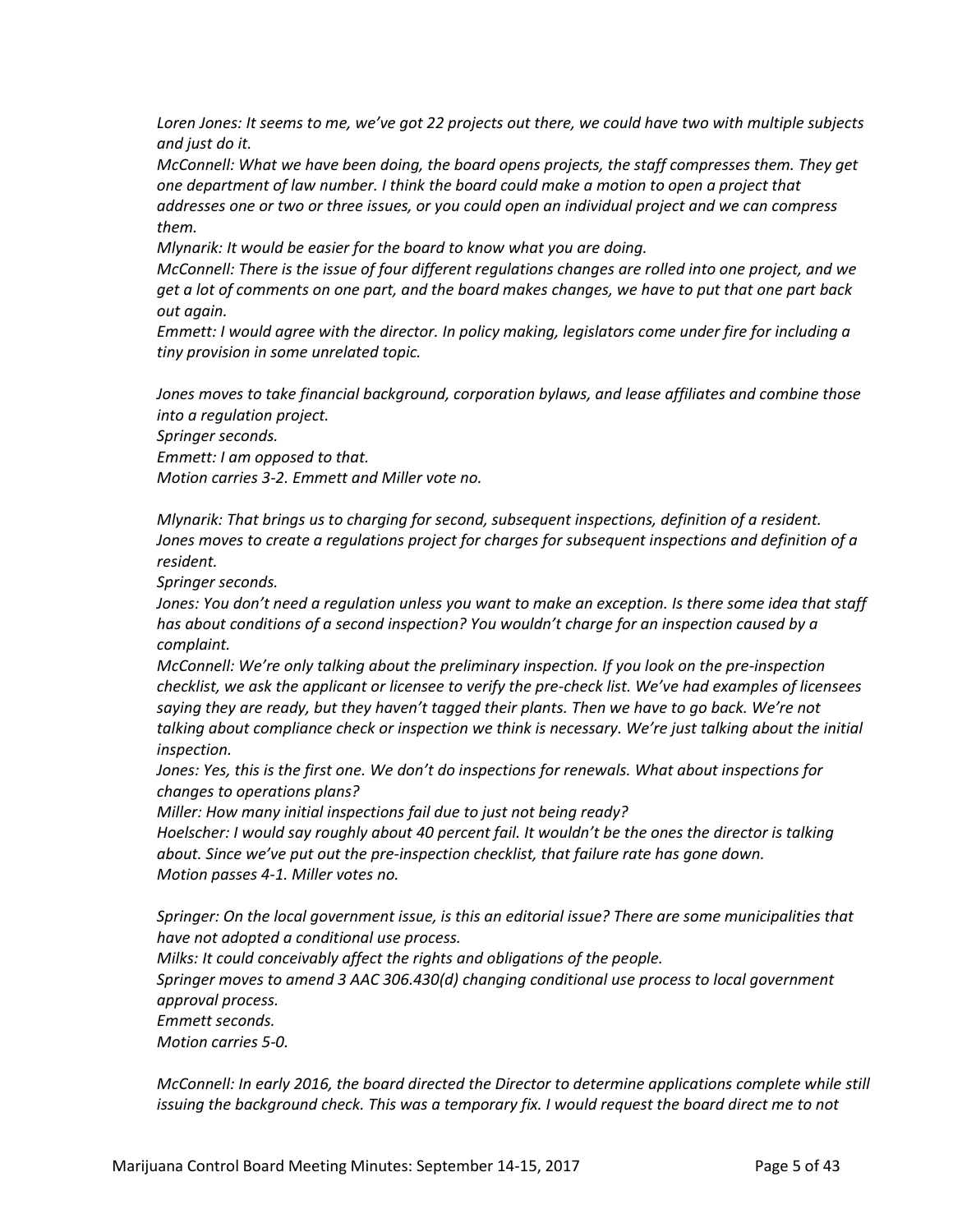*issue licenses until the background check is complete. This will prevent temporaries issued to certain applicants with disqualifying conditions.* 

*Hoelscher: The process duration depends on the Department of Public Safety and the FBI. Average turnaround time takes up to 3 weeks.* 

*Emmett: My concern is that this is a guilty until proven innocent thing.* 

*Miller: I'm reluctant to support this. How many are operating that don't have the completed background check. Does the licensee get notified when the background check comes back? Jones: When we did this, we couldn't submit fingerprint cards. The FBI wouldn't take them. The statute says you aren't supposed to issue a license until the background check is verified. There haven't been any licenses that have come back to us. I don't have the fear. We should be operating based on what the statute says.* 

*Miller: What I don't know is where we are right now. How many fingerprint cards have come back? I would like more information before we make a decision.* 

*Springer: That process is handled by enforcement. They have all their positions filled. That is their function. We're an add-on to a long list of license types that require background checks.* 

*Springer moves to delegate to the director to hold the issuance of a license pending the receipt of criminal background check approval.* 

*Jones seconds.* 

*Motion carries 3-2. Emmett and Miller vote no.*

*McConnell: Conditions placed on a license should remain on the license through the renewal period and remain with the license until the Board explicitly remove them.* 

Jones: I think most of the time it is a delegation. We want to see a better diagram. What kind of *conditions would we put on that would remain?* 

*McConnell: Those types of conditions might be the Kenai Borough conditions, or no CO2 allowed. I haven't seen many conditions. You could be asked by a municipality to limit operating hours. Milks: The regulations require the board to impose regulations requested by the municipality. It only makes sense to keep the conditions for the life of the license.*

*McConnell: Next issue is to clarify board intent. If the lessee defaults on lease, the lessor cannot take marijuana from the premises. If you have two names on a deed, but only one person is a licensee, does there need to be a lease to the one who is actually the licensee?* 

*Springer: Would this be germane to the fact that Alaska is a common property state?* 

*Milks: Yes. If the licensed premises is in a structure owned by a married couple, there should be a lease from the couple to the licensee. Keep it clean.*

*McConnell: This doesn't need to be a regulation.*

*Springer moves to direct staff to require a joint ownership lease agreement to the licensee. Landlord has no right of control.* 

*Jones seconds.*

*Jones discusses issue at the previous board meeting where the licensee lived in a house owned by her boyfriend and wanted to start limited cultivation. I questioned why this was allowed. Motion carries 3-2. Jones and Emmett vote no.* 

*McConnell: Back to the residency issue and MJ-18 (form to evaluate residency). Someone denied a PFD, then submitted an MJ-18. Can enforcement verify they are a resident? The regulations contemplate "do they qualify for the PFD?" I feel that with the current definition of residency shouldn't be secondguessed by my staff. My understanding of the MJ-18 is for people who have chosen not to apply for the PFD. The situation that comes before you later is someone who doesn't meet the qualification of the PFD because he travels for his job. But he doesn't qualify for the PFD. This is an issue that is a problem.*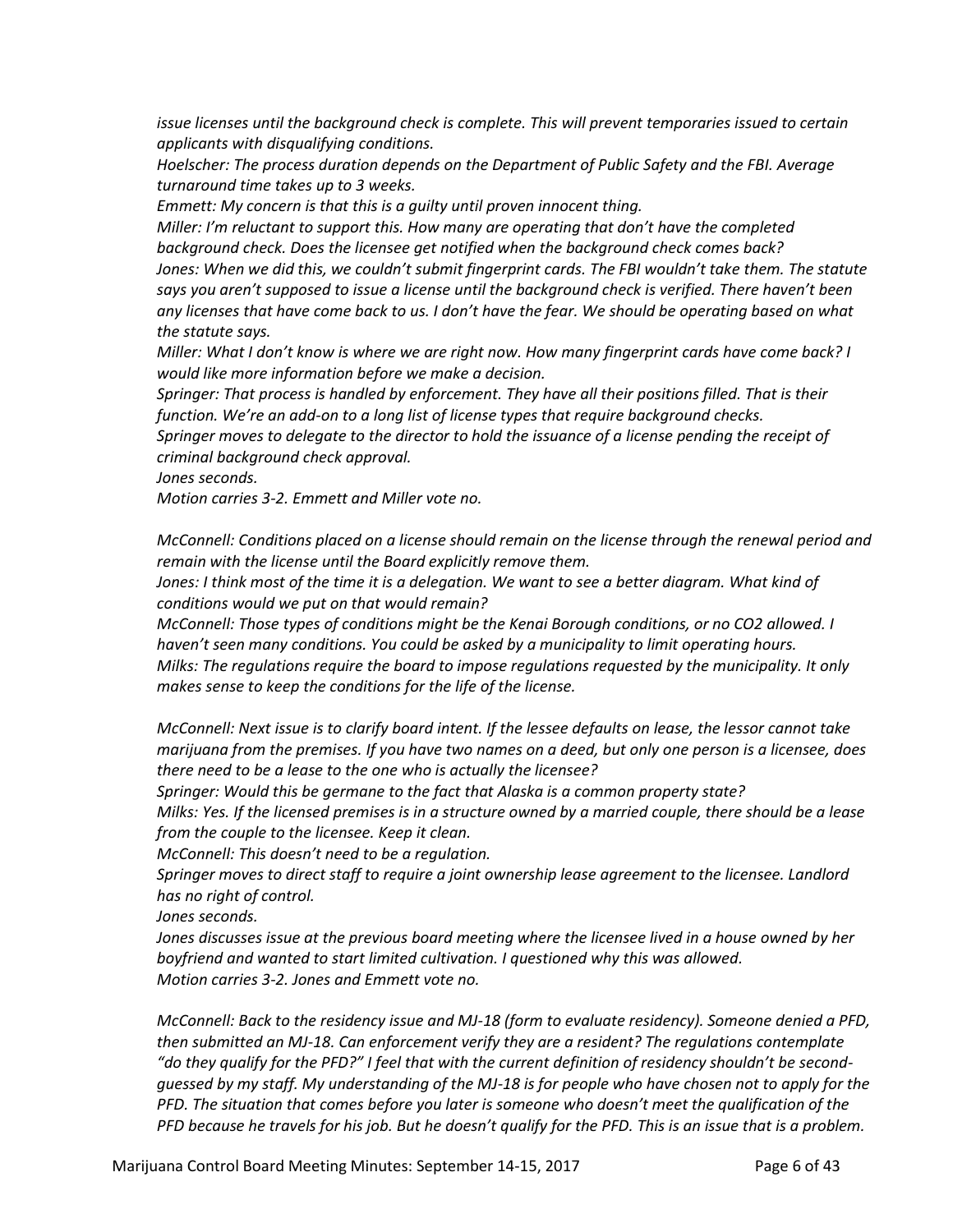*Our interest is in whether licensees are residents. I would suggest the board consider some sort of carve-out for people who can prove to the board or staff in some way, but who may not qualify. Jones: We went from just being a registered voter, you have to be here a year to get a resident fishing and hunting license. But you can be here 30 days and register to vote. So we landed on the PFD. If I arrived here in January 2017, and decided I was going to start a marijuana business, I certainly wouldn't qualify for a 2016 dividend. It seems to me the MJ-18, you need to have some kind of certification under penalty.* 

*Emmett: I would support some sort of compromise. It doesn't leave a lot of latitude. There are ways to determine if someone is vested in Alaska but is out of the state quite a bit. There should be an avenue for licensees.* 

*Mlynarik: Having done investigations, they are long and arduous. We're going to be spending a lot of time. Even though this is not a perfect way, it is the best way. Wildlife troopers are consumed with residency investigations in the winter.* 

*Milks: The issue is not whether the board wants to adopt basic requirements. Early on, the board discussed adopting all the PFD requirements and maybe extending the period of being out of state. How do you investigate that? There is a difference, but the difference is in how you prove that. Springer: We've talked about a snowbird regulation. We can't even look to the Permanent Fund office because they are a year behind us. Maybe instead of making a move on this right now, I would ask Ms. Milks to sit down with her colleague in the Dividend office to see if there is clarity between residency and qualification. This is something we need to continue to discuss.*

*Milks: One way you could amend this regulation is you could identify and change subsection 2, identify specific residency requirements under AS 43.23. You would then lose the ability to have the PFD tell you whether they are residents.* 

#### **Break**

*McConnell: Stores and entities are selling CBDs around the state. We have seized CBD product from licensees. The Board and licensees have been inconsistent on what to do about this issue. We could send out notices to remind stores that CBD is not to be sold without a license. With 8 enforcement staff, it is difficult to cover the entire state.* 

*Mlynarik: We made decisions based on staffing. We would prefer you do all of it. We're not trying to pick on certain businesses.* 

*Emmett: I would encourage staff to not remove CBD from every store in the state. I was opposed to the seizures in the first place. The scientific community has a wealth of literature on the health benefits. The reason why you can get CBD oil up here because it is not considered marijuana based on the Cole Memo. Our law says CBD oil is marijuana. But as far as where we spend our enforcement resources, that would be better spent on handlers posing as licensees.* 

*Jones: I read in the paper the state fair building that a marijuana business had their product stolen. They can't be a licensed business. It confused me that the media would put out there that this was a marijuana business and had their product stolen. It was misleading to the rest of the industry. If it is publicly identified they are selling marijuana, someone ought to do something. I just don't know what. I don't think our enforcement staff should be charging out to the local health food store.* 

*Milks: I think it is important to talk about staff resources. But the CBD issue is under review by the office of administrative hearing. In order to protect due process rights, I suggest the board not continue to discuss CBD as a marijuana product. Please refrain from continuing this discussion. Springer moves to table discussion until a later date.* 

*None opposed.*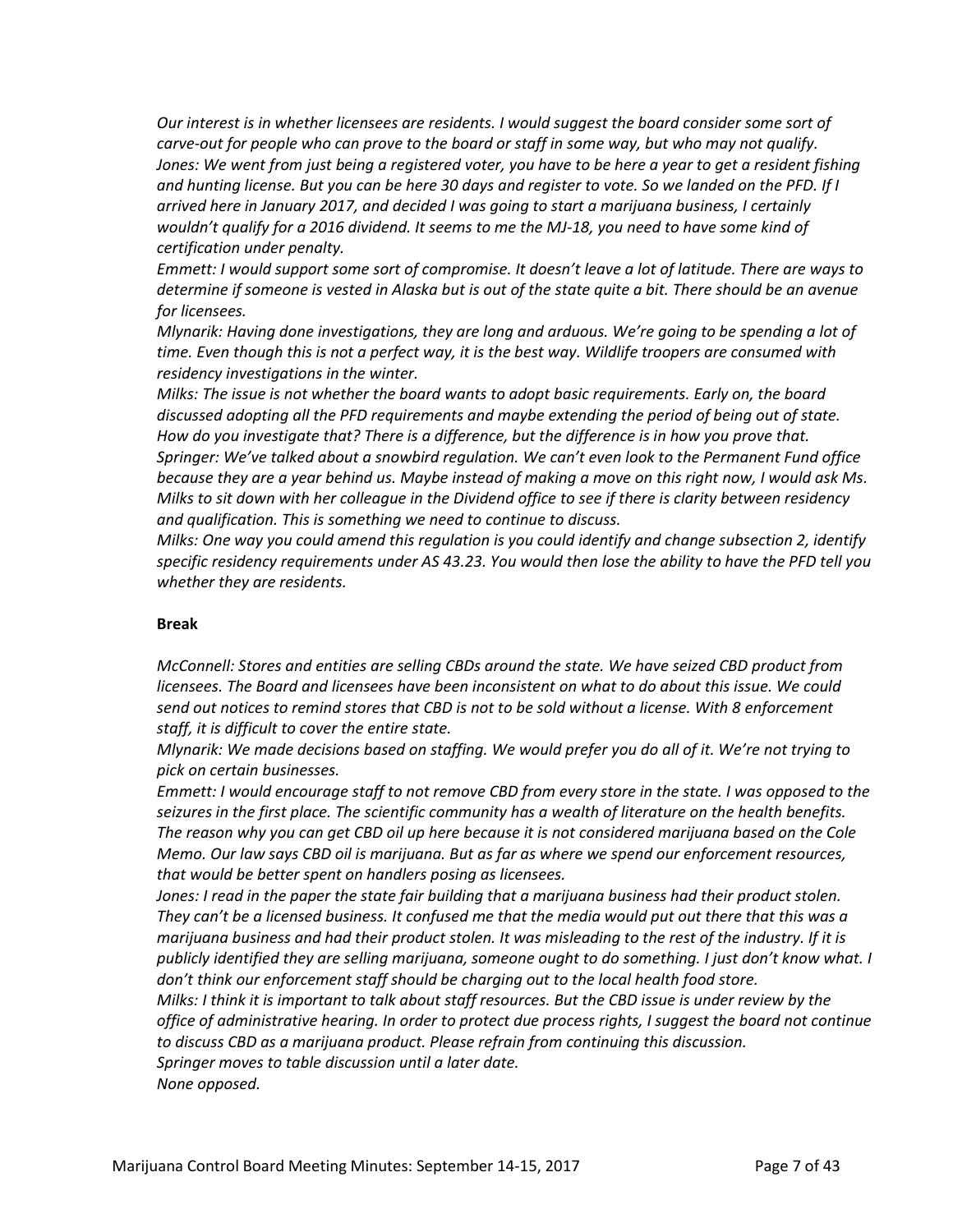*McConnell: Onsite consumption issue will be before you in November. Agenda documents must be submitted by October 27. The 2018 board meeting schedule is attached to written report. 6 meetings planned in four judicial districts. We've scheduled a meeting in Denali. We'll have meeting in Kenai as well.* 

*Springer: Can we get the AMCO budget at the next meeting? I'd like to compare how much the budget is and the receipts in taxes.* 

*Emmett: I've been critical of this board and staff on roll out. These new numbers are promising. You take the June and July and average those, that puts us at \$6.6 million in average revenue, just shy of projected revenue. We're hitting our stride. It looks like the numbers are going to happen.* 

**B.** Report of Subcommittee on Licensed Premises

*Jones: Emmett and I had a good discussion.* 

*Emmett: In reviewing some licenses that might be affected by this, there was inconsistency. The contiguousness is where marijuana may or may not be taken. In many of those, it has to do with where an office is. If there is an office where no marijuana is present, maybe there could be an exception.* 

*McConnell: One premises, there was cultivation on either side of the office. If the board wants to make exceptions to the contiguousness, the board require that be noted in the operating plan.* 

*Jones moves to accept the interpretation. Emmett seconds. Motion carries 5-0.*

*Jones: We had a long discussion about licensed premises. Over time, whatever decision may have a financial impact over time. We can't permanently grandfather them in.*

*Jones moves to accept the director's concept of licensed premises and that this will be looked at during the renewal. That gives everyone a year. Then we have the option to tell the director we've changed our minds. Emmett seconds. Motion carries 5-0.*

#### **ENFORCEMENT UPDATE 11:24am**

#### **A.** Enforcement Report

*Hoelscher: This is the first year we've had both alcohol and marijuana licensees operating during the summer. New licensees are anticipating enforcement are trying to intimidate. Emmett: As a vote of confidence goes, I can attest to the number of positive comments we've received about investigator Stonecipher. She is respectful and helpful. At times she'd had to enforce, she is very professional. So far as trepidation, the cannabis community was jailed and beaten, taken that into consideration with the high number of NOVs for licensees, you need to be conscience of the fact they may be legitimately afraid of you. We're going to have to work hard as an agency to change that cultural perception.*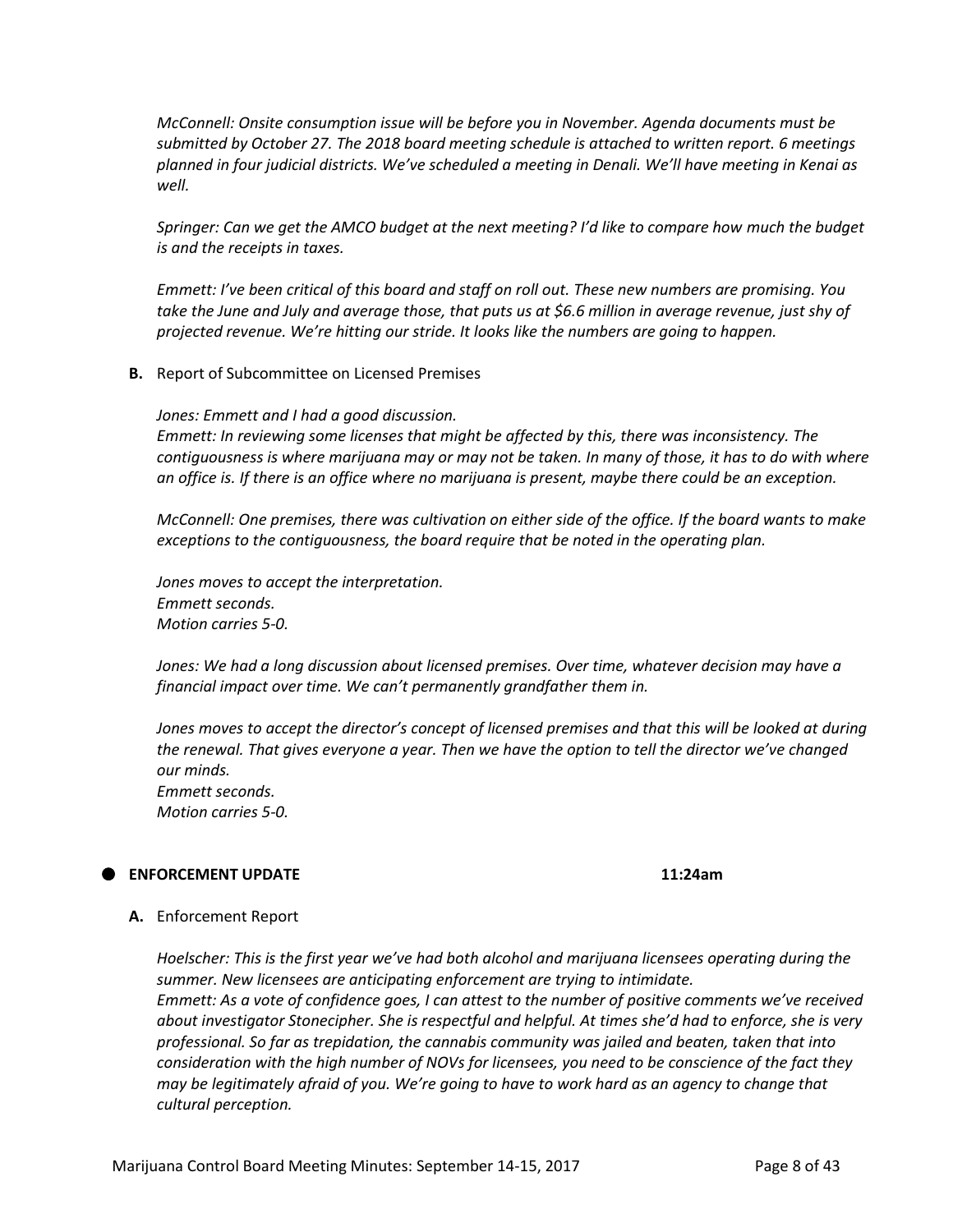*Springer: The majority of NOVs are the equivalent of a fix-it ticket. I hope the industry will continue to understand the job enforcement is doing is not out to bust anyone's chops. It is to help them remain or come into compliance with the regulations, and to help the industry to be successful.* 

*Hoelscher: 156 investigations, 14 are rural. There are about 42 investigations new in the last two months between alcohol and marijuana. 45 alcohol NOVs, 26 advisory notices to alcohol. 110 marijuana walk-throughs. 124 marijuana inspections, 30 more than the last report. 9 NOVs in the last two months. 49 background checks, issued 1049 handler cards.* 

*AMCO enforcement has been conducting random audits comparing what is in METRC and what is on hand at the premises. 40 percent of licensees have discrepancy. 100 percent of those with discrepancy have a Point of Sale system. Most with discrepancy rely on the Point of Sale system. The remaining 60 percent verify on a daily basis between POS and METRC.* 

*Jones: I forwarded this part of the report to city staff in Juneau to try to verify sales tax collection. We have one business that details the sales tax on the invoice and one that doesn't. We need this information to be able to verify whether they are over paying or under paying their tax.* 

*Mlynarik: What are you doing to ensure these businesses are fixing these discrepancies. Hoelscher: One licensee there was a major discrepancy. We don't go to a business with a preconceived number. What we've identified is that many think the Point of Sale system is the fix-all. Some haven't verified in over a month, leading to a huge discrepancy. Ultimately we only care about what is in METRC, because that is what should be in the store. A few licensees have offered to assist other retail stores in developing process to audit. We recommend they start verifying what is being uploaded or reflected in POS system is being uploaded into METRC. We have experienced twice a third party integrator has not been cooperative with enforcement's requests. We can't write them a notice of violation. Is it a reasonable expectation if a licensee is using a point of sale system to be able to obtain that information? In some cases, the licensee integrates the POS and METRC.*

*Springer: When you are seeking this information, is it part of an audit or an investigation process? Hoelscher: It turns into an investigation.* 

*Springer: With your authority as peace officers, do you have the ability to obtain that information. When we do a records request, we have no idea what is being supplied is the entirety of the request. We can apply for a search warrant. If we are not being provided the information we are asking for, and they know we're asking specifically for POS information, would the board be supportive of a violation of a records request?* 

*Springer: I would say yes.* 

*Mlynarik: I don't know how detailed the definition of records are.* 

*Milks: It is a matter for your interpretation.*

*Mlynarik: I would say all records pertaining to it. If it is a routine records request moving to an investigation, you may need to move to a search warrant.* 

*Hoelscher: Every third party data entry company does sign an agreement.*

*Miller: Hearing what I've heard on this report, it is concerning there is marijuana that is not being tracked. If it gets out of hand, it can be impossible to correct. My concern is there are licensees with their inventory way off. When enforcement shows up at our door, you can take what you need. It is concerning there is information people can't get from their POS system. We've got to get this under control.*

*Emmett: The industry asks a lot of this office, but I think it is important the industry comply. I don't think it is unreasonable to grant those requests.*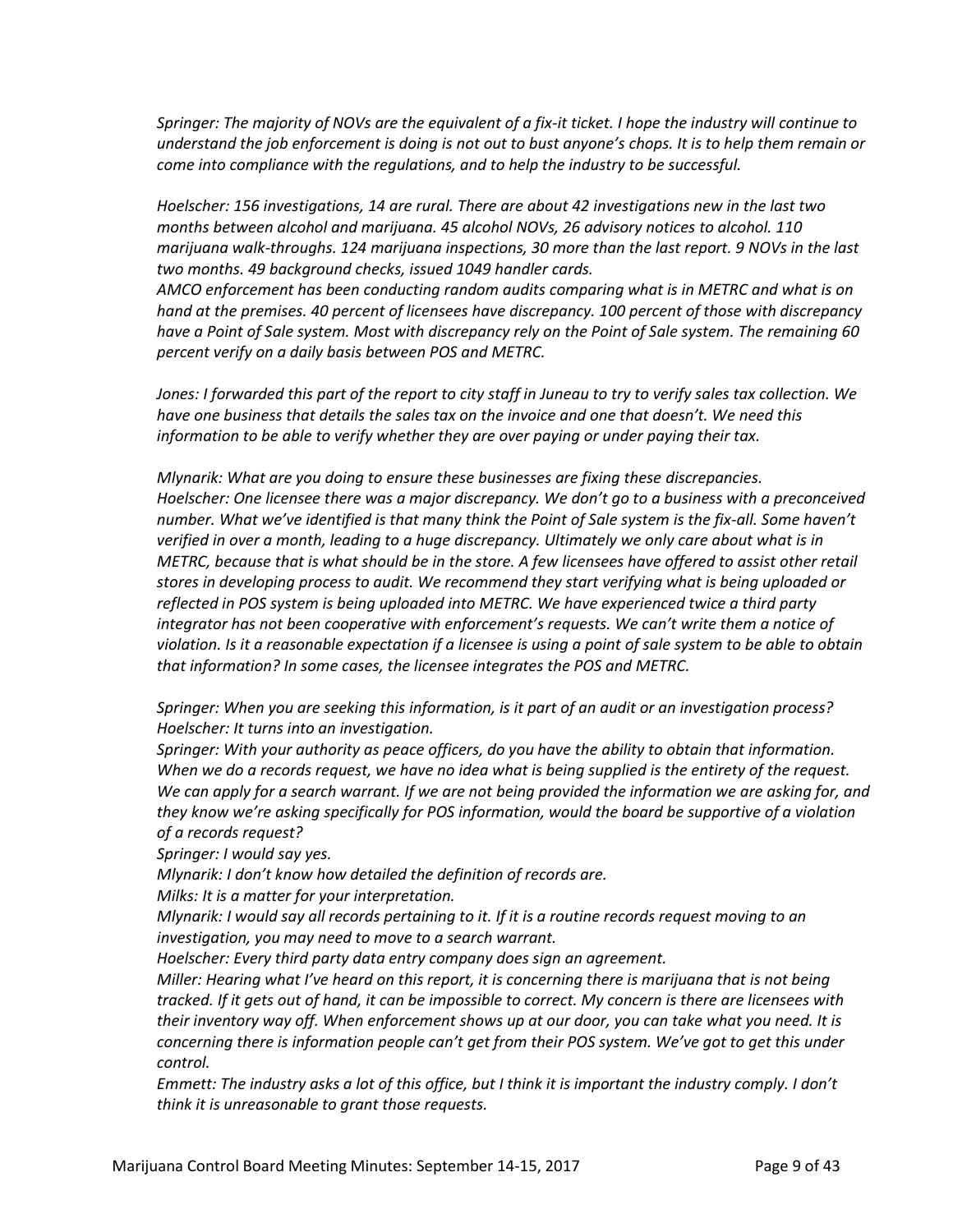*Hoelscher: I recommend a regulation on introduction of marijuana into a licensed premises. The only exception should be testing facilities.* 

*Springer moves to open a project on introduction of marijuana into a licensed marijuana facility. Emmett seconds.*

*Emmett: This does need to be clearly defined. We do have an issue with strain diversity. I don't think we want to create something so strict that restricts strain diversity. They need to be able to introduce new products. If they get something from a home grow, there should be a form to track that. Motion carries 5-0.*

*Hoelscher: Seed banks, some cultivators have a large amount on hand, and once licensed, are selling their seeds. This is not the point of a seed bank. My understanding of seed banks is to have a safeguard on the genetics. I never envisioned if they had thousands of seeds, then turn around to sell them. Emmett: The assumption those were black market seeds, someone may have grown those seeds. We allow people to start their facility with an unlimited number of clones. Afterwards that's what they're stuck with. It may be a bad business decision. The majority seem to be ordering seeds from out of state. Bottom line is, you have other cultivators that get upset about this.* 

*McConnell: The board has said the cultivators can start with an unlimited number of seeds. Springer: There should be a diversity of supply for home-growers. I would like to see a larger number of people in rural Alaska growing their own. I think people should be able to go to Fairbanks or anchorage and buy seeds to grow on their own. I think this is a worthwhile project.* 

*Mlynarik: They need to use their initial seeds for their grow. Afterwards, have at it. You want to have some control, at least after the initial inspection.*

*McConnell: If the board is comfortable with how the enforcement has been handling this, you could address this through the currently open plant count project.*

*Hoelscher: Outdoor odor control is a dynamic where the outdoor cultivator has said the odor will naturally dissipate into the air. I want the board to know some that are being approved, the natural dissipation is not an effective way of controlling the odor.*

*Emmett: I hope that local governments will accept marijuana as an agricultural product. I've worked in the fishing industry, and the smell is something you never quite get used to. But I don't think anyone is arguing we shouldn't have a fishing industry.*

*Hoelscher: I do realize this issue could be brought up to allow local governments to have control. The only difference is there may be some located close to residential area.*

*Mlynarik: Odor control is in the regulations and that's how we have to enforce it.* 

#### **B.** Notices of Violation Issued and Licensee Responses

*McConnell: Licensees are not required to respond to NOVs. Office issued an advisory to encourage response. We're looking to licensees for some discussion of acknowledging the regulation. We had one accusing staff of not doing their due diligence. Our enforcement staff are very professional. They look into complaints. Some are proven to be unfounded. We can't always discover when there is a violation. This response was a little troubling. Compared to another licensee that received an odor complaint violation. We sent a licensee an advisory they had an illegal sign. They didn't comply until they received a notice of violation.* 

*Jones: We had an alcohol licensee illegally lease their license to another provider. When we heard about it as a city, we protested. A notice of violation may, in fact, put them in violation of a local conditional use permit.* 

*McConnell: We haven't been sending NOVs to local government. We intend to sooner rather than later. Mlynarik: It is always nice when the person who gets an NOV responds to them.*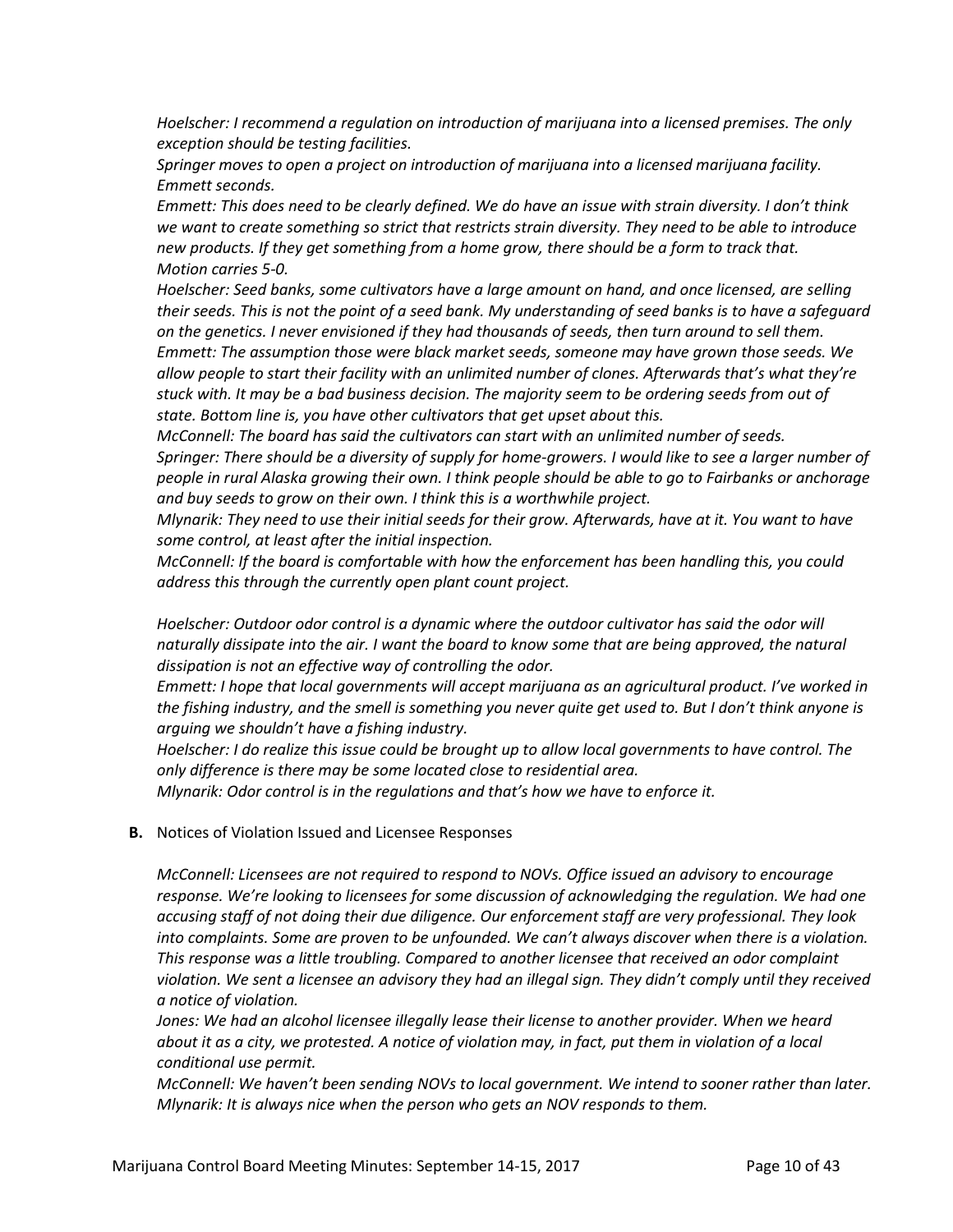# **LICENSING UPDATE**

#### **A. Licensing Report**

*Sarah Oates: All licenses that were active or pending inspection were under a single classification and it was confusing. There are now two different statuses that explain who is operating and who is not. The ABC Board has requested communicating with licensees and the public. We formerly relied on the PSUM email tool. It doesn't make sense to resurrect that email. We are looking to use the [marijuana@alaska.gov](mailto:marijuana@alaska.gov) email to notify people about regulations projects and other notifications. Goal is to utilize this by the November meeting. All renewal applications came in on time. No licenses were expired. We're working with IT on the online transfer application process.* 

## **B. Forms Approval**

*McConnell: Based on the earlier conversation we will add to the MJ 17c a Dept of Labor selfcertification.*

*Springer: Will the MJ 17b include a requirement for bylaws?*

*Jones: I'm not sure how debt is handled through the MJ-19.*

*McConnell: We send notice to every creditor that is listed on the form, asking whether they object to the transfer of application. On the alcohol side, if the creditor objects, that transfer won't go through until the objection is lifted.* 

*Oates: The language on the form comes directly from the regulation. This mirrors the processes and procedures in Title 4 liquor license transfers.* 

*Jones: On the MJ-23a, I assume that will get re-worded based on video format? Does the court system have a format requirement?* 

*McConnell: I don't know what the court system does. Our limitations are going to be what we have available in the office.* 

*Springer moves to approve all seven forms with delegation.* 

*Jones seconds.* 

*Miller: A question regarding the inspection checklist, regarding alarm system, I don't remember motion detectors being required by the regulations.* 

*McConnell: I will follow up with Mr. Hoelscher.*

*Miller: I don't have a problem with the form, I just want to make sure we're not making them do something that is not in the regulations.* 

*Motion carries 5-0.*

- **1.** MJ-17b: License Transfer Application Checklist
- **2.** MJ-17c: License Transfer Application
- **3.** MJ-19: Creditors Affidavit
- **4.** MJ-23a: Inspection Form Retail Marijuana Stores
- **5.** MJ-23b: Inspection Form Marijuana Cultivation Facilities
- **6.** MJ-23c: Inspection Form Marijuana Product Manufacturing Facilities
- **7.** MJ-23d: Inspection Form Marijuana Testing Facilities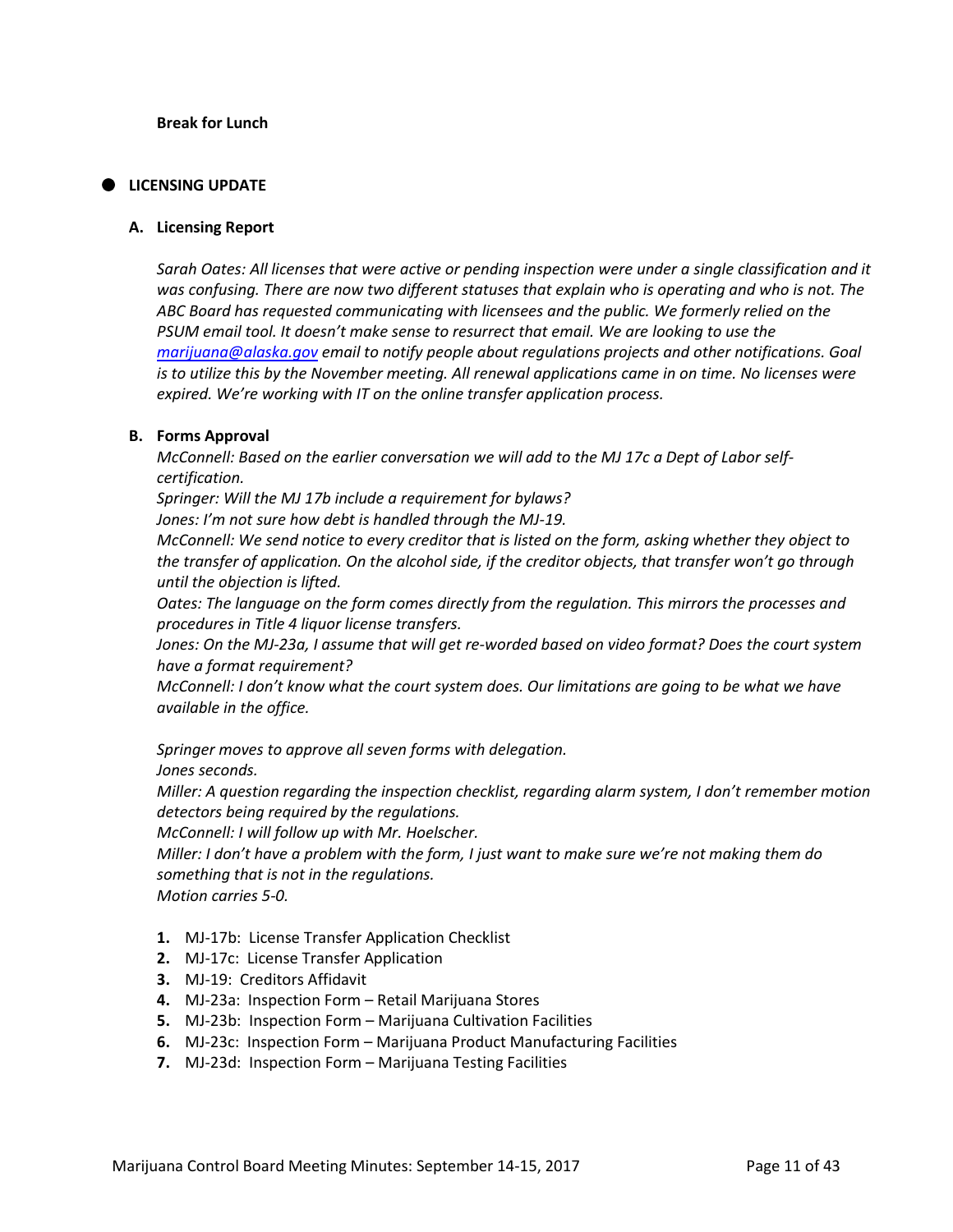# **C. Temporary Ownership Change Reports (Transfers Required)**

| 1. License #10886:       | <b>Good Titrations</b>                   |
|--------------------------|------------------------------------------|
| Licensee:                | FSE, Inc.                                |
| License Type:            | Marijuana Product Manufacturing Facility |
| <b>Premises Address:</b> | 1770 Donald Avenue, Suite B              |
|                          | Fairbanks, AK 99701                      |
| Local Government:        | Fairbanks North Star Borough             |

## *Brandon Emmett recuses himself.*

*Jones: It was difficult for me to understand that FSE is a licensee. Their members are listed under section 2. Then, FSE Inc. is reapplying for a new license. All new owners are part of Section 4. Is this the same corporation? It is just who owns the corporation that is changing? One of the new owners is UNME, LLC. Then below that it lists Melissa Cervantes. Is she the only owner? It is confusing to me to have another corporation as the owner* 

*Mlynarik: Cervantes owns some other entity. But it is all very convoluted. McConnell: It is difficult to come up with a form that captures all cases. We are trying to record the person and the ownership.* 

*Jana Weltzin: UNME, LLC is a limited liability company owned by Melissa Cervantes. She did not want to own FSE as an individual. She wanted it couched as a LLC. If any owners come into UNME, they would have to be listed as licensees. The three founding members were reduced in their ownership share. Staff requested this form because of a change in the controlling interest. Jones: I would suggest either staff or the applicant provide a narrative. You can't have a corporation with three directors.*

*Oates: The operating plan and the ownership breakdown both show her as the 100 percent owner of the LLC. I agree and am hearing concern about this form. We see a lot of controlling interest transfer that breaks that down. We'll take your comments into consideration. We are also looking at 17a, we will make the minor changes requested and have available to licensees. McConnell: There hasn't been an ability to do transfers. The system is set up for the board to be notified.* 

| 2. License #11638:       | <b>Catalyst Cannabis Company</b> |
|--------------------------|----------------------------------|
| Licensee:                | Broken Dirt, LLC                 |
| License Type:            | Retail Marijuana Store           |
| <b>Premises Address:</b> | 9900 Old Seward Highway #4       |
|                          | Anchorage, AK 99515              |
| Local Government:        | Municipality of Anchorage        |

# **APPLICATIONS FROM PREVIOUS MEETINGS 2:09 pm**

#### **A. Tabled Applications**

| 1. | License #10005:          | <b>Rosie Creek Farm</b>                        |
|----|--------------------------|------------------------------------------------|
|    | Licensee:                | RCFC, LLC                                      |
|    | License Type:            | <b>Standard Marijuana Cultivation Facility</b> |
|    | <b>Premises Address:</b> | 2659 Livingston Loop                           |
|    |                          | Fairbanks, AK 99709                            |
|    | Local Government:        | <b>Fairbanks North Star Borough</b>            |
|    |                          |                                                |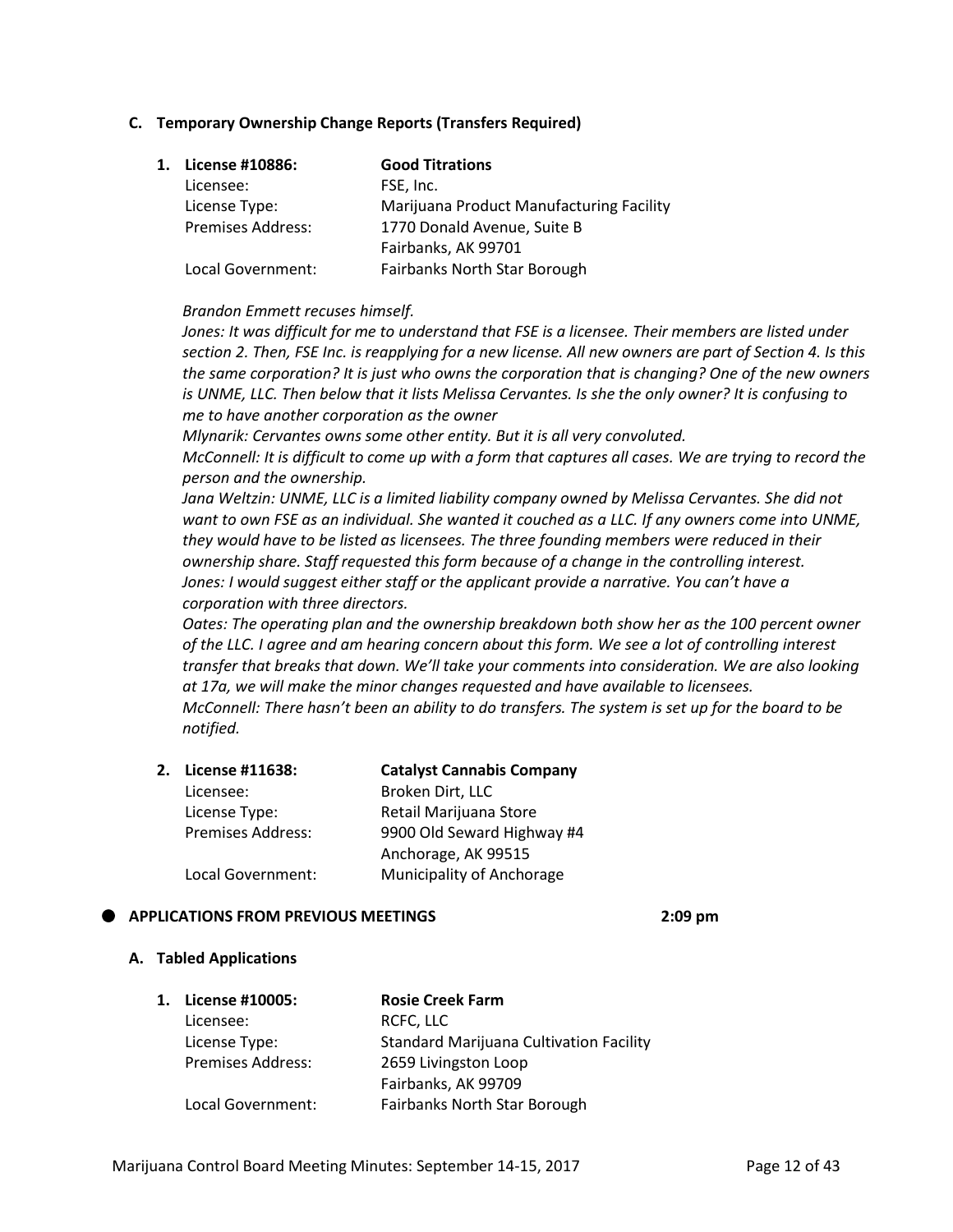#### **For Consideration: Operating plan change and licensed premises change tabled at July meeting.**

*Springer moves to approve. Miller seconds.* 

Jones: I am speaking against the motion. The only conclusion we came up with is to deny this *change.* 

*Weltzin: I heard the concern about this license. The entire area is covered by cameras. Mr. Emmers is trying to ensure his family can participate in this. To make it harder for these guys to produce food, it would be a shame to put the family in that position.* 

*Christina Thibodeaux: He wanted to break out the licensed premises. On the diagram legend, it did say licensed premises and restricted access area. We did mean to say that each color is a licensed premises and restricted access area.* 

*Weltzin: We meant to say that during harvest time, minors would not be present in this area. Mlynarik: The bottom line is it is not totally contiguous.*

*Weltzin: Within the fence, he wants to put another fence so his kids would not see the area. Mlynarik: But they would be in the restricted area. In the whole fenced area, anywhere marijuana passes through, would have to be restricted.*

*Weltzin: He wants to re-designate the high tunnels, the shacks where they process things, those areas would have site obscuring fences. During harvesting, the kids wouldn't come on the three acres at all.* 

*Mlynarik: I think it is either restricted or not. It can't be restricted by timeframe.* 

*Jones: We discussed this a lot when we were working on the proposal for the site. On this particular one, the licensee is well-meaning. Nobody doubted his intentions. If you have a retail store with t-shirts, you still have to restrict access. We knew this was one that was going to be particularly impacted, but we still felt like we had to say this wouldn't be acceptable to the board. Springer: I'm sympathetic to what the applicant wants to do. But I also know we could be setting a significant precedent that might not be viewed as proper in some circles. I think we would not get good response from the public if we were to approve. I don't know what the costs involved with relocating the three vegetable greenhouses, and have them separate from the marijuana operation.* 

*Weltzin: We did consider an idea where we would put up a fence down the middle. If it had its own entrance, would that be okay?* 

*Springer: Why can't they move the vegetable greenhouses?* 

*Jones: If we denied this application, would they have to pay another \$250 application fee? McConnell: Yes.*

*Emmett moves to table this application to the next meeting. Miller seconds. McConnell: I would say we have done more than \$250 worth of work on this application.* 

*Motion to table carries 4-1. Jones votes no.*

| 2. License #10481:       | <b>Goldhill Gardens</b>                        | <b>TAB 17</b> |
|--------------------------|------------------------------------------------|---------------|
| Licensee:                | Robert M Mikol                                 |               |
| License Type:            | <b>Standard Marijuana Cultivation Facility</b> |               |
| <b>Premises Address:</b> | 2941 "C" Goldhill Road                         |               |
|                          | Fairbanks, AK 99709                            |               |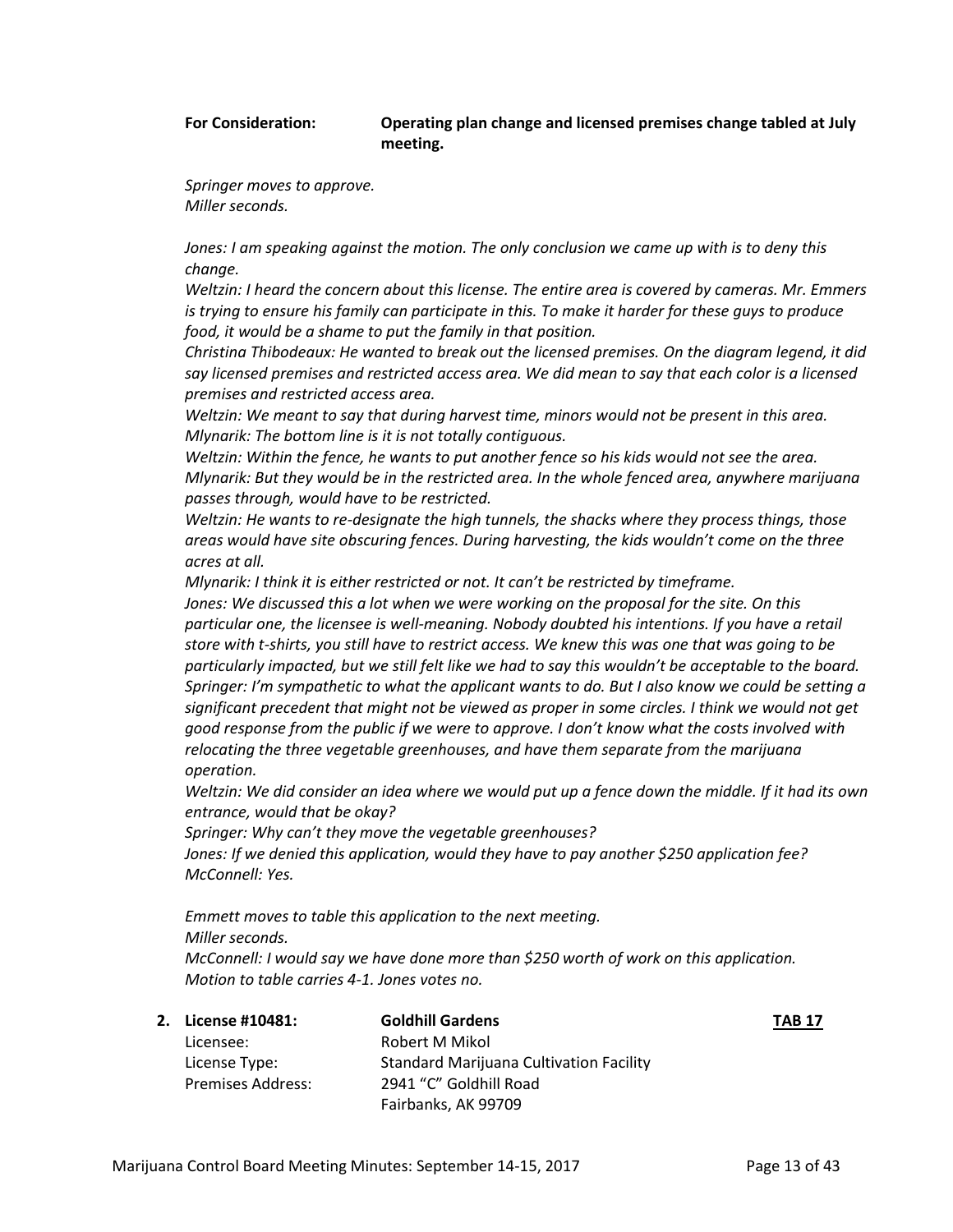| Local Government:         | Fairbanks North Star Borough                    |
|---------------------------|-------------------------------------------------|
| <b>For Consideration:</b> | New license application tabled at July meeting. |

*Jones moves to approve application. Springer seconds.*

*Emmett: This application contained a lack of information. Applicant attempted to bring new information at the last meeting.* 

*Mlynarik: Can you give more information on employee diversion. If you have employees taking marijuana, how are you going to prevent that?*

*Mikol, sole owner: No one in their right mind would hire someone they don't trust. I will be there quite a bit. I am a data professional. I'll be able to determine whether there are discrepancies. Between the amount of what the weight of each plant, trimming schedule, if there is an irregularity, it will be seen right away.*

*Mlynarik: What is your total square footage?* 

*Mikol: The inside square footage is 480. Ever square foot will be squeezed. I do have intentions of expanding for further growth. Will be using carbon filters. It is most likely each batch will come from clones. Once they are harvested and dried and cured, random samples will be taken and sent to the lab.* 

*Jones: On the MJ-01, electronic records will be stored off site?* 

*McConnell: Regulations say records must be stored on site. Older records may be stored off site. We are working on adjusting applications to make them more clear.* 

*Motion carries 5-0.*

| 3. License #10589:        | <b>Natures Releaf LLC</b>                       | <b>TAB 18</b> |
|---------------------------|-------------------------------------------------|---------------|
| Licensee:                 | Natures Releaf, LLC                             |               |
| License Type:             | Retail Marijuana Store                          |               |
| <b>Premises Address:</b>  | 503 7 <sup>th</sup> Avenue                      |               |
|                           | Fairbanks, AK 99701                             |               |
| Local Government:         | City of Fairbanks                               |               |
| <b>For Consideration:</b> | New license application tabled at July meeting. |               |
|                           |                                                 |               |

*Springer moves to approve. Emmett seconds.*

*Barbara Paschall, applicant: I am the only applicant. Mlynarik: Your cameras cover all the restricted areas? Paschall: We're still working on the building right now. Jones: You state customers will show picture id to a camera. I think you need to have someone physically verify the ID. You're going to need to rework that. Paschall: Once they are in the door, I do plan to verify the ID. Emmett: In Seattle, you hand your ID to the guard, they put it into a machine with a camera, and check the validity. It checks the watermarking. Paschall: we will be physically checking IDs. Mlynarik: Are you planning to get packages directly from cultivators? If so, be aware of requirements for packaging for direct resale. Jones: On the MJ-01, it says you will not be packaging and shipping. On the next page it says you are transferring.*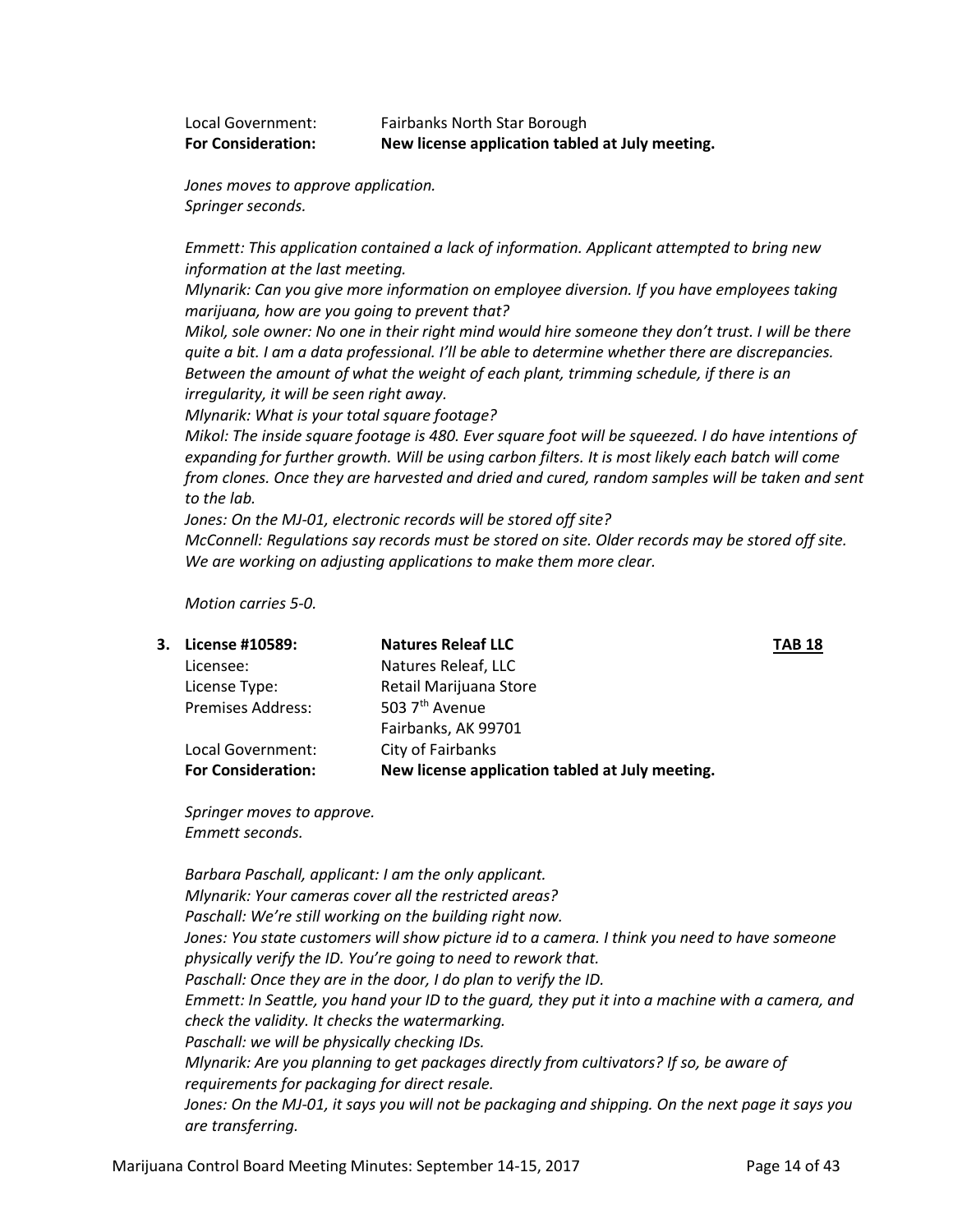#### *Motion carries 5-0.*

|                           | <b>Raven Buds</b>                               | <b>TAB 19</b> |
|---------------------------|-------------------------------------------------|---------------|
| Licensee:                 | Carol Bolt; Dave A Mullis; Kerri A Mullis       |               |
| License Type:             | Limited Marijuana Cultivation Facility          |               |
| <b>Premises Address:</b>  | 2441 Lawlor Road, Cabin C                       |               |
|                           | Fairbanks, AK 99709                             |               |
| Local Government:         | <b>Fairbanks North Star Borough</b>             |               |
| <b>For Consideration:</b> | New license application tabled at July meeting. |               |
|                           | 4. License #12289:                              |               |

*Springer moves to approve with delegation. Miller seconds.* 

*McConnell: I contacted the FNSB because they did not protest, but this meets the sensitive use definition. Two sensitive uses are within the 500 foot buffer. The FNSB legal team said they cannot review for our separation distances. We don't have the tools to do that review. If the local government isn't going to do it, we have a problem. As far as I can tell, the entrance is within 500 feet of the sensitive use area.* 

*Springer: Maybe Fairbanks is an anomaly. We don't need a protest from a local government. If we are pretty assured on our own, we shouldn't consider the lack of protest by the Borough to have any weight.* 

*Kerri Mullis:* 

*Emmett: My concerns is even if we approve this, the landowner might not grant them access. I don't know if this board has the authority to tell a land owner what they can do with their property.* 

*Springer: Where in Fairbanks is Lawlor Road?* 

*Mullis: it is near the University.* 

*Mullis: On the objection, this is a homesteaded piece of property. Back in 1977, there was a conditional use permit given to Fairbanks Youth Services by BLM for it to be used as a boys home. They didn't do anything for awhile. In 1990, they were in the process of losing their land. They decided to develop the facility. TCC has a lease. None of this land is owned. This is a conditional use permit given to Fairbanks Youth Services, which is now defunct. They have leased 80 acres from the west side of Lawlor. Lawlor divides the two 80 acre parcels. The 80 acres on the far side of Lawlor is where TCC leased for the facility. The other 80 acres is a closed facility. It is locked down at night. This is why we felt like we were in compliance. From our door to their 80 acres, which they don't have title to, is approximately 1280 feet. To the door is about 1500 feet from this little cabin. I have 8 letters from people who have known me this whole time, stating they have never seen children in this field.* 

*Jones: When the GRAFF facility was a joint project, I was the director and signed approval documents for how the facility was accredited. I was intimately involved in the creation of this facility.*

*Emmett: This is a treatment center for teens. I might have a hard time siding with the licensee. Those individuals who are most vulnerable to drug and alcohol abuse are close by.*

*Motion fails. License is denied 0-5.*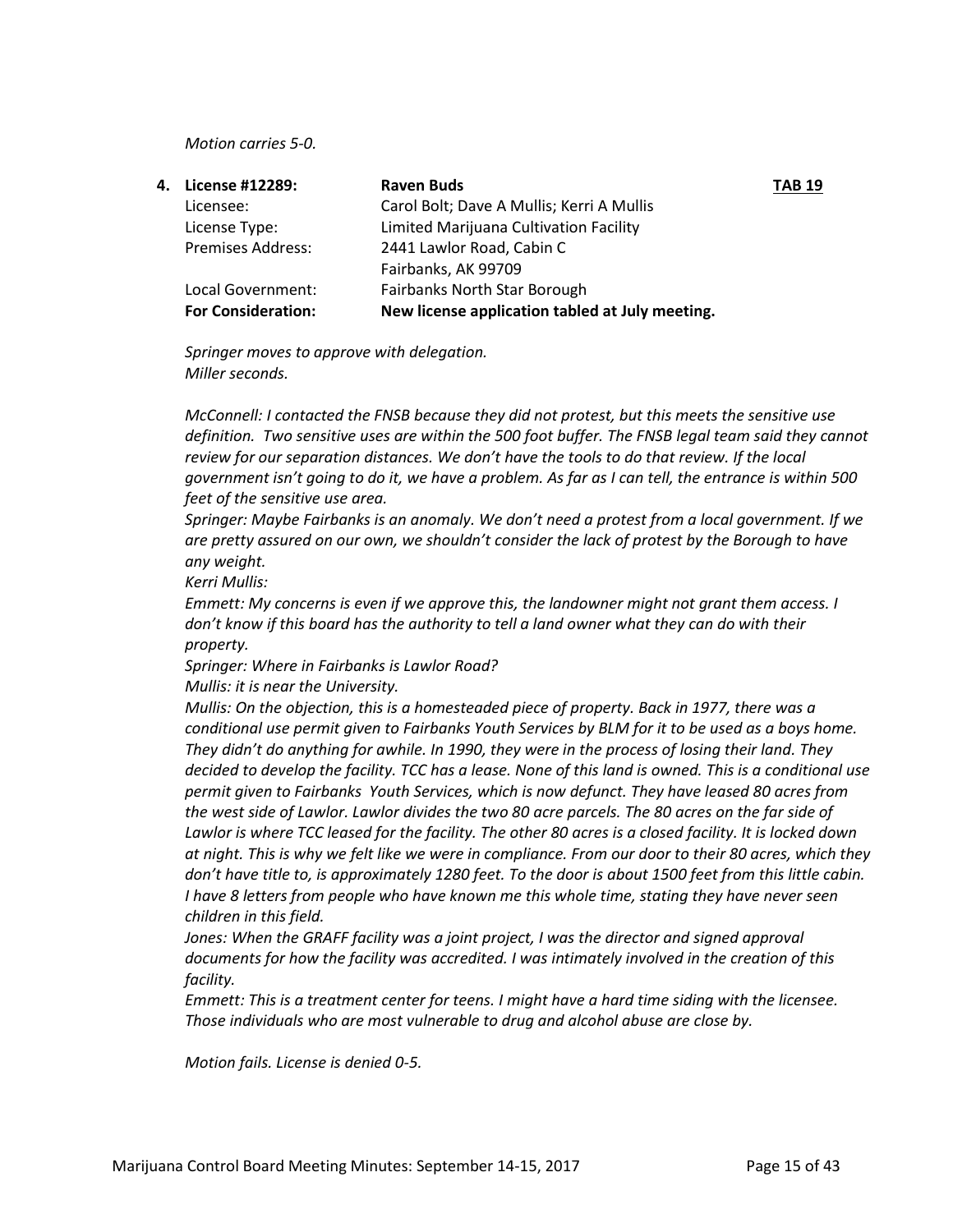| 5. License #12398:        | <b>High Tide Distributors</b>           | <b>TAB 20</b> |
|---------------------------|-----------------------------------------|---------------|
| Licensee:                 | Dennis R Humphrey                       |               |
| License Type:             | Limited Marijuana Cultivation Facility  |               |
| <b>Premises Address:</b>  | 49172 Heights Lane                      |               |
|                           | Nikiski, AK 99635-8295                  |               |
| Local Government:         | Kenai Peninsula Borough                 |               |
| <b>For Consideration:</b> | Conditions pursuant to 3 AAC 306.060(b) |               |
|                           | <b>PFD Residency Ruling Appeal</b>      |               |
|                           |                                         |               |

*Springer moves to approve. Emmett seconds.*

*Jones: cover letter states PFD appeal was successful. I can't remember if we tabled because of those reasons. McConnell: it does not appear there was discussion.*

*Springer moves to table. Miller seconds. Motion to table carries 5-0.*

# **BOARD CONSIDERATION 3:00pm**

# **A. CannTest (#10009) Report**

*McConnell: He was required to bring his operating procedures to the board. I did not receive these in time to review them prior to the board meeting. Mark Malaghodi and Johnathan Rupp online. McConnell: I received operating procedures. Rupp: We have clarified policies and procedures.* 

|                           | The Green Pearl, LLC                           | <b>TAB 21</b> |
|---------------------------|------------------------------------------------|---------------|
| Licensee:                 | The Green Pearl, LLC                           |               |
| License Type:             | <b>Standard Marijuana Cultivation Facility</b> |               |
| <b>Premises Address:</b>  | 3678 S Wolverine Drive                         |               |
|                           | Big Lake, AK 99652                             |               |
| Local Government:         | Matanuska-Susitna Borough                      |               |
| <b>For Consideration:</b> | <b>PFD Residency Ruling</b>                    |               |
|                           | <b>B.</b> License #10188                       |               |

*McConnell: This license is in delegated status. This is a residency issue. Our enforcement staff looked at whether this licensee is a resident. The enforcement team established that this licensee lives in Alaska. However, according to information he provides to us, he is out of state for more than 6 months per year. He was denied for a PFD in 2017. The regulations require licensees to meet the qualifications for a permanent fund dividend? Does he meet the qualification? No. Is he a resident? Yes. This is a difficult situation.* 

*Jones: I assume staff is not going to issue the license. You have made the determination that one of the applicants does not meet the residency requirement. If the owner in question files a form to withdraw, you could, without us, approve the license?*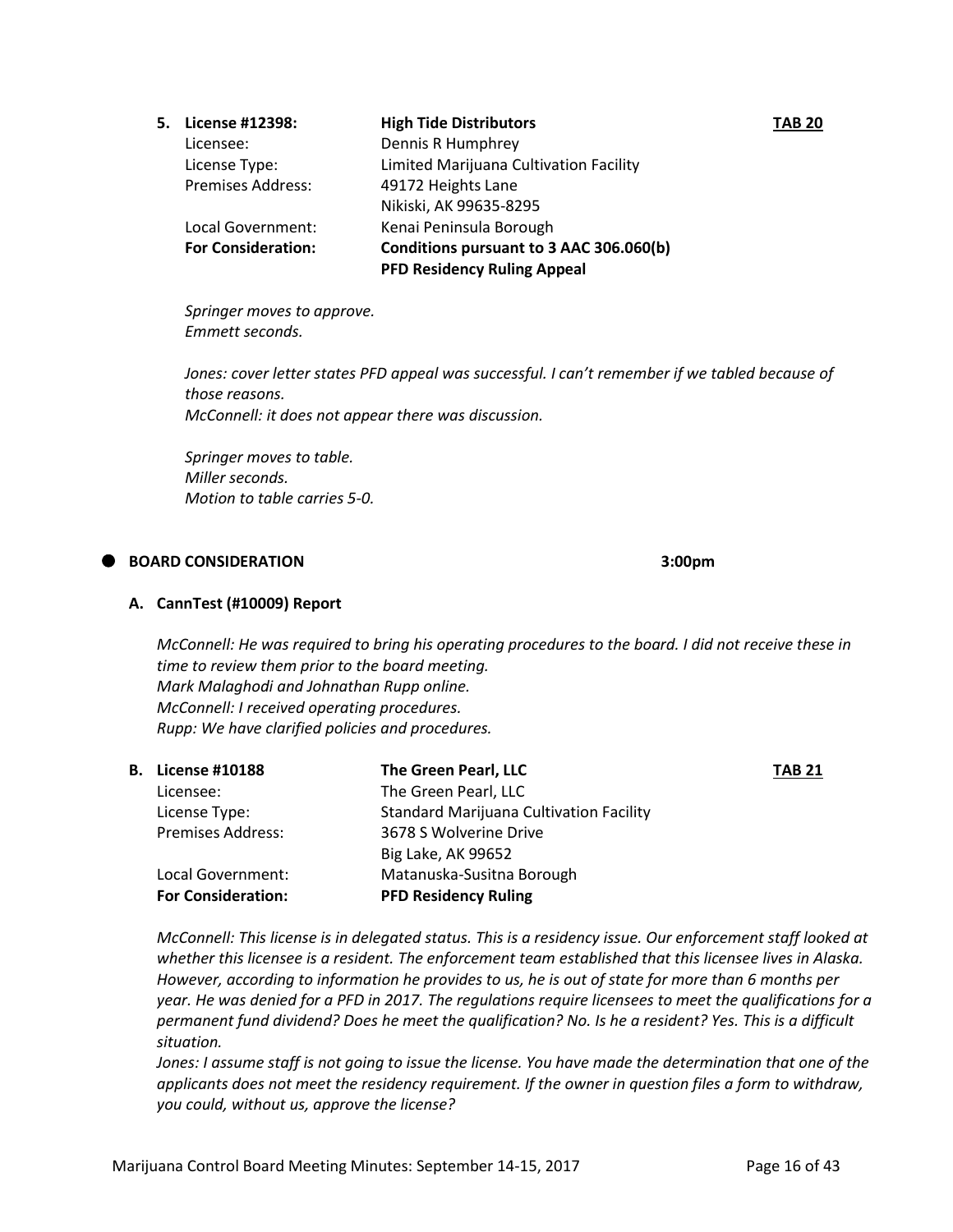*McConnell: I'm not sure why still in delegated status. Staff came to me to discuss the use of MJ-18s. I see no reason for them to fill out an MJ-18. Why would we second guess PFD office? I'm changing the decision to accept MJ-18s if they were already denied. This person has twice been denied a PFD. Having brought this to the board, if the board takes no action, would take that as a strict interpretation of residency requirements. It is likely this would have to come to the board as a transfer.* 

*Jones: Have you considered whether you want to maintain your interest given the PFD issues? Bowles: Because I travel, I'm not eligible. This is a 50-50 business with my nephew.*

*Jones: I understand from his answer that he is stating he is a resident. I understand some years he may qualify and some years he may not. That doesn't make him less a resident in his mind. We have a definition in regulations that we have to honor. I'm trying to figure a way around this. Is there any administrative procedure where we could get legal clarification about a case like this, where most years he is a resident, and in some years he is not? I don't want him to sue us.* 

*Milks: I think not without amending the regulation. The regulation is pretty clear. Until you change that, you're stuck with it. If the board wants to reinterpret that, then you'd be skating on thin ice. McConnell: I think it is in the interest of the board to have licensees live in Alaska. I believe my office cannot verify the residency of every applicant, I would find it reasonable for the board to create a carve-out through a regulations project, and postpone these gentlemen from moving forward pending a successful project moving forward. You don't care whether licensees get dividends. You care whether they live in Alaska. There should be some accommodation. My recommendation would be do a regulations project. This is very clear. It creates a bright line.*

*Springer: The board has purview to approve or deny a license application. The question of whether we should try to develop a carve-out is troublesome to me. There are plenty of Alaskans that spend time in winter outside, who may be interested in starting a business but may be ineligible. I think we need to maintain the bright line we have now. It is difficult, no question. We have our regulation that says we are currently using PFD qualifying criteria. I'm not saying this unsympathetically.* 

*Mlynarik: We struggled with this and we changed it for a reason. If we have carve-outs, it's just going to cause more time. Where does that end. What we came up with was good.*

*Milks: The defacto effect is for the license to remain in limbo forever. He would have the ability to take this to the Office of Administrative Hearings.* 

*Springer: I figured if we took no action, that would be a signal to you to deny the license. McConnell: I will send effectively a denial letter which will allow him to appeal.*

| С. | <b>License #12830</b>     | Arcticanna                                      | <b>TAB 22</b> |
|----|---------------------------|-------------------------------------------------|---------------|
|    | Licensee:                 | Nadia Ispas                                     |               |
|    | License Type:             | Limited Marijuana Cultivation Facility          |               |
|    | <b>Premises Address:</b>  | 756 Davenny Drive                               |               |
|    |                           | Fairbanks, AK 99712                             |               |
|    | Local Government:         | Fairbanks North Star Borough                    |               |
|    | <b>For Consideration:</b> | Licensed premises/restricted access area issues |               |

*Springer moves to approve.* 

*Emmett seconds.* 

*McConnell: there was a discrepancy between what was described to the board and what appeared at the inspection. I don't think this can move forward as is. Springer withdraws motion to approve.* 

*Jones: I would move to revoke the approval from the July meeting. Springer seconds.*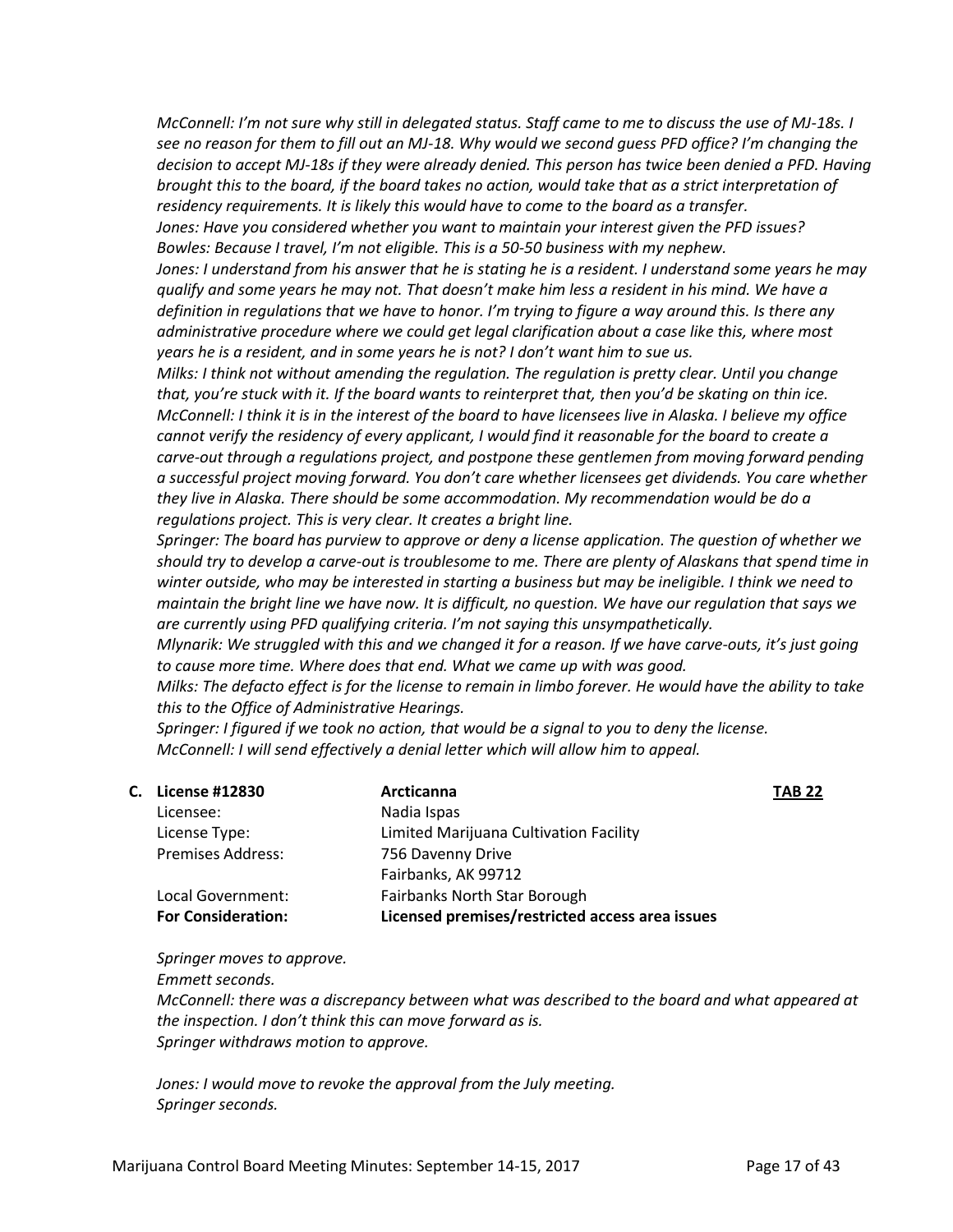*Jones: Given the layout of the house, I think we'd be better off requiring changes to the house and reapproving later.*

*Ispas: I submitted MJ-14 yesterday morning. Boyfriend has a permit, and whole hose is designated as premises.*

*Jones: For a motion to be reconsidered, it has to be noticed for the next meeting. Motion to revoke approval with delegation carries 5-0. The application will be brought back to the board with new premises diagram in November.* 

| <b>D.</b> License #13487: | <b>The Connoisseur</b>                         | <b>TAB 23</b> |
|---------------------------|------------------------------------------------|---------------|
| Licensee:                 | The Connoisseur, LLC                           |               |
| License Type:             | <b>Standard Marijuana Cultivation Facility</b> |               |
| <b>Premises Address:</b>  | 3200 W Top of the World Circle, Unit A         |               |
|                           | Wasilla, AK 99654                              |               |
| Local Government:         | Matanuska-Susitna Borough                      |               |
| <b>For Consideration:</b> | <b>PFD Residency Ruling Appeal</b>             |               |
|                           |                                                |               |

*Jones moves to table the application until the next meeting.* 

*Springer seconds.* 

*Chad Rausch: I want to make sure you understand my partner Matt Chambers, had a clerical issue with filling out the form online.* 

*Jones: If PFD is not going to address the appeal until May, there is nothing we can do until they deal with this. If they agree it is clerical, that's fine. If they disagree, and their decision is upheld, there is nothing we can do. The MJ-18 is for those who are eligible but do not apply for the PFD. It asks all the same questions. You will be on the agenda at the meeting following your partner's appeal. Oates: This is our second application where PFD denies based on reasons other than residency requirements. The regulation is that an individual has to meet the residency requirement of the PFD. There may be other reasons why they may be denied.* 

*Emmett: I don't know the exact details of this denial. I was issued an incorrect fishing license while on vacation in Oregon. It was a lengthy process to get my PFD reinstated. In a situation such as this, if it is not a residency requirement, but rather semantic, we may be able to make an exception.* 

*Jones: The information we have is that the PFD was denied and he is in appeal. I don't have any way to judge.* 

*McConnell: One of the reasons it was denied was because they filled out the application online while they were on vacation.* 

*Springer: We don't expect the PFD office to make decisions about marijuana applications. Nor do I think we should be second guessing the PFD office about their process.* 

*Miller exits the meeting.*

*Motion to table the application passes 4-0.*

| E. License #10005:        | <b>Rosie Creek Farm</b>              | <b>TAB 24</b> |
|---------------------------|--------------------------------------|---------------|
| Licensee:                 | RCFC, LLC                            |               |
| License Type:             | <b>Standard Cultivation Facility</b> |               |
| <b>Premises Address:</b>  | 2659 Livingston Loop                 |               |
|                           | Fairbanks, AK 99709                  |               |
| Local Government:         | <b>Fairbanks North Star Borough</b>  |               |
| <b>For Consideration:</b> | <b>Request for Retest</b>            |               |
|                           |                                      |               |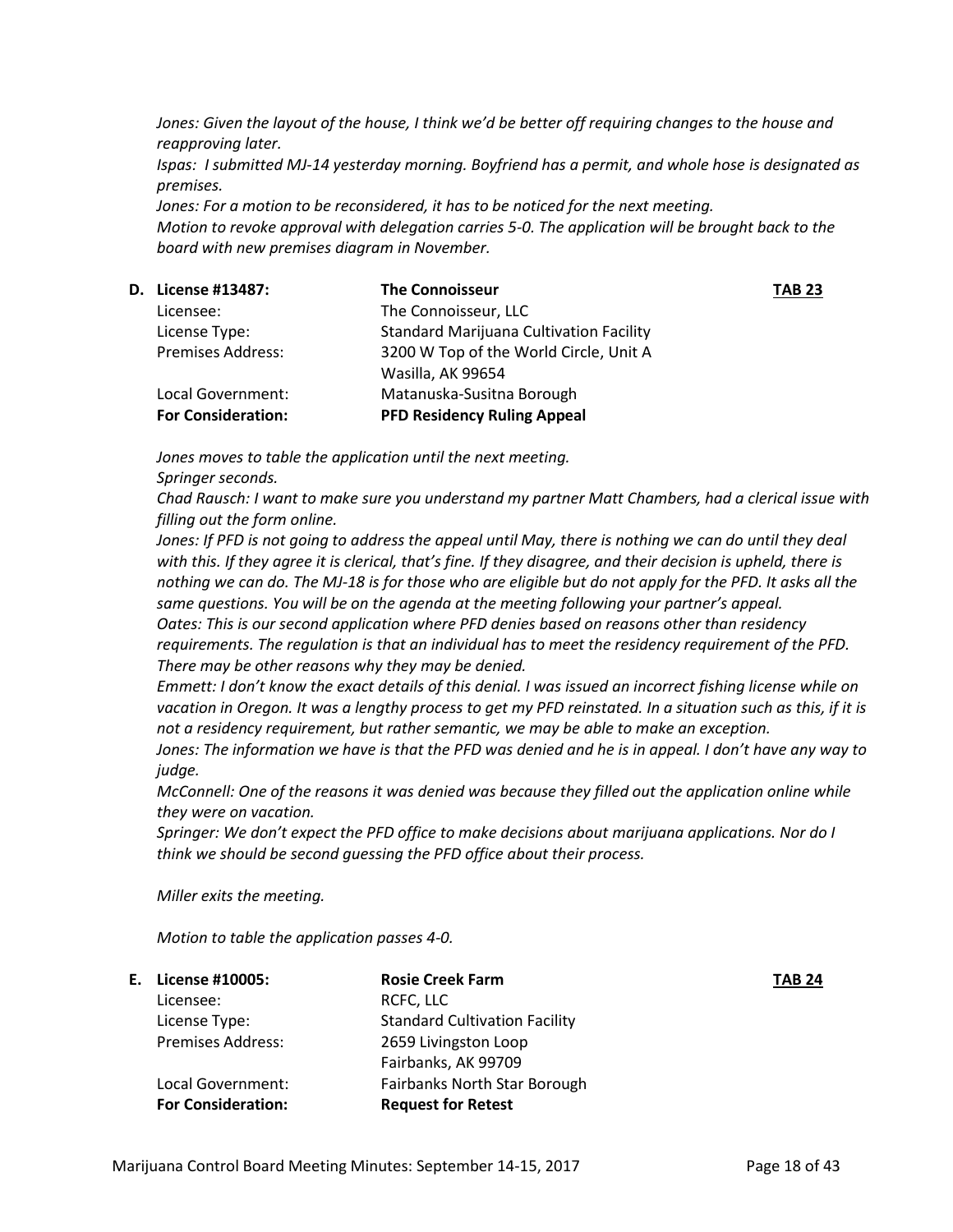*The request has been withdrawn.* 

#### **NEW MARIJUANA HANDLER COURSE PROVIDER APPLICATIONS**

*Miller rejoins the meeting. Emmett recuses himself.*

| A. MHCP 022: | Alaska Marijuana Handler Certification |
|--------------|----------------------------------------|
| Applicant:   | Cannabis Integration/Evan Erickson     |

*Springer moves to approve MHCP 022. Jones seconds. Springer moves to table. No applicant. Jones seconds. Motion carries 4-0*

| <b>B. MHCP 023:</b> | Alaska Marijuana Handler Permit Education Course |
|---------------------|--------------------------------------------------|
| Applicant:          | BudtenderExam.com/Edward McLean                  |

*Springer moves to approve. Jones seconds.*

*Jones: Given the extensive list of topics covered, can you tell me why your final questions are only 35, and the person only has to get 85 percent to pass, and do the 35 questions adequately cover all the information a handler should be expected to understand?* 

*McLean: We can definitely ask more questions. We cover each topic required in the training. A lot of other tests you only need to pass by 70 percent.* 

*Jones: you only talk about inhalation. You don't talk about edibles.* 

*McLean: The questions are randomized for each user. If someone fails on the first 10, they don't receive the same questions the next time.* 

*Jones: I don't know that I have enough expertise to place conditions on this. Hopefully you would have the expertise to say this is enough to test knowledge.* 

*Springer: You're in Kenai?* 

*McLean: No. I'm in Florida.* 

*Motion fails 1-3. Mlynarik votes yes. Miller, Jones, and Springer vote no.* 

# **OPERATING PLAN CHANGES**

| A. License #10015:       | <b>Greatland Ganja, LLC</b>                    | <b>TAB 27</b> |
|--------------------------|------------------------------------------------|---------------|
| Licensee:                | Greatland Ganja, LLC                           |               |
| License Type:            | <b>Standard Marijuana Cultivation Facility</b> |               |
| <b>Premises Address:</b> | 56475 Sterling Highway                         |               |
|                          | Kasilof, AK 99610                              |               |
| Local Government:        | Kenai Peninsula Borough                        |               |
|                          |                                                |               |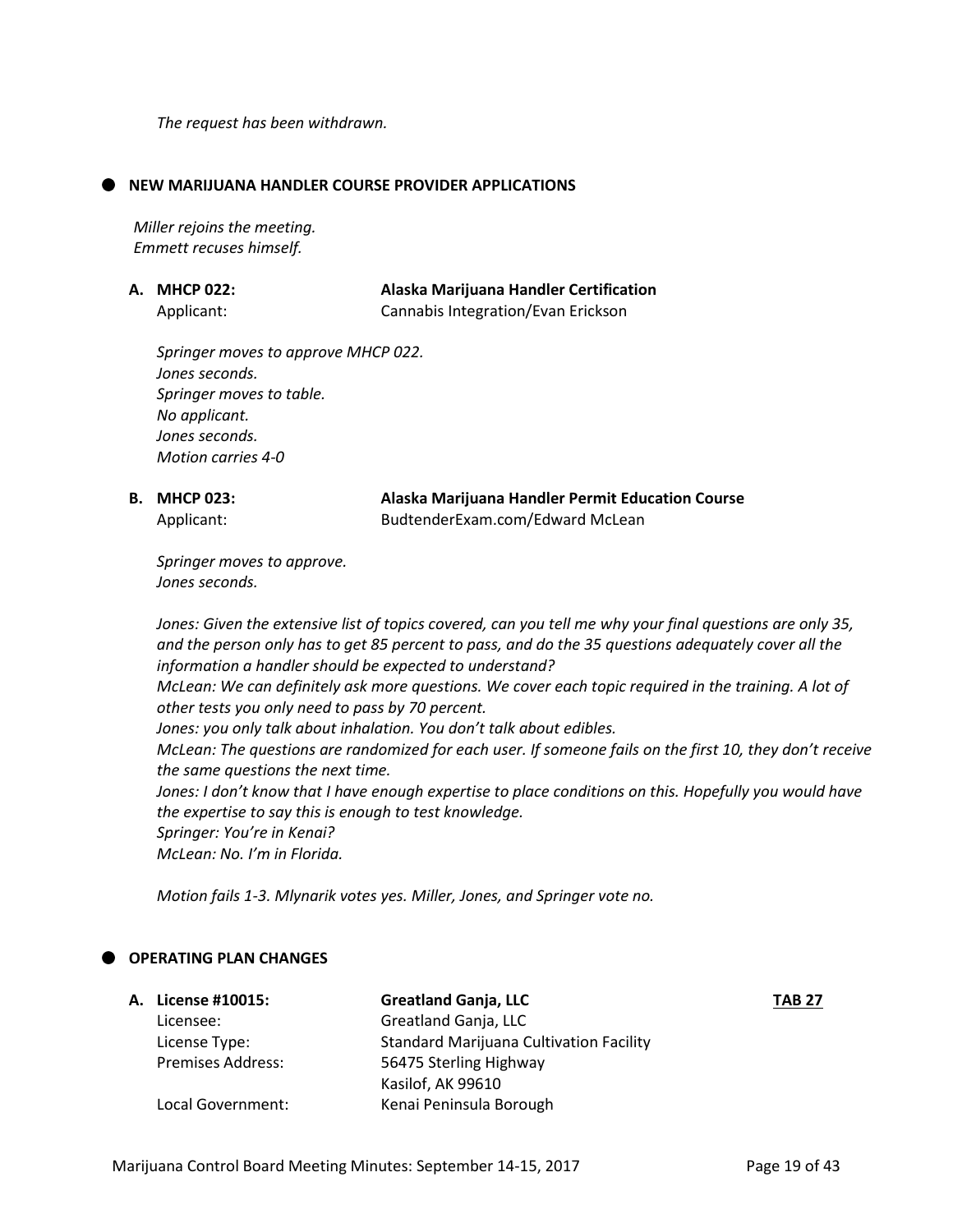*Springer moves to approve. Miller seconds.* 

*Jones: This will increase the total area of cultivation? And also change fertilizers? Weltzin: And also the addition of CO2. Springer: These pesticides were on the original plan? Weltzin: The revised version and the original version.*

*Motion carries 4-0 (Emmett still recused).*

| <b>B.</b> License #10245: | <b>AK Slow Burn Cannabis Outlet</b> | <b>TAB 28</b> |
|---------------------------|-------------------------------------|---------------|
| Licensee:                 | AK Slow Burn Cannabis Outlet, LLC   |               |
| License Type:             | Retail Marijuana Store              |               |
| <b>Premises Address:</b>  | 2042 E 3rd Avenue, Suite A          |               |
|                           | Anchorage, AK 99501                 |               |
| Local Government:         | <b>Municipality of Anchorage</b>    |               |

*Springer moves to approve. Miller seconds (Emmett rejoins).*

*Weltzin: This applicant is in a high crime neighborhood and doesn't want people to know where the panic button is.* 

*Jones: That doesn't make sense to me.*

*Springer: We've discussed other applicants for similar reasons. Panic buttons are not required. We have to respect the licensee on this. I don't have a problem with that.* 

*Mlynarik: It is part of the alarm system. I don't think we want to get into the habit of leaving components of the alarm system out of the plan. I understand not wanting to disclose the location, but it needs to still be in the plan.* 

*Motion carries 5-0.*

| C. License #10886:       | <b>Good Titrations</b>                   | <b>TAB 29</b> |
|--------------------------|------------------------------------------|---------------|
| Licensee:                | FSE, Inc.                                |               |
| License Type:            | Marijuana Product Manufacturing Facility |               |
| <b>Premises Address:</b> | 1770 Donald Avenue, Suite B              |               |
|                          | Fairbanks, AK 99701                      |               |
| Local Government:        | <b>Fairbanks North Star Borough</b>      |               |
|                          |                                          |               |

*Emmett recused as board members, addresses as licensee. Springer moves to approve. Miller seconds.*

*Jones: First two items being changed because adding food grade terpines? Emmett: We didn't change the packaging. We're just adding terpines. Mlynarik: What is the range for THC? Emmett: between 77 percent and 92 percent. You could get approximately 100 pulls on a cartridge. If you took four or five pulls off a marijuana joint, you would end up with more THC in your system than the same off a vape pen cartridge. They are popular among soccer moms. Motion carries 4-0.*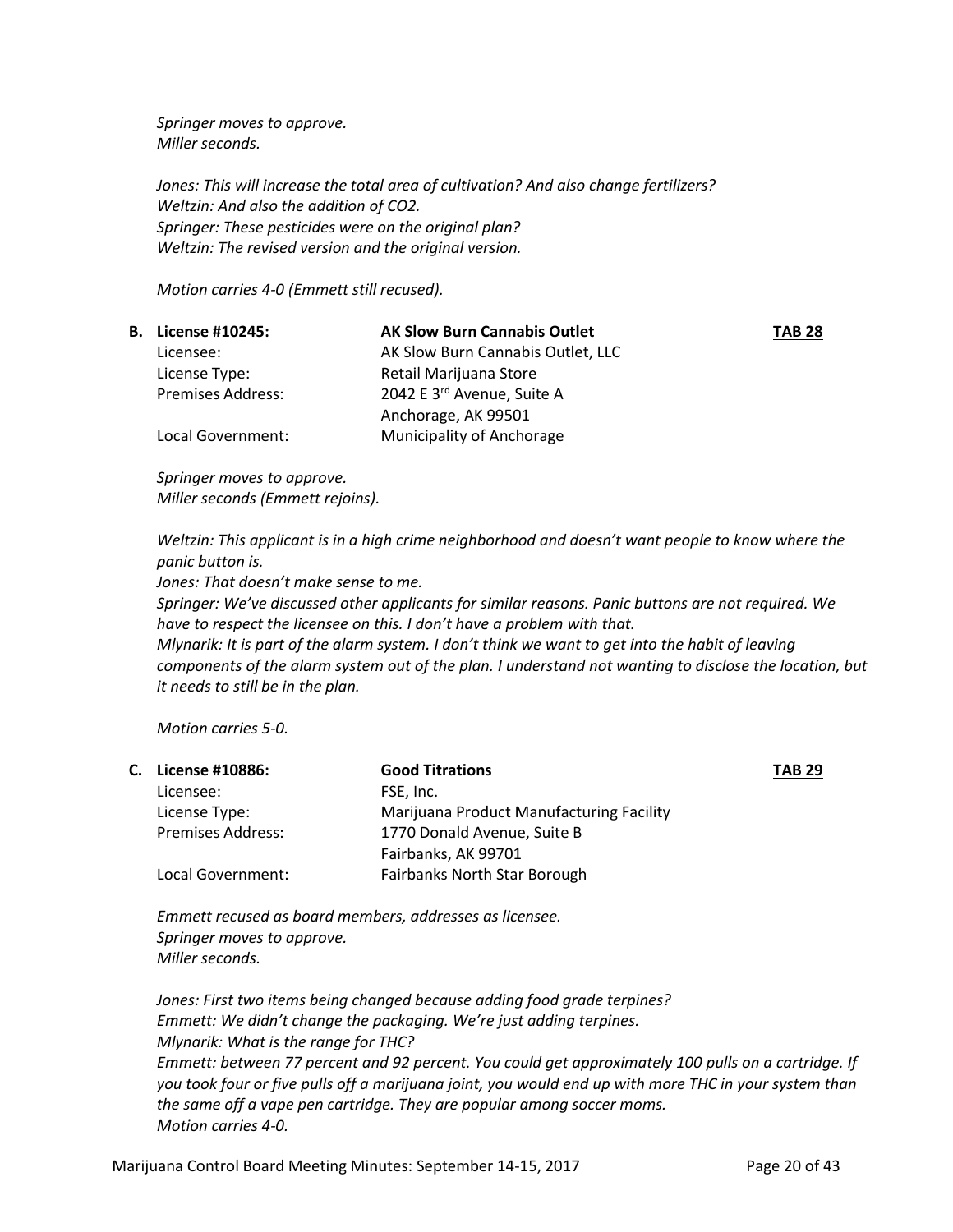### **NEW STANDARD MARIJUANA CULTIVATION FACILITY APPLICATIONS**

| A. License #12173:       | <b>Northern Lights Cultvation 2</b> | <b>TAB 30</b> |
|--------------------------|-------------------------------------|---------------|
| Licensee:                | Jesse Hoyt and Jacob G Rodriguez    |               |
| <b>Premises Address:</b> | 4705 N Tongass Highway, Apt 1       |               |
|                          | Ketchikan, AK 99901                 |               |
| Local Government:        | City of Ketchikan                   |               |

*Emmett rejoins as board member. Springer moves to approve. Emmett seconds.*

*McConnell: We got a late protest from the local government and the regulations state the director may not accept. I have included that as public comment so you may see all the issues raised (proposed business in a residential area, no business license registration, or fire marshal approval). Jones: you are aware employees must have a handler card in their possession prior to employment. I'm not sure you have an understanding of what "tamper proof" means according to the regulations. Mlynarik: How will your alarms system be activated and by whom? Hoyt: It is a keypad that recognizes a thumbprint. Mlynarik: More information on employee diversion. Hoyt: We'll have cameras. Will do inventory. Jones: When you look at the premises diagram, it shows residential on the bottom floor of the building. But on the diagram shows the top floor as residence. In the letter from Ketchikan, it says you have not met other requirements for fire code. Have you talked to the fire marshal about this particular gas being used in a residential facility? Hoyt: That is why they protested. We're working on getting our building permit. Mlynarik: You are required to preserve and maintain records. Biotrack record isn't the only record you are required to keep.* 

*Springer: I'm a little concerned about the CO2 bottles. You going to have CO2 alarms? Hoyt: I'm not exactly sure what the fire marshal requires. There are two bathrooms in the facility. Building contains two separate apartments. CO2 is directed to the ground.* 

*Springer: Concerned pumping CO2 into a residence.* 

*Hoyt: we have a conditional use permit from the borough. We are surrounded by commercial buildings. Emmett moves to table the application. Springer second.* 

*Jones: They're going to have to revise this application. They need to address the letter from the city of Ketchikan.* 

*Springer: it's not staff's job to walk people through the process. If you are applying for a standard cultivation license you have money to invest.* 

*Motion to table carries 5-0.*

| <b>B.</b> License #12311: | Juneau's Green Garden      |
|---------------------------|----------------------------|
| Licensee:                 | ISG, Inc.                  |
| Premises Address:         | 5011 Short Street, Suite 1 |
|                           | Juneau, AK 99801           |
| Local Government:         | City and Borough of Juneau |

*Springer moves to approve with delegation. Emmett seconds.*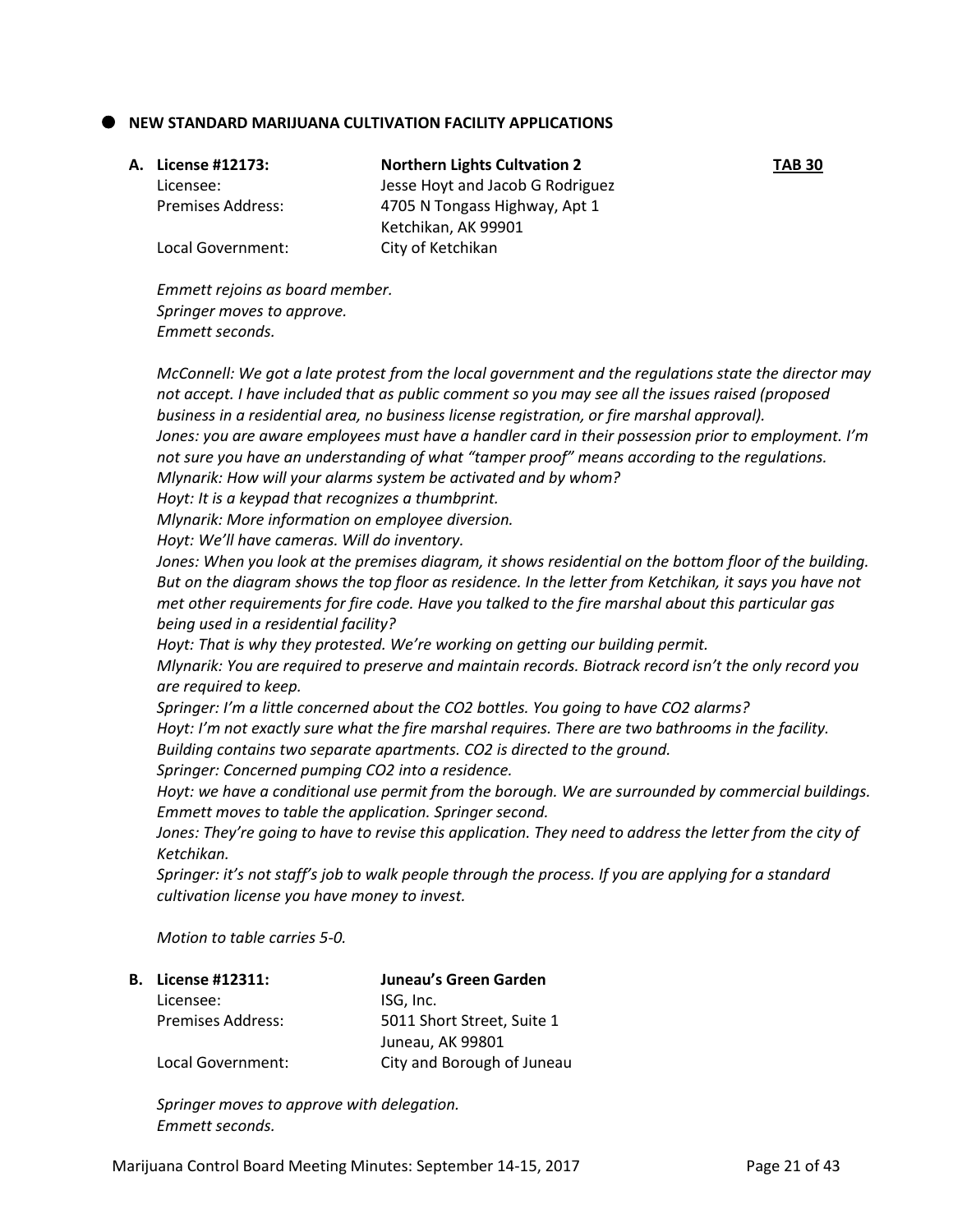*Weltzin, counsel; Borroughs, applicant online. Weltzin: the conditional use permit was not obtained by this licensee. Borroughs: there is no plan for the second half of the warehouse. It was a storage for a museum. It is no longer being used. The landlord may be looking to lease it. It is fully separated. There is no access between buildings. The former business partnership did not work out. I went out on my own, and tried to obtain the state license. I feel like I need to do a conditional use permit under my own name and plan. I'm looking to go through the process again, because my plan is a lot different than the last one submitted.* 

*Motion carries 5-0.*

| C. License #12488:       | <b>Thirdstate</b>            |
|--------------------------|------------------------------|
| Licensee:                | H.E. Holdings, LLC           |
| <b>Premises Address:</b> | 200 Pheasant Farm Road       |
|                          | Fairbanks, AK 99712          |
| Local Government:        | Fairbanks North Star Borough |

*Springer moves to approve. Emmett seconds.*

*Applicant: Two greenhouses. There is also a house on the property. We're renting the entire 40 acre parcel. We enclosed everything from the warehouse to the greenhouse as restricted access area. Road is a right of way access to neighbor that cuts through property. They are building a new driveway. Jones: As part of the inspection, you need to have that right of way issue all done.* 

*Motion carries 5-0.*

| D. License #12616:       | Frisson Farms, LLC.                 |
|--------------------------|-------------------------------------|
| Licensee:                | Frisson Farms, LLC                  |
| <b>Premises Address:</b> | 5060 Haystack Drive                 |
|                          | Fairbanks, AK 99712                 |
| Local Government:        | <b>Fairbanks North Star Borough</b> |
|                          |                                     |

*Springer moves to approve with delegation. Emmett seconds.* 

*Lance Wells, for Frisson Farms. Wells: Building is constructed. The building is a mobile home. Applicant: The neighbor's driveway does not cross the property.*

*Motion carries 5-0.*

**E. License #12633: Emerald City Organics, LLC** Licensee: Emerald City Organics, LLC Premises Address: 4250 Field of Dreams Street Wasilla, AK 99654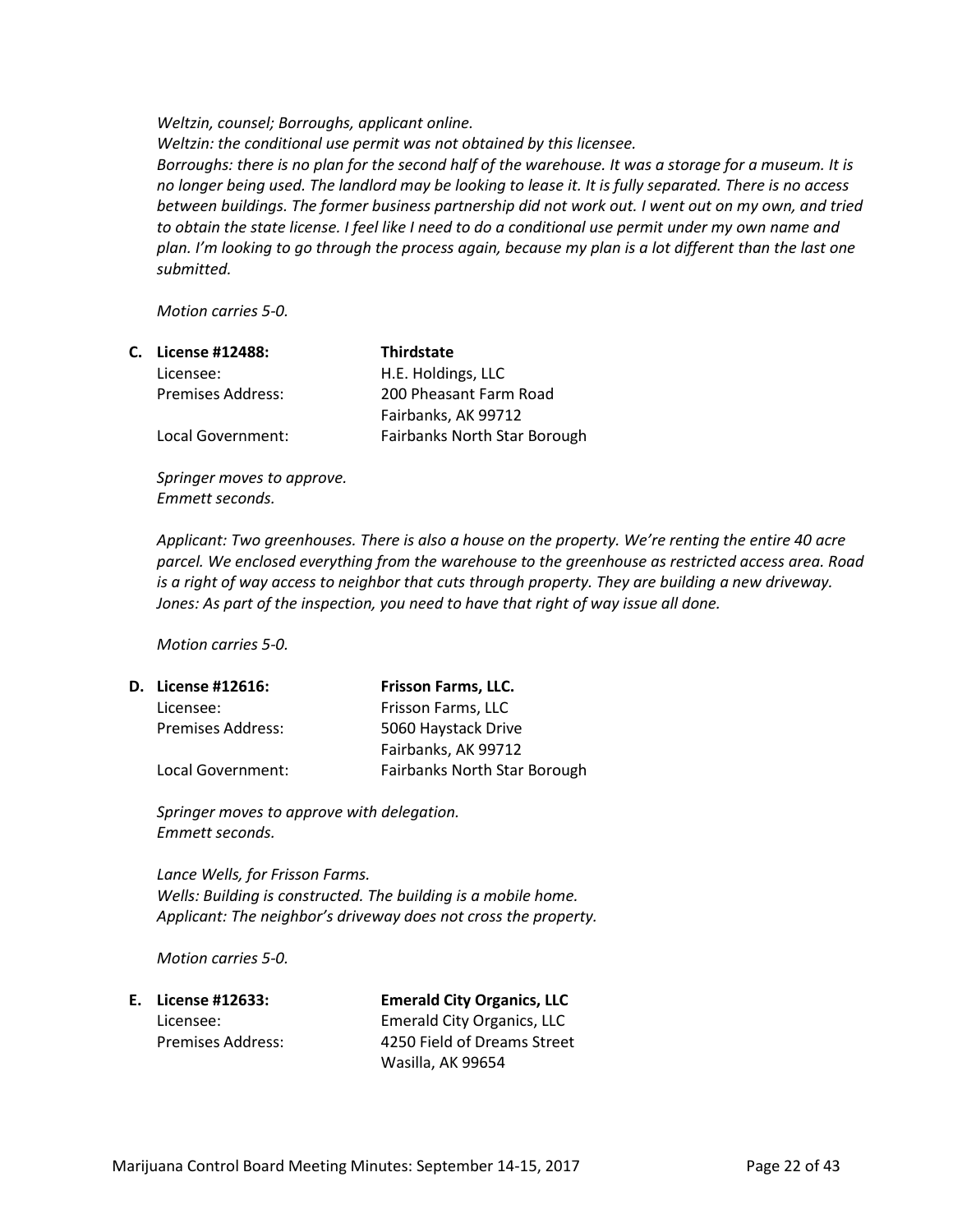Local Government: Matanuska-Susitna Borough

*Springer moves to approve. Emmett seconds.*

*Jay Murray, and Nate Moulton, applicants.*

*Moulton: We will not be creating a solvent based waste. We put it in there to show there will be no diversion using solvent based waste.* 

*Emmett: if the waste has been mixed with a solvent it has to be disposed of in a different way. Moulton: Other structure on parcel is the landlord's residence. No one connected to license lives on the property. But landlord does live on property.* 

*Murray: there is a fire exit off the flower room and one out the back. Camera equipment all stored on site. Landlord will not have access to the facility.* 

*Springer: Lease says landlord reserves reasonable right of access and entry. Lease doesn't say it is for a licensed marijuana facility. It doesn't say that the contents belong to the board. It hazards you guys, but doesn't talk about processing or preparing for sale. I don't know whether this came out of your landlord's lease filing cabinet. This delegation should include lease clarifications. Emmett: Some of the things in the lease are not consistent with state regulations.* 

*Motion carries 5-0 with delegation responsibilities.* 

| <b>F.</b> License #12783: | Homer Budz, LLC                         |
|---------------------------|-----------------------------------------|
| Licensee:                 | Homer Budz, LLC                         |
| <b>Premises Address:</b>  | 67835 Virginia Avenue                   |
|                           | Homer, AK 99603                         |
| Local Government:         | Kenai Peninsula Borough                 |
| <b>For Consideration:</b> | Conditions pursuant to 3 AAC 306.060(b) |

*Springer moves to approve with delegation. Miller seconds.* 

*Robert Moore, applicant. Moore: Area code 520 is Tucson, Ariz. Jones: Who occupies all other buildings? Moore: We do. We control the property. My son is the manager. He will live on the property.*

*Motion carries 5-0.*

| G. License #12808: | Tundra Jane                   |
|--------------------|-------------------------------|
| Licensee:          | ACF Ventures, Inc.            |
| Premises Address:  | 2429 E 88th Avenue, Suite 300 |
|                    | Anchorage, AK 99507           |
| Local Government:  | Municipality of Anchorage     |

*Springer moves to approve with delegation. Emmett seconds.* 

*Mariam Swanson is online. Weltzin, counsel.*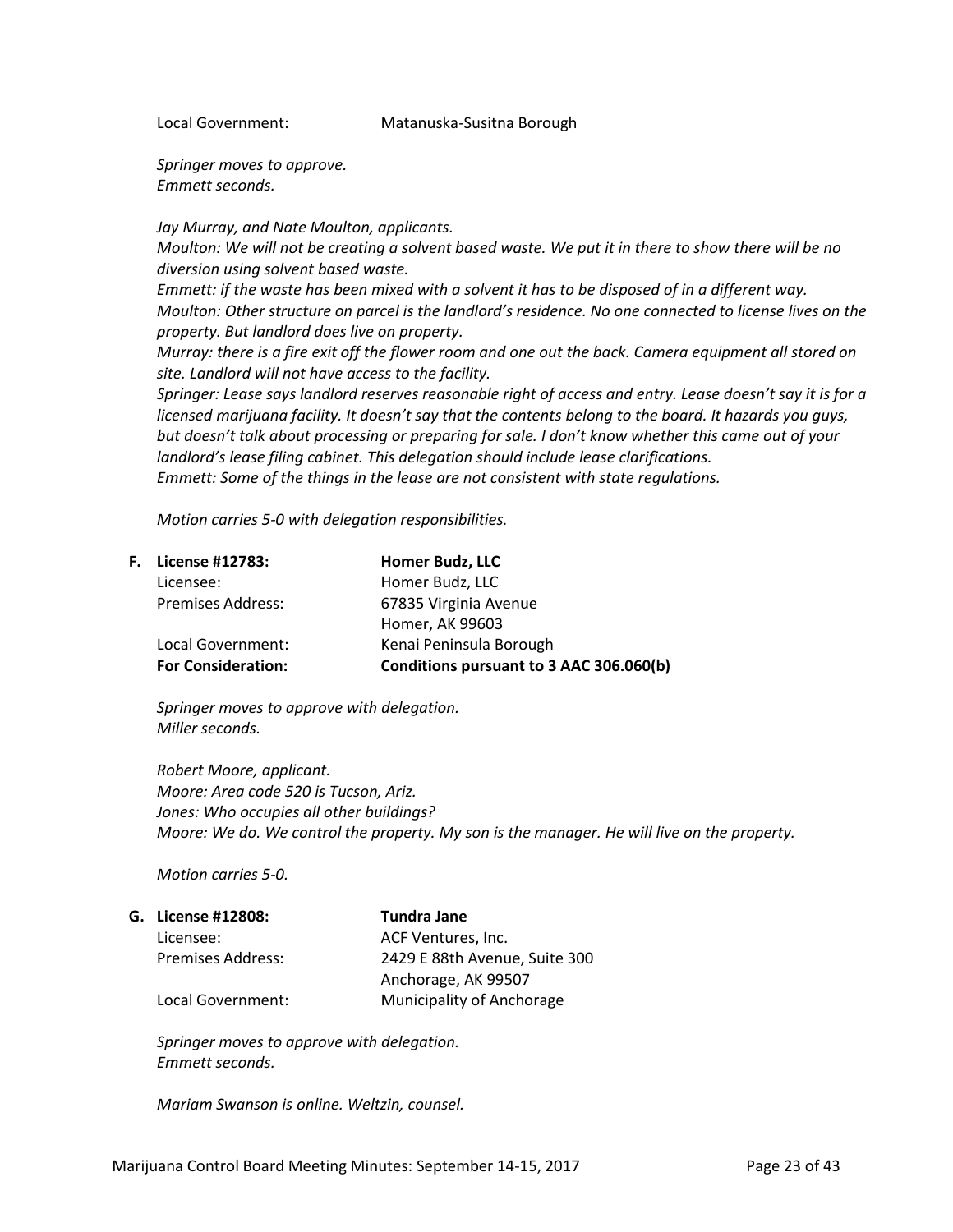*Weltzin: ACF is a C corporation. Under the C Corp you have Mariam's LLC. That LLC owns 50 percent of ACF. Y&Y investments is owned by two others, who have 50 percent ownership. All three people have the ownership. On the premises, it is all restricted access except for the showroom. The shared areas (office and kitchen) are all locked. You can only get to them if you are an employee.* 

*Springer: We're back to licensees sharing space. Are any of the shared spaces considered part of a licensed premises?*

*Weltzin: No. However staff wants to define that. Each entrance is locked and can only be accessed by the respective employee.* 

Jones: This is a corporate structure with all these shared spaces and accesses. While I understand *employees that move back and forth will have the right keys, it is one more complicated thing that bothers me. I will put it on the record I am concerned. If it shows up on an NOV, I can say I told you so. Springer: The building in it's entirety is owned by Tina and Helen.* 

*Weltzin: AWWU has indicated wastewater may be disposed of into the drain.* 

*Motion carries 5-0.*

**Meeting adjourned for the day.**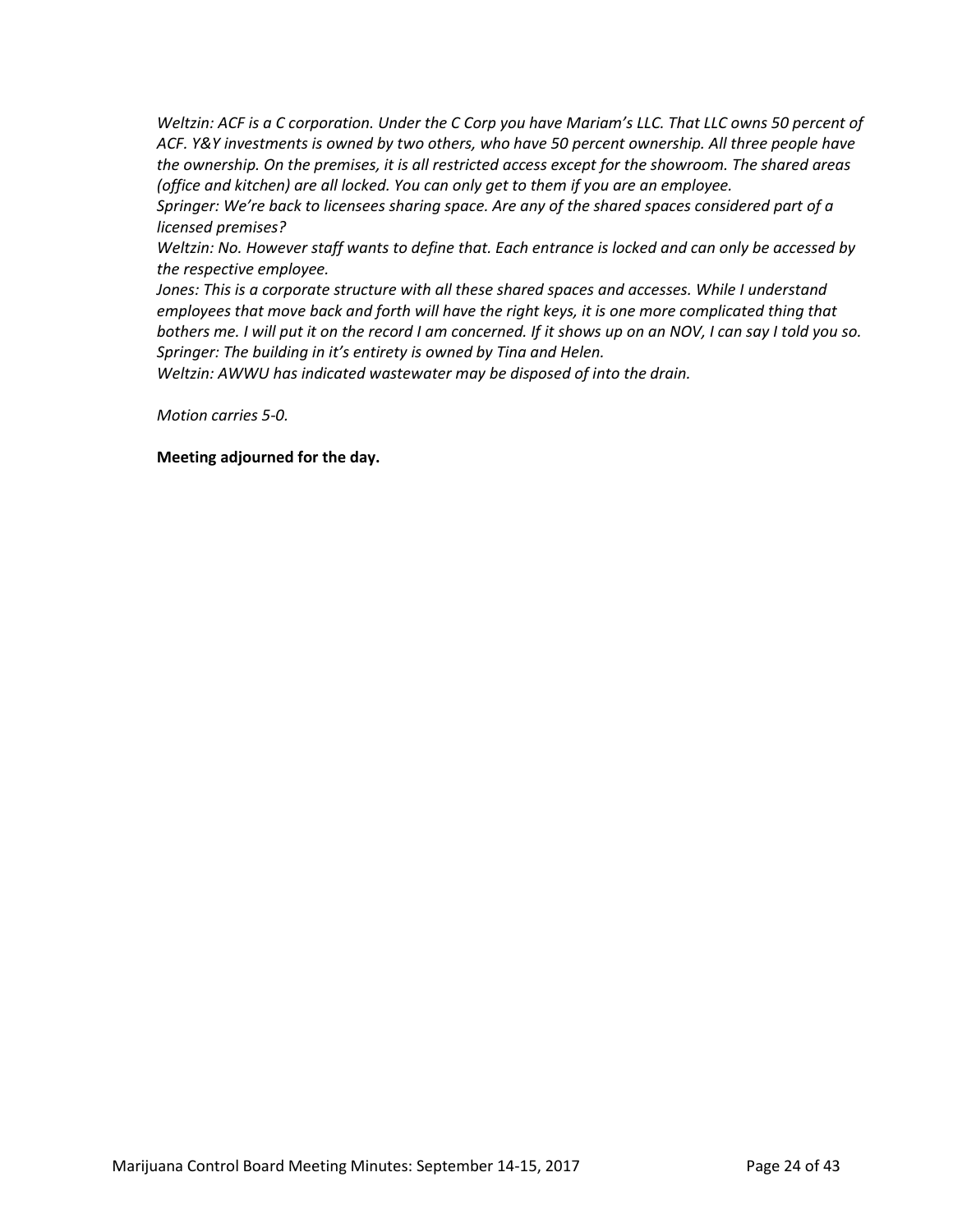**Marijuana Control Board Meeting Minutes September 15, 2017 Second Judicial District Aurora Inn Conference Room 302 Front Street Nome, Alaska**

### **Board Members Present:**

Peter Mlynarik, Chair, Public Safety Member Mark Springer, Vice Chair, Rural Member Brandon Emmett, Industry Member Nick Miller, Industry Member Loren Jones, Public Health Member

## **Staff Members Present:**

Erika McConnell, Director Jedediah Smith, Local Government Specialist

# **Legal Counsel Present:**

Harriet Milks, Assistant Attorney General

#### **ADMINISTRATION**

**A.** Call to Order **9:00am**

# **LICENSE RENEWAL APPLICATIONS**

| <b>A.</b> License #10005: | <b>Rosie Creek Farm</b>                                 | <b>TAB 52</b> |
|---------------------------|---------------------------------------------------------|---------------|
| Licensee:                 | RCFC, LLC                                               |               |
| License Type:             | <b>Standard Marijuana Cultivation Facility</b>          |               |
| <b>Premises Address:</b>  | 2659 Livingston Loop                                    |               |
|                           | Fairbanks, AK 99709                                     |               |
| Local Government:         | Fairbanks North Star Borough                            |               |
| <b>For Consideration:</b> | <b>Notice of Violation</b>                              |               |
| <b>B.</b> License #10008: | Green Jar                                               | <b>TAB 53</b> |
| Licensee:                 | Caleb L Saunders; Christopher T Farris; Bailey A Stuart |               |
| License Type:             | Retail Marijuana Store                                  |               |
| <b>Premises Address:</b>  | 4901 E Blue Lupine Drive, Building 2, Unit E            |               |
|                           | Wasilla, AK 99654                                       |               |
| Local Government:         | Matanuska-Susitna Borough                               |               |
| <b>For Consideration:</b> | <b>Notice of Violation</b>                              |               |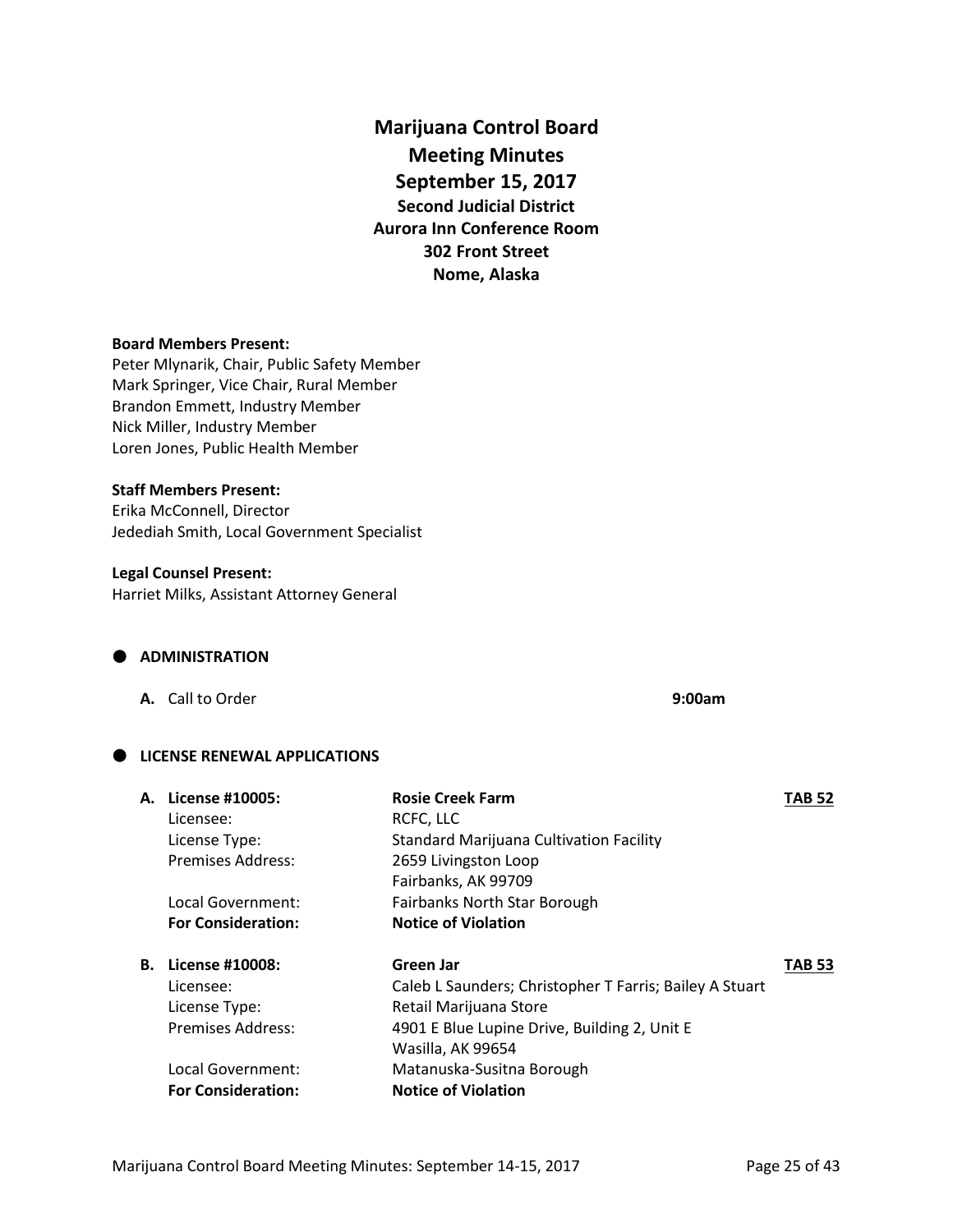| C. | License #10009:                                | CannTest, LLC                                  | <b>TAB 54</b> |
|----|------------------------------------------------|------------------------------------------------|---------------|
|    | Licensee:                                      | CannTest, LLC                                  |               |
|    | License Type:                                  | <b>Marijuana Testing Facility</b>              |               |
|    | <b>Premises Address:</b>                       | 620 E Whitney Road, Suite B                    |               |
|    |                                                | Anchorage, AK 99501                            |               |
|    | Local Government:                              | Municipality of Anchorage                      |               |
|    | <b>For Consideration:</b>                      | <b>Notice of Violation</b>                     |               |
|    |                                                |                                                |               |
|    | D. License #10021:                             | Enlighten Alaska, LLC                          | <b>TAB 55</b> |
|    | Licensee:                                      | Enlighten Alaska, LLC                          |               |
|    | License Type:                                  | Retail Marijuana Store                         |               |
|    | Premises Address:                              | 2600 Spenard Road                              |               |
|    |                                                | Anchorage, AK 99503-8934                       |               |
|    | Local Government:                              | Municipality of Anchorage                      |               |
|    | <b>For Consideration:</b>                      | <b>Notice of Violation</b>                     |               |
|    |                                                |                                                |               |
| Е. | License #10027:                                | <b>Black Rapids LLC</b>                        | <b>TAB 56</b> |
|    | Licensee:                                      | <b>Black Rapids, LLC</b>                       |               |
|    | License Type:                                  | <b>Standard Marijuana Cultivation Facility</b> |               |
|    | <b>Premises Address:</b>                       | 721 Cloud Road                                 |               |
|    |                                                | North Pole, AK 99701                           |               |
|    | Local Government:                              | Fairbanks North Star Borough                   |               |
|    | <b>For Consideration:</b>                      | <b>Notice of Violation</b>                     |               |
|    |                                                |                                                |               |
| F. | License #10035:                                | <b>Arctic Herbery</b>                          | <b>TAB 57</b> |
|    | Licensee:                                      | Bryant D Thorp                                 |               |
|    |                                                | <b>Standard Marijuana Cultivation Facility</b> |               |
|    | License Type:                                  |                                                |               |
|    | <b>Premises Address:</b>                       | 7107 Arctic Boulevard                          |               |
|    |                                                | Anchorage, AK 99518                            |               |
|    | Local Government:                              | Municipality of Anchorage                      |               |
|    | <b>For Consideration:</b>                      | <b>Notice of Violation;</b>                    |               |
|    |                                                | MJ-17a: Temporary Ownership Change Report      |               |
|    |                                                |                                                |               |
| G. | License #10037:                                | <b>Arctic Herbery</b>                          | <b>TAB 58</b> |
|    | Licensee:                                      | <b>Bryant D Thorp</b>                          |               |
|    | License Type:                                  | Retail Marijuana Store                         |               |
|    | Premises Address:                              | 7107 Arctic Boulevard                          |               |
|    |                                                | Anchorage, AK 99518                            |               |
|    | Local Government:                              | Municipality of Anchorage                      |               |
|    | <b>For Consideration:</b>                      | <b>Notice of Violation;</b>                    |               |
|    |                                                | MJ-17a: Temporary Ownership Change Report      |               |
|    |                                                |                                                |               |
|    | H. License #10056:                             | <b>Red Run Cannabis Company, LLC</b>           | <b>TAB 59</b> |
|    | Licensee:                                      | Red Run Cannabis Company, LLC                  |               |
|    | License Type:                                  | Retail Marijuana Store                         |               |
|    | Premises Address:                              | 5455 Kenai Spur Highway, Suite B               |               |
|    | Local Government:<br><b>For Consideration:</b> | City of Kenai<br><b>Notice of Violation</b>    |               |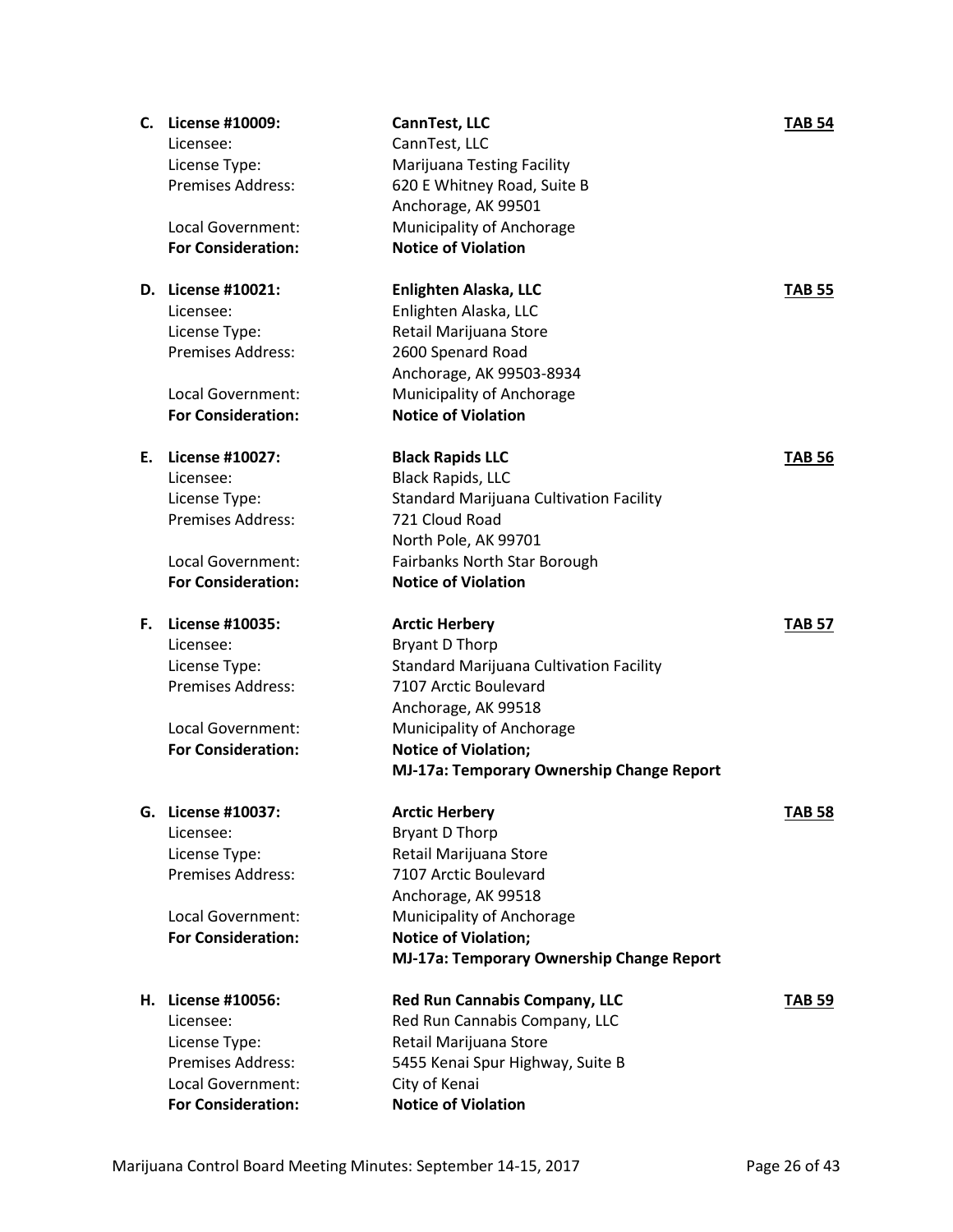| Ι. | License #10063:                                | <b>Bob's Morning Bear Cultivation</b>                      | <b>TAB 60</b> |
|----|------------------------------------------------|------------------------------------------------------------|---------------|
|    | Licensee:                                      | Brennan J Norden                                           |               |
|    | License Type:                                  | Limited Marijuana Cultivation Facility                     |               |
|    | <b>Premises Address:</b>                       | 21725 Evelyn May Street                                    |               |
|    |                                                | Kasilof, AK 99610                                          |               |
|    | <b>Local Government:</b>                       | Kenai Peninsula Borough                                    |               |
|    | <b>For Consideration:</b>                      | <b>Notice of Violation</b>                                 |               |
|    |                                                |                                                            |               |
| J. | License #10082:                                | <b>Einstein Labs</b>                                       | <b>TAB 61</b> |
|    | Licensee:                                      | Einstein Enterprises, Inc.                                 |               |
|    | License Type:                                  | Marijuana Product Manufacturing Facility                   |               |
|    | Premises Address:                              | 2939 Porcupine Drive, Suite B                              |               |
|    |                                                | Anchorage, AK 99501-3118                                   |               |
|    | Local Government:                              | Municipality of Anchorage                                  |               |
|    | <b>For Consideration:</b>                      | <b>Notice of Violation</b>                                 |               |
|    |                                                |                                                            |               |
|    | K. License #10156:                             | <b>Elevated Innovations, LLC</b>                           | <b>TAB 62</b> |
|    | Licensee:                                      | Elevated Innovations, LLC                                  |               |
|    | License Type:                                  | <b>Standard Marijuana Cultivation Facility</b>             |               |
|    | <b>Premises Address:</b>                       | 405 Ream Lane                                              |               |
|    |                                                | Fairbanks, AK 99712                                        |               |
|    | <b>Local Government:</b>                       | Fairbanks North Star Borough                               |               |
|    | <b>For Consideration:</b>                      | Objections/comments/complaints                             |               |
|    |                                                | MJ-17a: Temporary Ownership Change Report                  |               |
|    |                                                |                                                            |               |
| L. |                                                |                                                            |               |
|    | License #10170:<br>Licensee:                   | <b>Green Degree</b>                                        | <b>TAB 63</b> |
|    |                                                | <b>Coman Farming Corporation</b>                           |               |
|    | License Type:                                  | Limited Marijuana Cultivation Facility                     |               |
|    | <b>Premises Address:</b>                       | 2301 South Knik Goose-Bay Road #1                          |               |
|    |                                                | Wasilla, AK 99654                                          |               |
|    | Local Government:<br><b>For Consideration:</b> | Matanuska-Susitna Borough<br><b>Notice of Violation</b>    |               |
|    |                                                |                                                            |               |
|    | M. License #10230:                             | Pakalolo Supply Company, Inc.                              | <b>TAB 64</b> |
|    | Licensee:                                      | Pakalolo Supply Company, Inc.                              |               |
|    | License Type:                                  | Standard Marijuana Cultivation Facility                    |               |
|    | Premises Address:                              | 1851 Fox Avenue                                            |               |
|    |                                                | Fairbanks, AK 99701-2725                                   |               |
|    | Local Government:                              | City of Fairbanks                                          |               |
|    | <b>For Consideration:</b>                      | <b>Notice of Violation</b>                                 |               |
|    |                                                |                                                            |               |
|    | N. License #10288:                             | <b>Foxy Enterprises</b>                                    | <b>TAB 65</b> |
|    | Licensee:                                      | <b>Glen Kroshus and Barbara Kroshus</b>                    |               |
|    | License Type:                                  | Standard Marijuana Cultivation Facility                    |               |
|    | <b>Premises Address:</b>                       | 2330 Gunner Lane                                           |               |
|    |                                                | Fairbanks, AK 99712                                        |               |
|    | Local Government:<br><b>For Consideration:</b> | Fairbanks North Star Borough<br><b>Notice of Violation</b> |               |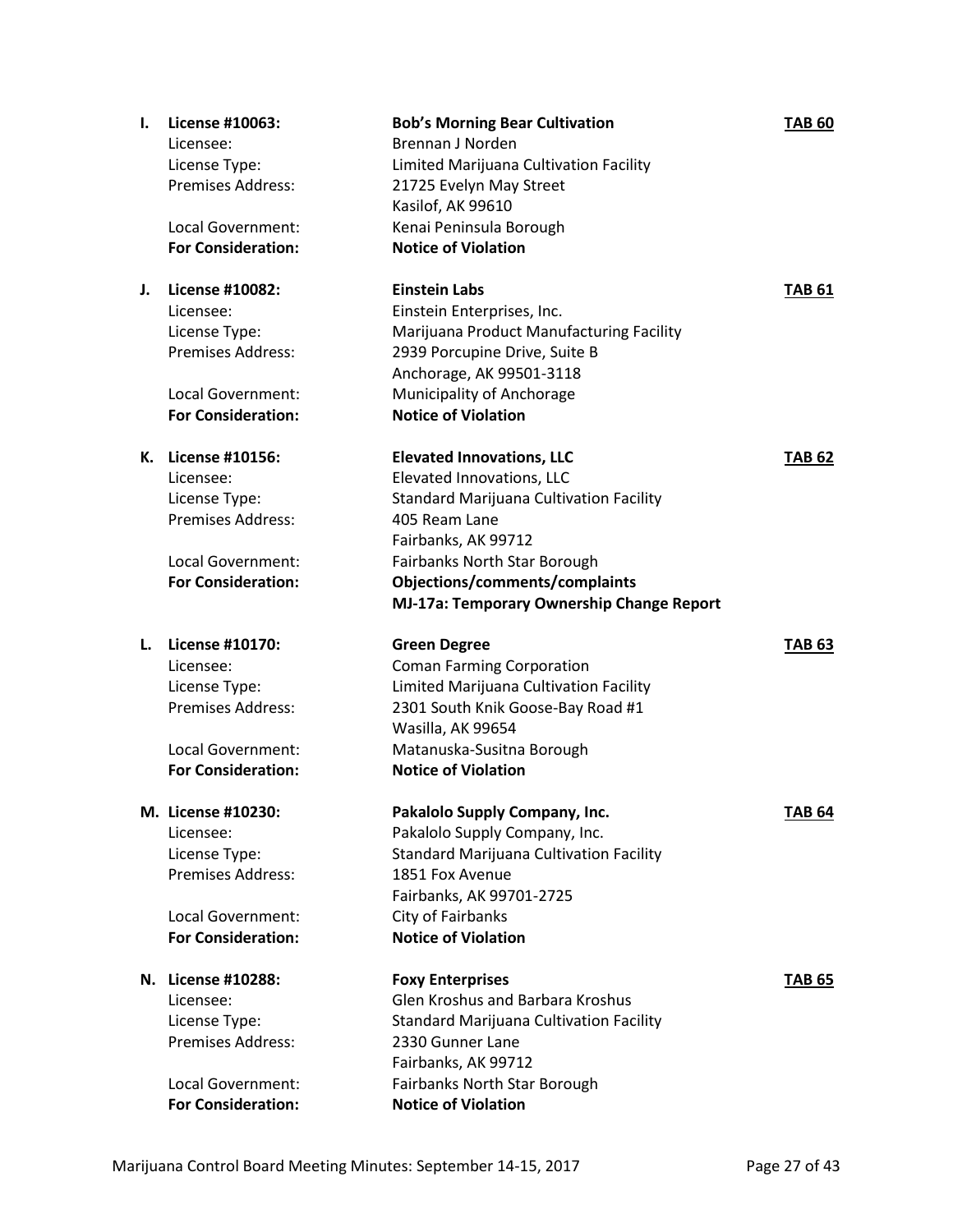|    | O. License #10306:                        | Dankorage, LLC                                 | <b>TAB 66</b> |
|----|-------------------------------------------|------------------------------------------------|---------------|
|    | Licensee:                                 | Dankorage, LLC                                 |               |
|    | License Type:                             | Retail Marijuana Store                         |               |
|    | <b>Premises Address:</b>                  | 2812 Spenard Road                              |               |
|    |                                           | Anchorage, AK 99503                            |               |
|    | Local Government:                         | Municipality of Anchorage                      |               |
|    | <b>For Consideration:</b>                 | <b>Notice of Violation;</b>                    |               |
|    |                                           | MJ-17a Temporary Ownership Change Report       |               |
|    | P. License #10307:                        | <b>Alaska Fireweed</b>                         | <b>TAB 67</b> |
|    | Licensee:                                 | SEU, LLC                                       |               |
|    | License Type:                             | Retail Marijuana Store                         |               |
|    | <b>Premises Address:</b>                  | 715 W 4 <sup>th</sup> Avenue                   |               |
|    |                                           | Anchorage, AK 99501                            |               |
|    | Local Government:                         | Municipality of Anchorage                      |               |
|    | <b>For Consideration:</b>                 | <b>Notice of Violation;</b>                    |               |
|    |                                           | MJ-17a: Temporary Ownership Change Report      |               |
|    | Q. License #10316:                        | <b>Denali 420 Recreationals</b>                |               |
|    |                                           |                                                | <b>TAB 68</b> |
|    | Licensee:                                 | Silverthorn Investment Group, LLC              |               |
|    | License Type:<br><b>Premises Address:</b> | Retail Marijuana Store                         |               |
|    |                                           | 2876 N Rex Road                                |               |
|    | Local Government:                         | Houston, AK 99694                              |               |
|    | <b>For Consideration:</b>                 | City of Houston<br><b>Notice of Violation</b>  |               |
|    |                                           |                                                |               |
|    | R. License #10489:                        | <b>Ester Horticulture and Research</b>         | <b>TAB 69</b> |
|    | Licensee:                                 | John Collette                                  |               |
|    | License Type:                             | Limited Marijuana Cultivation Facility         |               |
|    | <b>Premises Address:</b>                  | 2960 Ester Dome Road                           |               |
|    |                                           | Fairbanks, AK 99709                            |               |
|    | Local Government:                         | Fairbanks North Star Borough                   |               |
|    | <b>For Consideration:</b>                 | <b>Notice of Violation</b>                     |               |
| S. | License #10500:                           | <b>Frozen North Farms</b>                      | <b>TAB 70</b> |
|    | Licensee:                                 | Aaron D Worthen                                |               |
|    | License Type:                             | Limited Marijuana Cultivation Facility         |               |
|    | <b>Premises Address:</b>                  | 1213 Paige Avenue                              |               |
|    |                                           | North Pole, AK 99705                           |               |
|    | Local Government:                         | Fairbanks North Star Borough                   |               |
|    | <b>For Consideration:</b>                 | <b>Notice of Violation</b>                     |               |
| Т. | License #10592:                           | <b>Alaska Cannabis Cultivators</b>             | <b>TAB 71</b> |
|    | Licensee:                                 | Branden M Roybal                               |               |
|    | License Type:                             | <b>Standard Marijuana Cultivation Facility</b> |               |
|    | <b>Premises Address:</b>                  | 3665 Worrell Avenue, Unit 1                    |               |
|    |                                           | Fairbanks, AK 99701                            |               |
|    | Local Government:                         | Fairbanks North Star Borough                   |               |
|    | <b>For Consideration:</b>                 | <b>Notice of Violation</b>                     |               |

Marijuana Control Board Meeting Minutes: September 14-15, 2017 Page 28 of 43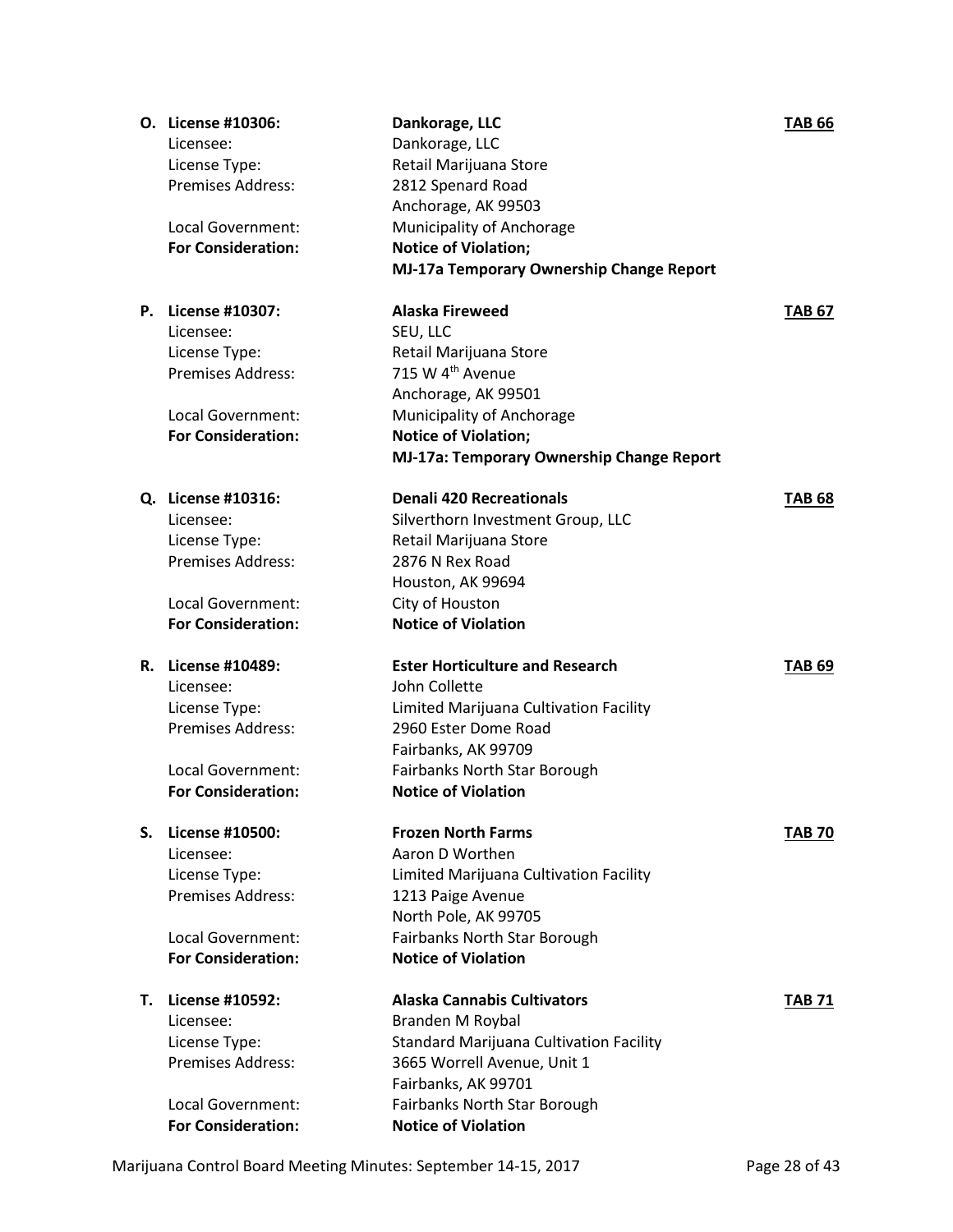| <b>U.</b> License #10831: | <b>High Bush Buds</b>       | <b>TAB 72</b> |
|---------------------------|-----------------------------|---------------|
| Licensee:                 | High Bush Buds, Inc.        |               |
| License Type:             | Retail Marijuana Store      |               |
| <b>Premises Address:</b>  | 36312 Irons Avenue, Suite 2 |               |
|                           | Soldotna, AK 99669          |               |
| Local Government:         | Kenai Peninsula Borough     |               |
| <b>For Consideration:</b> | <b>Notice of Violation</b>  |               |
|                           |                             |               |

*Springer moves to approve renewals Tabs 52-72 with delegation. Emmett seconds.* 

*Jones: Tab 62 (Elevated Innovations) stuck out to me because of new objections, but no notice of violations. Objection states enforcement said licensee was out of compliance, but there are no notice of violations in the packet.* 

*McConnell: Anyone who got a notice of violation after July 1, you will see next renewal season. A lot of these came in August. According to 306.065 allows for objection during renewal, but there is no required posting for renewals. We take in objections as they come. The notice of violation was written by enforcement during the FY18 year.* 

*Emmett: I'm familiar with this licensee. They stated in their operating plan their odor control was dissipation. This is in an agricultural zone.* 

*Jones: I'm not going to oppose their renewal.* 

*Mlynarik: I don't know if we'll want to include these objections if we aren't supposed to factor the objection in the renewal.*

*McConnell: If somebody renews on the last day, and we do require a notice, then the objection is going to come in after the deadline.* 

*McConnell: The local government is also given notice of the renewal.* 

*Jones: Our clerk gives that to department employees, but doesn't necessarily send that out to the public. So far I haven't seen anything that the local government has waived its right to protest.* 

*McConnell: We didn't necessarily get out every local government notice on July 1. This is why we have the temporary license.* 

*Oates: We have not heard back from all local governments. If there is a protest, we will have to bring them back.*

*McConnell: We won't issue the final license until either we've heard back from the local government or the period has lapsed.*

*Motion carries 5-0.*

# **NEW STANDARD MARIJUANA CULTIVATION FACILITY APPLICATIONS**

**A. License #13374: Knik Glacier Gardens TAB 37** Licensee: Knik Gardens, LLC Premises Address: 25930 E Knik River Road

Palmer, AK 99645 Local Government: Matanuska-Susitna Borough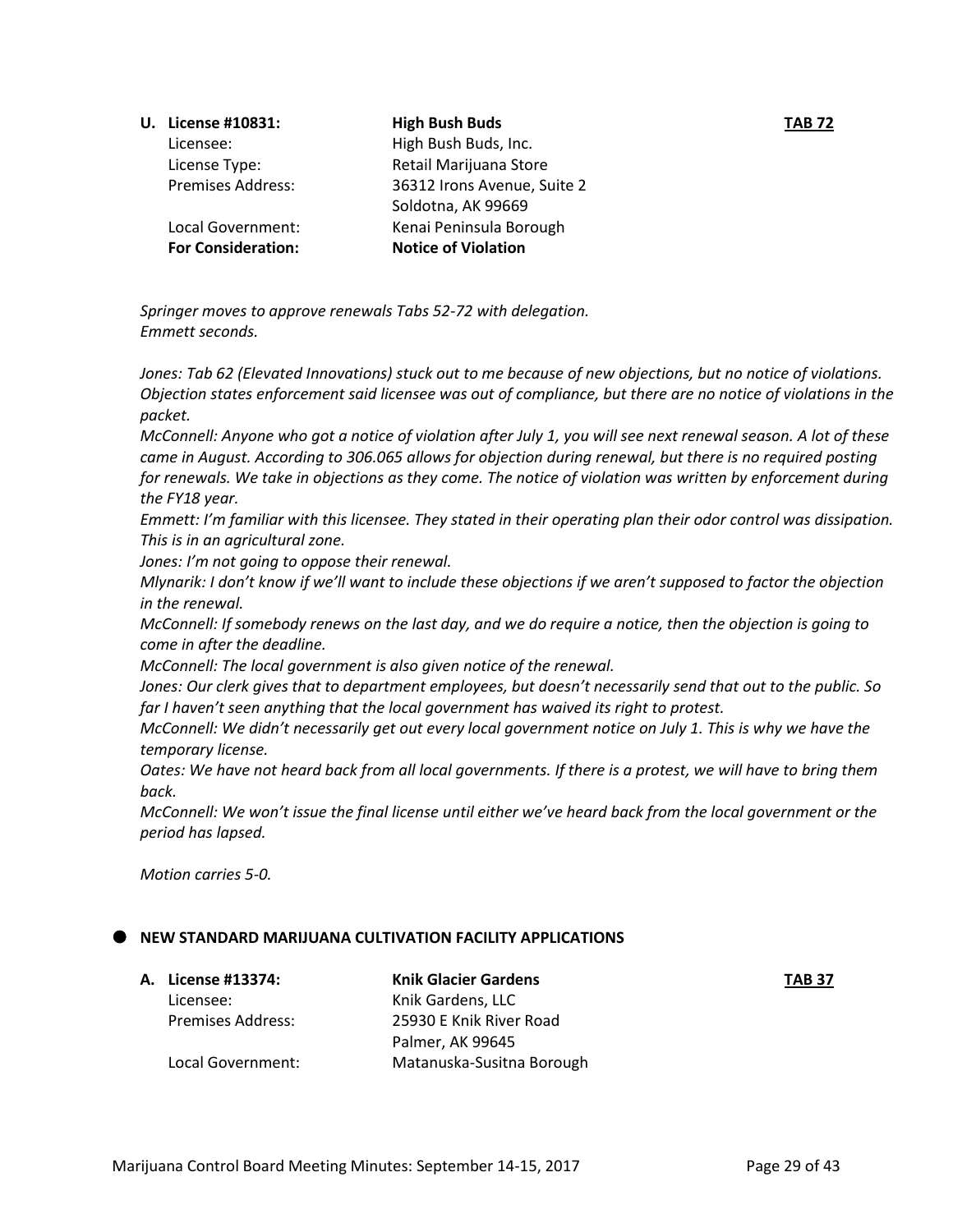*Springer moves to approve with delegation. Emmett seconds.*

*Craig Reich, applicant: There is one driveway in. Springer: Apart from the barely readable map. The premises diagrams are very good. Reich: I don't plan of having any hazardous waste. But if there is, it might be bleach. Most of this application, I try to refer back to the rules and regulations. The whole industry seems to be about following the rules. I probably included more in here than I needed to. Mlynarik: There is one public objection, but it doesn't look like it qualifies.* 

*Springer: Are you familiar with this objection letter from Diane Phillips? She is describing what she sees as the character of the area. But it doesn't really rise to the level of a qualifying objection.*

*Motion carries 5-0.*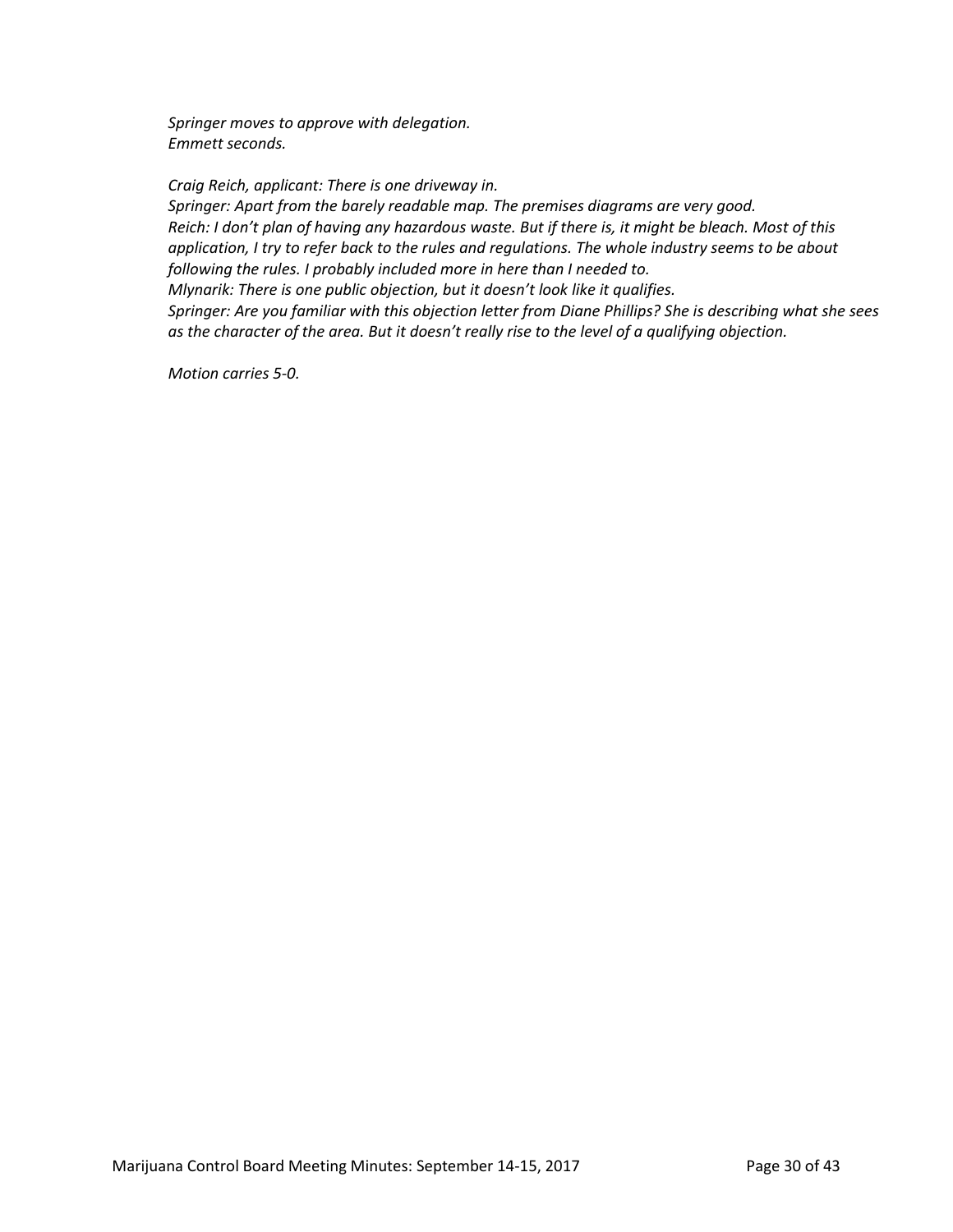# **NEW LIMITED MARIJUANA CULTIVATION FACILITY APPLICATIONS**

| 1. | License #11350:           | <b>Hardworking Hippies</b>              | <b>TAB 38</b> |
|----|---------------------------|-----------------------------------------|---------------|
|    | Licensee:                 | Nathan D Penrod and Preston S Penrod    |               |
|    | <b>Premises Address:</b>  | 49755 Sterling Highway                  |               |
|    |                           | Soldotna, AK 99669                      |               |
|    | Local Government:         | Kenai Peninsula Borough                 |               |
|    | <b>For Consideration:</b> | Conditions pursuant to 3 AAC 306.060(b) |               |
|    |                           |                                         |               |

*Springer moves to approve. Emmett Seconds.*

#### *Nathan and Preston Penrod, online.*

*Jones: Can you explain the difference between Metrc and other ID tags. Nathan: We will be using the TRACE WEED, Not the METRC tracking, but we will be using METRC Emmett: Are you aware that whatever system you use has to be compatable with METRC? Nathan: Yes, we are aware. Springer: I believe METRC supplies the tags. Why are you using two kinds of tags. Nathan: Just making sure we have all our bases covered. We are using the METRC system. Springer: As long as you haven't signed a contract with Trace Weed, I suppose you'll be alright. Jones: There are a couple of objections, one of which includes the construction of a bed and breakfast at this location. The objections say this is in a small residential cul-de-sac. Nathan: That objection must be misinformed. There is no and never was a bed and breakfast. We live in that same cul-de-sac. Emmett: One of the other concerns has to do with traffic congestion? Nathan: They thought we were running a retail store. He was better after we explained to him that we were cultivators and won't have heavy traffic. Jones: I would like to see some updated photos of what this area looks like. I'd like to see improvement in description of access. Nathan: I can tell you right now the only building in site is the building in which we reside. No one else can see the shop. Springer: I don't find any reference to affiliate Grant Heath. Nathan: He was helping us with some of the paperwork. We went ahead and listed him. But the only ones with financial interest are Preston and Nathan. Mlynarik: Need more information on the alarm system. Your disposal of unusable marijuana, are you still planning on grinding everything? Nathan: We will be grinding it. Emmett: This is the second one we've seen that says 'not processed with solvent.' You are saying you don't plan to use toxic waste. Nathan: Correct.* 

*Motion carries 5-0.*

| 2. License #12523:       | <b>AK Kush</b>                 | <b>TAB 39</b> |
|--------------------------|--------------------------------|---------------|
| Licensee:                | AK Kush, LLC                   |               |
| <b>Premises Address:</b> | 1055 N Helen Lane, Units 3 & 4 |               |
|                          | Wasilla, AK 99654              |               |
| Local Government:        | Matanuska-Susitna Borough      |               |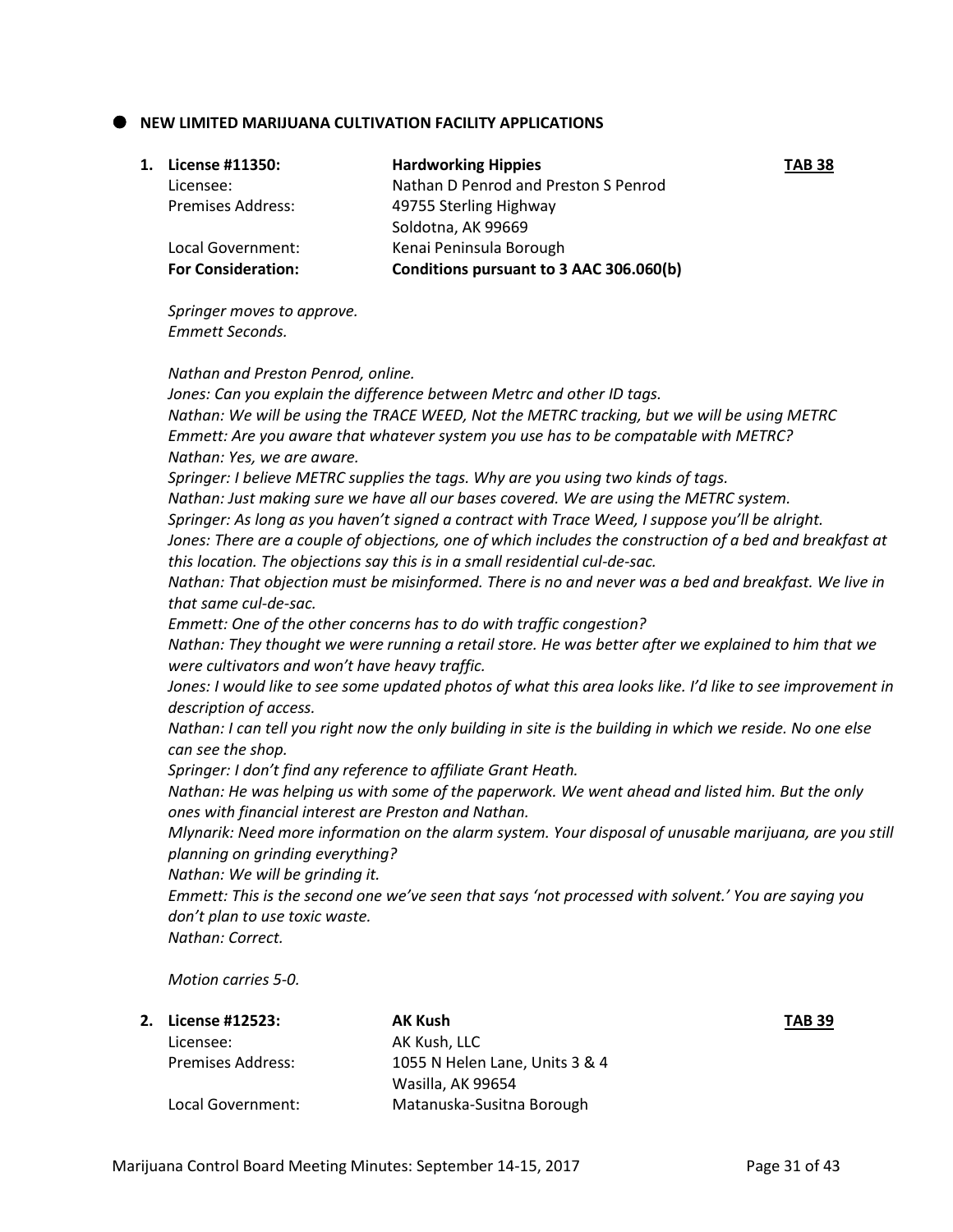*Springer moves to approve with delegation. Emmett seconds.*

*Weltzin, counsel. Jones: I had trouble on the premises diagram. Lloyd, licensee: It is one continuous unit. This is a side by side duplex unit with no second floor. A door cut to connect.* 

*Motion carries 5-0.*

| 3. | License #12580:          | <b>Brown Owl's Cultivation</b>      | <b>TAB 40</b> |
|----|--------------------------|-------------------------------------|---------------|
|    | Licensee:                | Winazar, LLC                        |               |
|    | <b>Premises Address:</b> | 320 Wright Lane                     |               |
|    |                          | Fairbanks, AK 99712                 |               |
|    | Local Government:        | <b>Fairbanks North Star Borough</b> |               |
|    |                          |                                     |               |

*Springer moves to approve. Emmett seconds.* 

*Weltzin, counsel. Adam, licenee. Jones: Discussion about location of facility on property.*

*Motion carries 5-0.*

|                          | DYZ Alaska, LLC           | <b>TAB 41</b> |
|--------------------------|---------------------------|---------------|
| Licensee:                | DYZ Alaska, LLC           |               |
| <b>Premises Address:</b> | 350 N Pioneer View Circle |               |
|                          | Wasilla, AK 99654         |               |
| Local Government:        | Matanuska-Susitna Borough |               |
|                          | 4. License #12935:        |               |

*Springer moves to approve with delegation. Emmett seconds.*

*Shelia Perscalla, applicant. Mlynarik: Explain how the alarm system works. Perscalla:It is not installed yet. Once it is, we'll be educated on how it works. Motion activated cameras and night vision security. Mlynarik: Doors will have sensors? Springer: This is attached to residence. Perscalla: Two people live there, sometimes three. Plan to have a maximum of five employees. Springer: We? Employees?* 

*Motion carries 5-0.*

| <b>5.</b> License #13102: | Alaskabuds, LLC           | <b>TAB 42</b> |
|---------------------------|---------------------------|---------------|
| Licensee:                 | Alaskabuds, LLC           |               |
| Premises Address:         | 6421 Admiralty Circle     |               |
|                           | Wasilla, AK 99564         |               |
| Local Government:         | Matanuska-Susitna Borough |               |

Marijuana Control Board Meeting Minutes: September 14-15, 2017 Page 32 of 43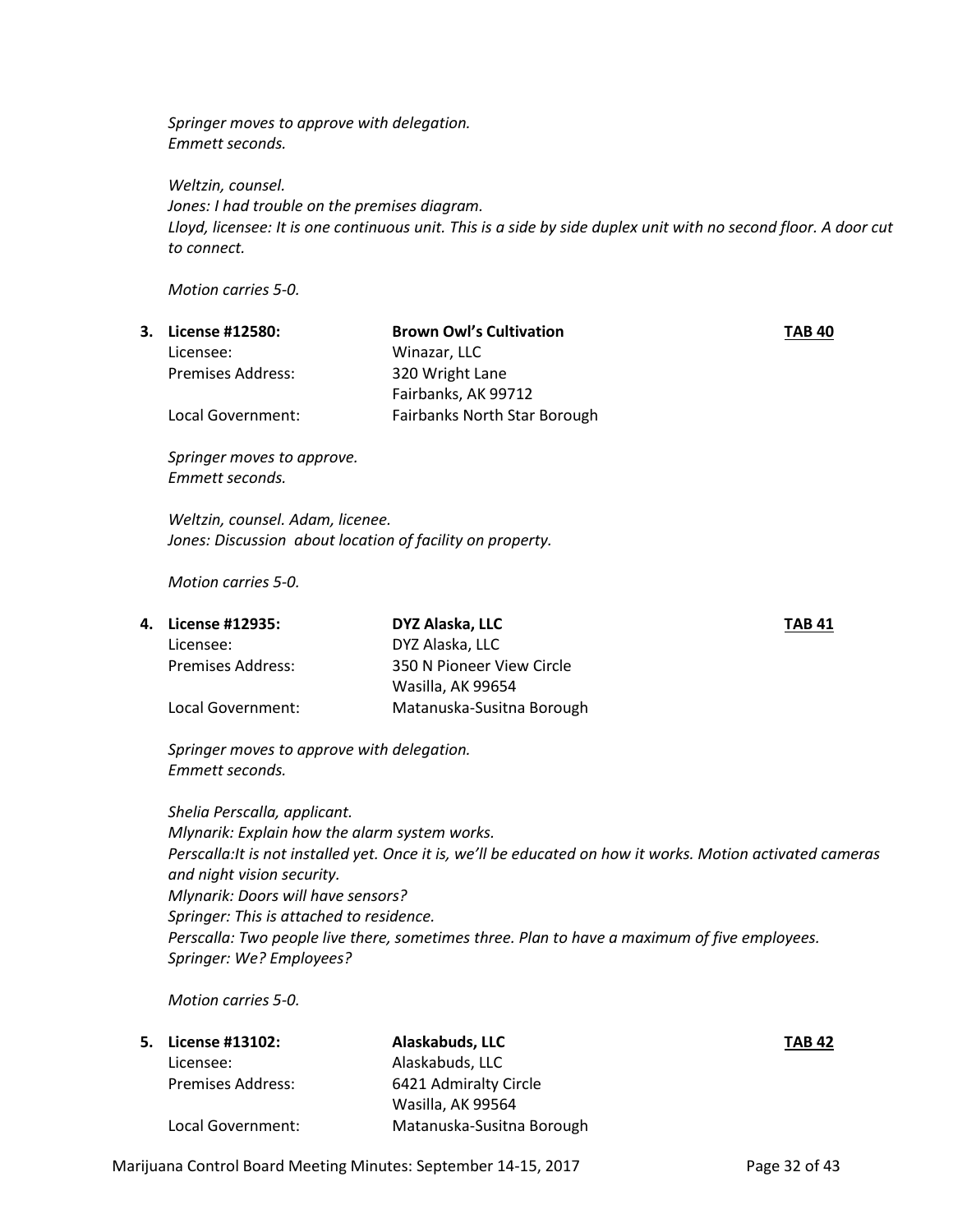*Springer moves to approve with delegation. Emmett seconds. Miller recused.*

*Nick Miller, applicant. Jones: looks like most of the building is open to the first floor. There is a mezzanine. Most of the grow operation will be on the mezzanine. Mlynarik: The only comment I had is the overall square footage, spaces aren't really broken down. Miller: It is broken down in the MJ02.* 

*Motion carries 4-0.*

*Nicholas Miller rejoins the board.*

|                          | <b>Matanuskas Finest</b>  | <b>TAB 43</b> |
|--------------------------|---------------------------|---------------|
| Licensee:                | Hybrid, LLC               |               |
| <b>Premises Address:</b> | 905 S Vicki Way C         |               |
|                          | Wasilla, AK 99654         |               |
| Local Government:        | Matanuska-Susitna Borough |               |
|                          | 6. License #13202:        |               |

*Springer moves to approve with delegation. Emmett seconds.*

#### *Zane Ulin, applicant.*

*Jones: You mention an extraction operation. Are you involved? Ulin: It is in the same building. I have not made an application for an extracting license. Mlynarik: There is a requirement that you have something on doors and windows. I don't think it is as you can afford it. You need breech alarms. 306.715b2, must have security and alarm system on all exterior doors and windows. Ulin: we can do that.* 

*Jones: Can you explain 'company software?'*

*Ulin is developing proprietary software he hopes to take to market. Will use METRC. Ulin: Google Image we used shows a connex with a roof. Now it sits on the south side of the building with a door cut though. It is currently used for storage, but that's where we hope to put an extraction facility.* 

*Motion carries 5-0.*

|                          | <b>Down to Earth Farms</b>  | <b>TAB 44</b> |
|--------------------------|-----------------------------|---------------|
| Licensee:                | Zlorg, LLC                  |               |
| <b>Premises Address:</b> | 20288 East Birch Hill Drive |               |
|                          | Palmer, AK 99645            |               |
| Local Government:        | Matanuska-Susitna Borough   |               |
|                          | 7. License #13299:          |               |

*Springer moves to approve with delegation. Emmett seconds.*

*Evelyn Reich, applicant.*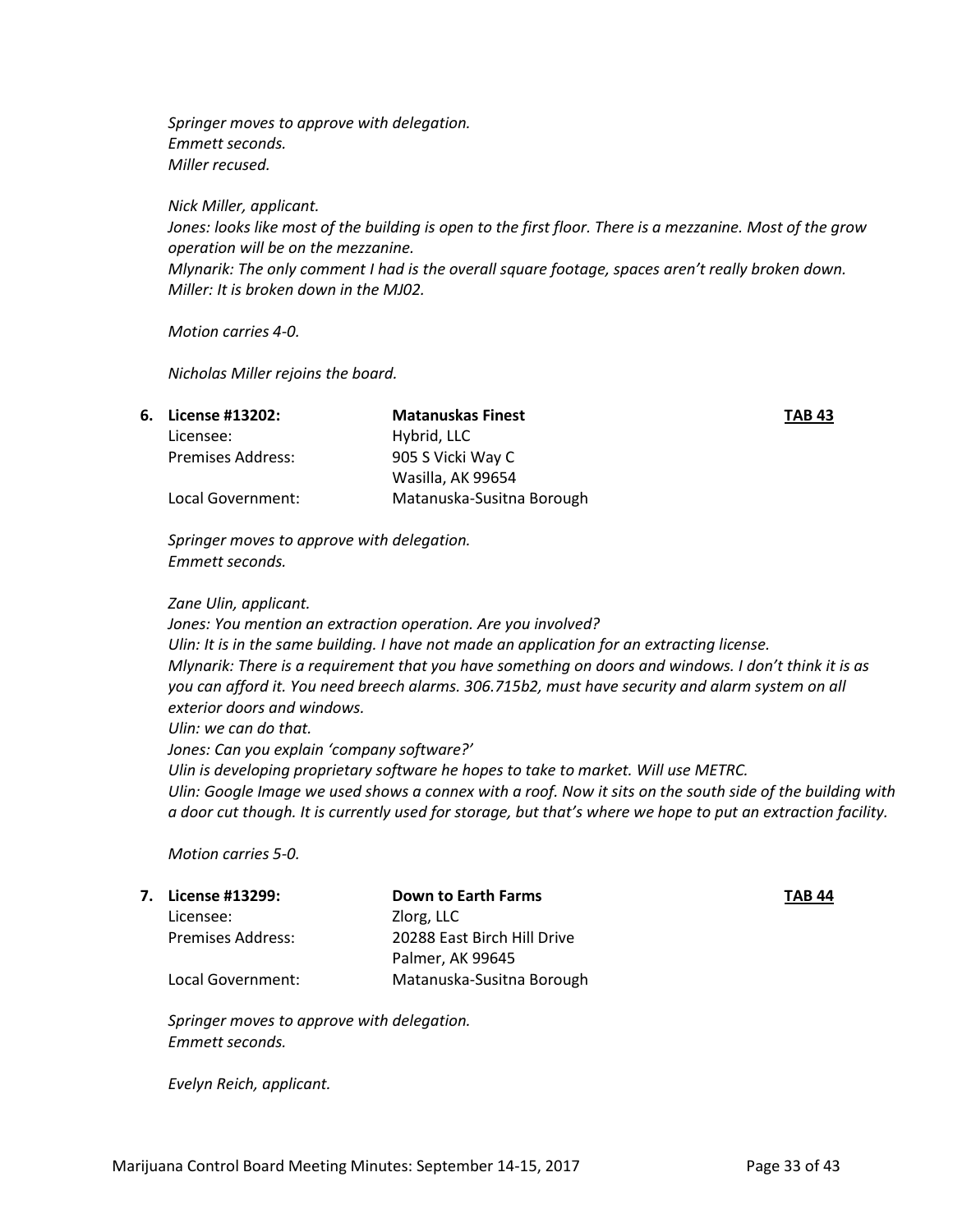*Jones: One of the objections had a picture of the neighborhood and building. Are you the only licensee? Is your son an employee or involved.*

*Reich: This property was once my husband and mine. I got the property in the divorce. My son's application was just approved. He's down the road.* 

*Jones: On the facilities diagram, is this all on one level?* 

*Reich: It's all under construction right now. One story. Building is all secured. Trimming area is the restricted access.* 

*Reich: I plan on going overboard with odor control. I attended the community council meeting to address objections.* 

*Jones: One of the objection letters discuss family home school, described as a "legal school" and operates less than 500 feet. Is that defined as a school.*

*Milks: This board has declined to defined recreational or youth facility or school. You have your own definition you need to follow. You have not adopted the state statute definition of school. 306.010 & 306.990(35)*

*Jones: This objection says "defined as a legal school defined under …Our definition Milks: The board has not defined school. At one point the board entertained the idea of adopting other statutory definitons of school. I don't see in the objection any evidence that this is a school beyond the citation.* 

*Oates: The language in AS 14.30.010 refers to attendance. Section does not refer to home school. Mlynarik: I think people are cutting and pasting. You are responsible for what you put in your application.* 

*Motion carries 3-2. Mlynarik and Jones vote no.* 

*Oates: Regarding (Tab 20) PFD issue, residency is not an issue. Emmett moves to discuss 12398 at the end of the meeting if there is time. Springer seconds. Motion carries 5-0. Application will be addressed at the end of the meeting, if time.* 

#### **Break**

#### **NEW RETAIL MARIJUANA STORE APPLICATIONS**

**A. License #10252: Popeyes Emporium II TAB 45**

Licensee: Popeyes Emporium II, LLC Premises Address: 3231 Spenard Road, Unit 1 Anchorage, AK 99503 Local Government: Municipality of Anchorage

*Springer moves to approve with delegation. Emmett seconds.* 

*Jana Weltzin, counsel, and Mark Magnum, applicant online. Jones: On preventing diversion, there doesn't seem to be a lot of room behind the counter to store things, and the only mention of a refrigerator is in the office/ employee break room. Without dimensions, it is hard to understand product storage. The descriptions didn't fit with how I see the premises diagram.*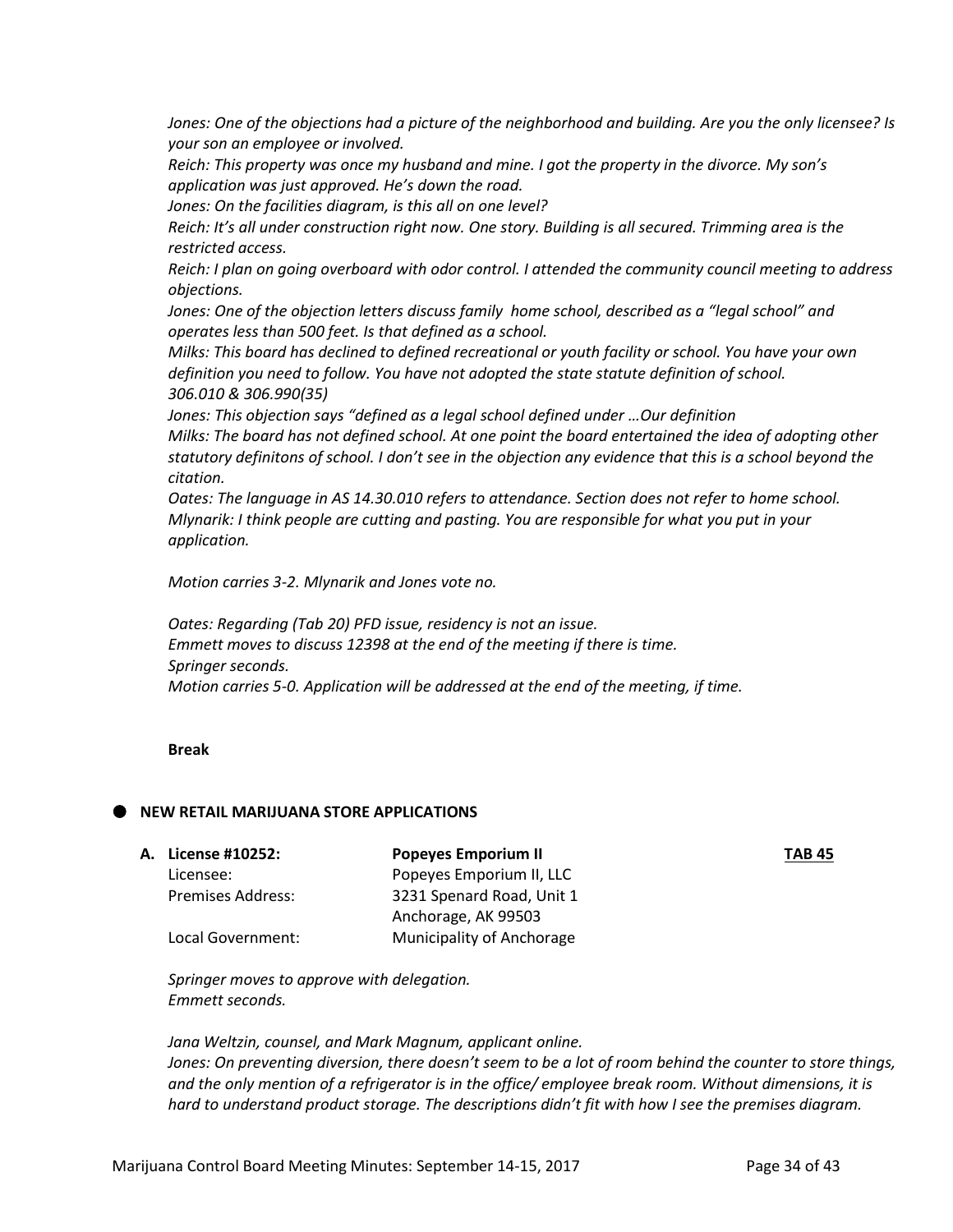*Weltzin: There will be a little refrigerator behind the counter. There will not be marijuana in the unrestricted area.* 

Jones: In a retail facility, if you receive product that didn't meet quality standards, you don't accept it. *You reject it. It gets returned to cultivator.* 

*Weltzin: If they receive a bulk package and it lands on the floor, things can happen in a retail store, where product gets contaminated.* 

*Motion carries 5-0.*

| <b>B.</b> License #11927: | <b>Green Life Supply LLC</b> | <b>TAB 46</b> |
|---------------------------|------------------------------|---------------|
| Licensee:                 | Green Life Supply, LLC       |               |
| <b>Premises Address:</b>  | 511 30 <sup>th</sup> Avenue  |               |
|                           | Fairbanks, AK 99701          |               |
| Local Government:         | City of Fairbanks            |               |
|                           |                              |               |

*Springer moves to approve with delegation. Emmett seconds. Nathan Davis, applicant online.*

*Jones: It is really difficult to match the narrative with the premises diagram. The diagram is very poor. Davis: describes premises with more detail, including ID checkpoint, sales counter. We have a cultivation facility that is fully active. Product packaging will be handled at cultivation facility.* 

*Motion carries 5-0.*

| C. License #12313:       | Juneau's Green Market      | <b>TAB 47</b> |
|--------------------------|----------------------------|---------------|
| Licensee:                | ISG, Inc.                  |               |
| <b>Premises Address:</b> | 263 Marine Way             |               |
|                          | Juneau, AK 99801           |               |
| Local Government:        | City and Borough of Juneau |               |

*Springer moves to approve. Emmett seconds.*

*Weltzin, counsel and Paul Burrows, applicant. Jones: can you explain what kind of zone you are going to deal with loitering? Burrows: Will have security guard onsite. Premises is located downtown. Jones: One of the objections is from SE Regional Resource Center, which provides GED and provides health curriculum. Burrows has not filed for a conditional use permit. Weltzin: I was told they do not do any tutoring onsite. I think the proper body to make that decision is the Juneau planning commission. There are bars nearby, which are not subject to the same restriction. McConnell: SERRC identifies themselves not as a school but as a training center. We looked at their website, which indicated they provide training for people both over and under 21. I hope the Juneau Planning Commission will examine this issue.* 

*Motion carries 4-1. Mlynarik votes no.* 

| <b>D.</b> License #12866: | Uncle Herb's               | <b>TAB 48</b> |
|---------------------------|----------------------------|---------------|
| Licensee:                 | Eden Management Group, LLC |               |
| <b>Premises Address:</b>  | 1213 Ocean Drive, Unit 2   |               |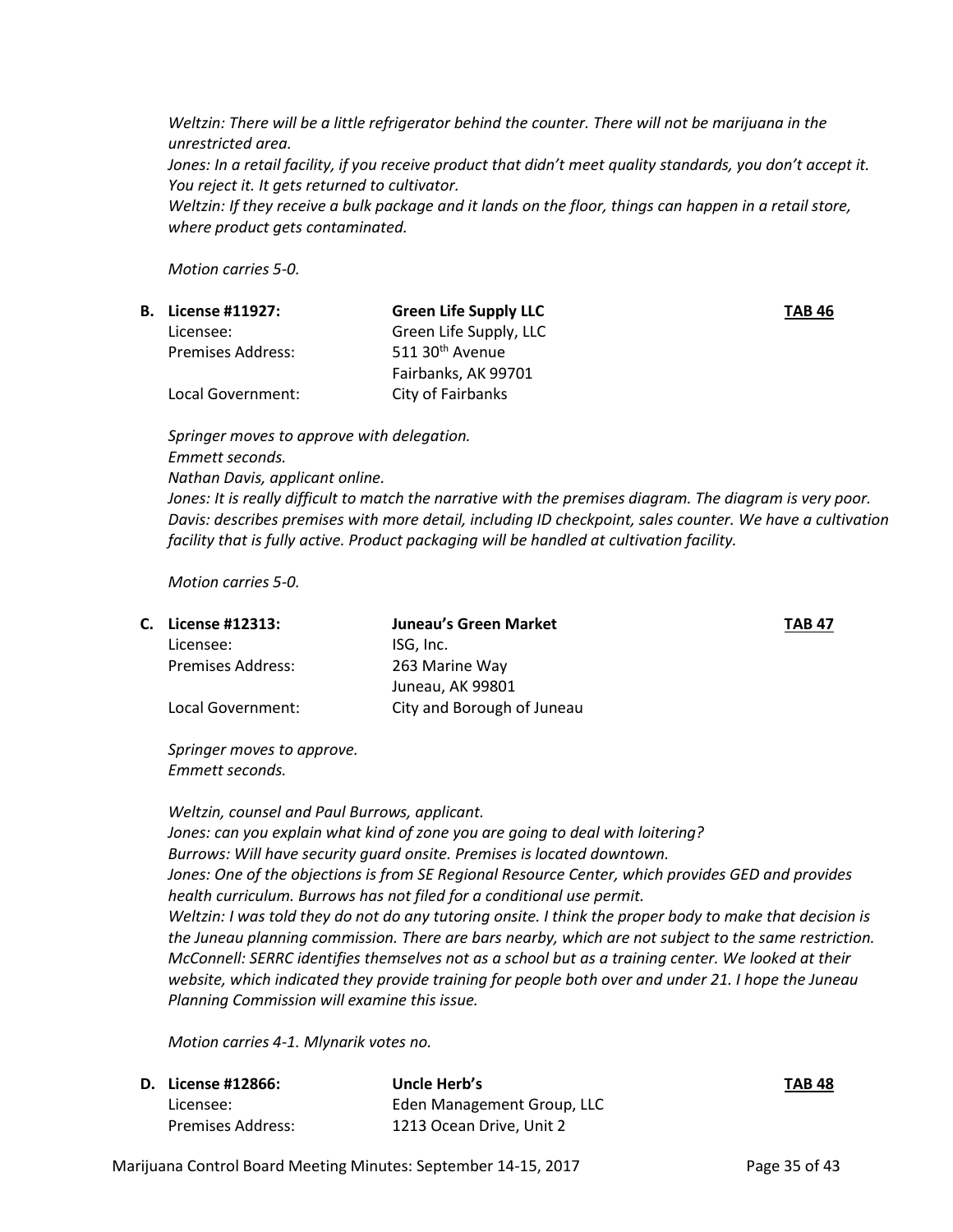Homer, AK 99603

Local Government: City of Homer *Springer moves to approve. Emmett seconds.* 

*Jana Weltzin, counsel and Lloyd Stiassny, applicant Springer: Recommended condition from the city of Homer on lighting and signage. As part of delegation make sure those conditions are met. Stiassny: have another retail license in Anchorage. The facility is located near the yard where the school buses are maintained and stored. Jones: Suite 1 not part of operation. Suite 2 is. But 5, 6 and 7 appear not to be a part. What happened to 3&4. Stiassny: it is a consolidation. Land partner owns the building. Weltzin: Dotted line is licensed premises area. Light tan color is retail. Blue is restricted access. Stiassny: Suite 2 will be the licensed premises. Other spaces are distinctly separate. In the back (suite 5&6) is a secretarial service. In the front of the building, it is used by state of Alaska DOT. It is a multi-use.* 

*Motion carries 5-0.*

| E. License #13119:       | <b>Rebel Roots LLC</b>       | <b>TAB 49</b> |
|--------------------------|------------------------------|---------------|
| Licensee:                | Rebel Roots, LLC             |               |
| <b>Premises Address:</b> | 2575 Goldstream Road         |               |
|                          | Fairbanks, AK 99709          |               |
| Local Government:        | Fairbanks North Star Borough |               |

*Springer moves to approve with delegation. Emmett seconds.*

*Grant Anderson, applicant. Jason Brandeis, counsel.*

*Anderson: I am the sole owner of Black Rapids. Miguel only has a partnership in retail. The two are in separate locations. Do not anticipate visitors beyond security system vendors. Building does not yet exist. Ivory Jack's is not part of establishment. Minimum of two employees. Ideally 3.* 

*Motion carries 5-0.*

#### **NEW MARIJUANA PRODUCT MANUFACTURING FACILITY APPLICATIONS**

|                          | <b>Evergreen Extracts</b>  | <b>TAB 50</b> |
|--------------------------|----------------------------|---------------|
| Licensee:                | ISG. Inc.                  |               |
| <b>Premises Address:</b> | 5011 Short Street, Suite 2 |               |
|                          | Juneau, AK 99801           |               |
| Local Government:        | City and Borough of Juneau |               |
|                          | <b>A. License #12315:</b>  |               |

*Springer moves to approve with delegation. Emmett seconds.* 

*Jana Weltzin, counsel, Paul Burrows, applicant.*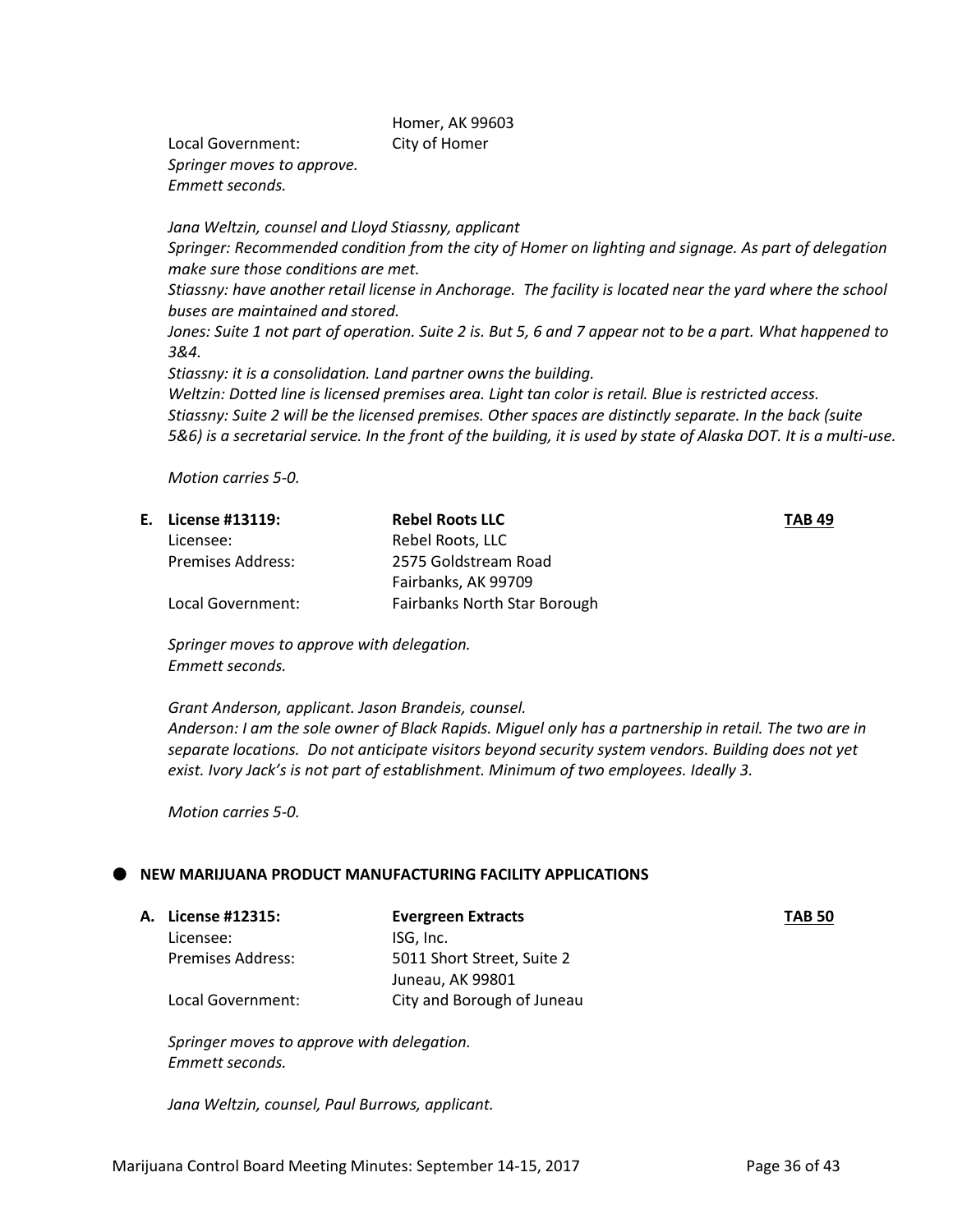*Jones: The narrative is almost identical as a previous application. It should be more specific to the operation. I ask that these come a little more specific to the operation and what they're doing.* 

*Springer moves to approve "perseverance pops" product, one per package. Emmett seconds.*

*Mlynarik: This looks like something for a kid. I can't support this.* 

*Springer: It could be expected a consumer would consume a pop in one sitting. Each one has 5 mg. I would encourage a smaller packaging.*

*Weltzin: Describes these in packages of 10 lollipops. Springer recommends smaller. Mylar bags, once open, are not child resistant. They would have to go into exit packaging.* 

*Jones: A Mylar bag would have all ingredients, but if you laid them out on a table, you wouldn't know what they are.* 

*McConnell: There is no regulation that says each product must be individually wrapped.*

*Weltzin: This would be the first lollipop you are considering. Maybe start conservative.*

*Mlynarik: My concern is we are relying entirely on packaging. This is going to look like something a kid would eat. There are other ways to do edibles that aren't attractive to kids.* 

*Springer: We do have to provide some entrepreneurial leeway. If the packaging has enough room for two, that's not unreasonable. Someone might want to buy a couple of these to have with someone. I don't know what the price point is, maybe putting two in a package instead of one, that might not be objectionable. The color? It isn't an attractive color.* 

*Emmett: At some point, responsibility has to fall on the parent.* 

*Weltzin: Can you give guidance on packaging.*

*Springer: one.* 

*Motion carries 4-1. Mlynarik votes no.*

*Springer moves to approve Ganja Gummies.* 

*Emmett seconds.* 

*Weltzin: This is the bases color. How much does that change when you add the flavor.* 

*Burrows: I'm trying not to make it bright and attractive.* 

*Springer motions to table consideration of Ganja Gummies and Ganja Chewies, awaiting photographs of colored product. Emmett second. Motion carries 5-0.* 

*Springer moves to approve bubble hash. Emmett seconds. Springer: This is just ice water extraction? Motion carries 5-0.*

*Springer moves to approve Evergreen Extract's rosin hash oil. Emmett seconds. Springer: Non-solvent process? What is a glass wax container? Weltzin: it is like lab glass. Motion carries 5-0.*

*Springer motions table Dew Drop flavors to November, pending color photographs. Emmett seconds. Motion carries 5-0.*

*Springer moves to approve cannabis caramels.*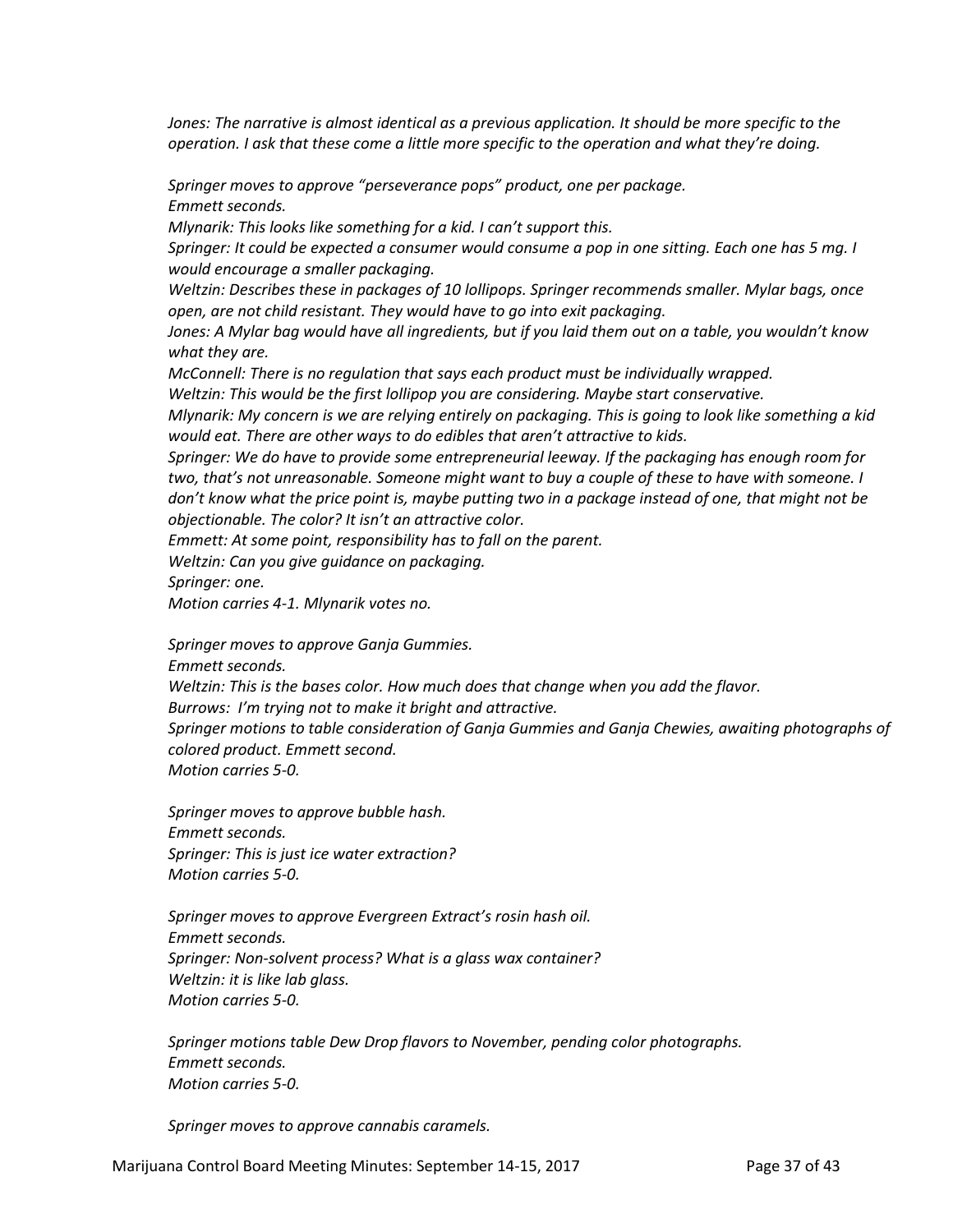*Emmett seconds.*

*Springer: This looks like a box candy, which on mothers day kids like to eat. I'm not concerned though. Jones: I think we have approved other products that look like this.* 

*Weltzin: Frozen Budz uses Mylar bags. I would say that wouldn't be consistent with what is out on the market.* 

*Springer: It would be helpful to have a spreadsheet of approved products with packaging and details. It has been a couple of months since we did products.* 

*McConnell: We will put that together.* 

*Emmett: Enforcement had asked recently for a picture of everyone's products. That request is not consistent with the regulation. If we are going to require a picture of all products, that should be consistent with regulation.* 

*McConnell: People submit photos of what they intend to make, but it can look different from what it ends up looking like. That's an issue. We also had a situation where someone showed a photo to the board, which was approved, but then the packaging was described but never shown. I would ask the board to put thought into how to manage these products. We want the public to be aware of what's been approved.* 

*Springer moves to table to give applicant some time to review packaging and regulatory requirements. Emmett seconds.* 

*Springer: Not a regulatory issue. We just want to give the licensee a chance to explore other packaging options.* 

*Emmett: Is this going to adversely affect the business if we table? Burrows: I would be happy to table until November. Motion to table carries 5-0.*

*Motion on the license carries 5-0.*

#### **Lunch Break**

|                          | <b>Secret Garden Cannabis</b>          | <b>TAB 51</b> |
|--------------------------|----------------------------------------|---------------|
| Licensee:                | Axion Enterprises, LLC                 |               |
| <b>Premises Address:</b> | 726 E 15 <sup>th</sup> Avenue, Suite 2 |               |
|                          | Anchorage, AK 99501                    |               |
| Local Government:        | <b>Municipality of Anchorage</b>       |               |
|                          | <b>B.</b> License #12769:              |               |

*Springer moves to approve with delegation. Emmett seconds.* 

*James Martin, licensee, Jana Weltzin counsel. Weltzin: Additional offsite storage, like the Cloud would be off-site. You can access it somewhere.* 

*Emmett moves to approve crumble, hatter, wax, rosin, kief and bubble hash products. Springer seconds. Emmett: smokable products are standard. Motion carries 5-0.*

*Emmett moves to approve green acres vape pen.*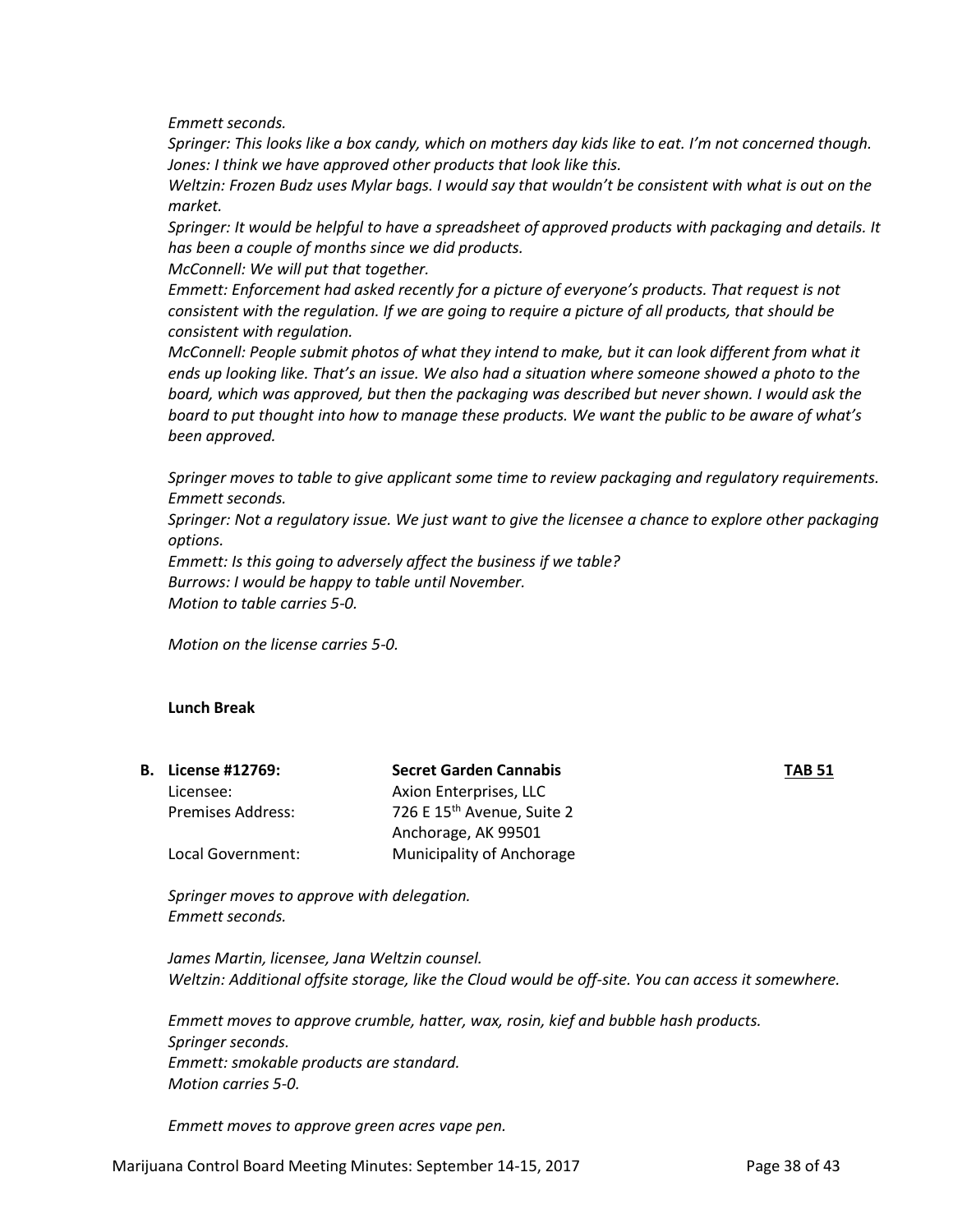*Springer seconds. Mlynarik: People should know what the percentage is on the pen. Motion carries 5-0.*

*Jones moves to approve Green Acres oil, which is an ingredient in other products. Emmett seconds. Weltzin: Product is not something that would be sold directly to consumers. Motion carries 5-0.*

*Jones moves to approve greenhouse special.* 

*Emmett seconds.* 

Jones: Question on the packaging, a clear food grade container. While yes, it may be in a childproof *Mylar bag. But when it gets home, it'll look like the cookies from Costco. This applies to the other edible products. I'm also concerned about the photographs.* 

*Weltzin: We would like to propose approval of the products then let us come back with different packaging. We're going to re-think the clamshell concept.* 

*McConnell: We wouldn't issue a license without the packaging being approved by the board.* 

*Jones moves to table snickerdoobie, pot brownie, THC truffles, greenhouse special, and super baked Alaska products are tabled due to packaging.* 

*Weltzin: Other products have been approved with cellophane packaging. My client is fine, but we're trying to do the right thing. We're asking for consistency. I don't want my client's packaging to be more expensive than others. It is inconsistent, and it is hard for me to deal with clients. I have to explain to clients that the regulations haven't changed but feelings and intent. It makes it challenging for enforcement too.*

*McConnell: I feel like the board has learned a lot and improved. Having this spreadsheet of products and packaging will be helpful. If you should identify anything you wouldn't necessarily approve today, there is an opportunity to review that decision. You don't have to make the same mistake twice. Motion to table approved 5-0.* 

*Springer moves to approve garden gummies.* 

*Emmett seconds.*

*Martin says would package 10 to a bag.*

*Springer: What percentage of product cost to you intend for packaging?* 

*Emmett: My company's packaging is 7.8125 percent of retail cost.* 

*Mlynarik: My concern is that any coloring might be attractive for kids.* 

*Springer: Cost of doing business is a component of success. I would encourage you and anyone else with candy products to look at something more innovative than a sealed Mylar bag with a Ziploc on the top. We keep saying kids. Not every customer in a retail establishment is going to have kids. But we do want to have protective factors in place.* 

*Springer moves to table product. Emmett seconds. Motion carries 5-0.*

*Jones moves to approve secret honey sticks. Emmett seconds. Jones: We're not approving infused honey. Springer: You need to get infused honey approved as a product, then the honey sticks.*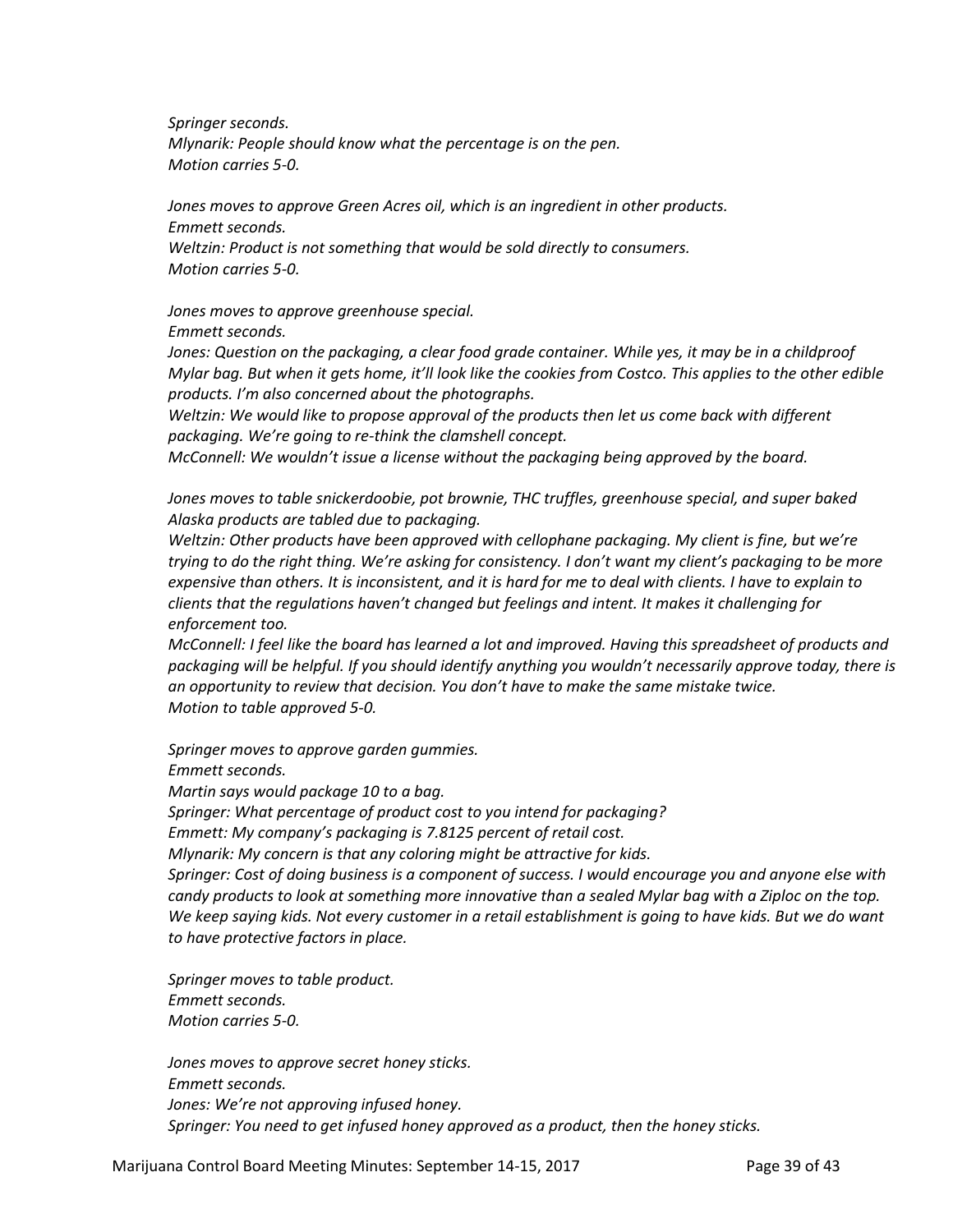*Jones: My motion is to approve the honey sticks, not the wholesale honey. I don't want the indication that approval of sticks as allowing the wholesale of infused honey. Springer: You are almost using this as a condiment? Motion carries 5-0.*

*Springer moves to approve cottonmouth candy. Emmett seconds. Springer moves to table candies until November. Emmett seconds. Motion to table carries 5-0.*

*Springer moves to table comfort caramels, and ganja bars and green beans for packaging review. Emmett seconds. Motion carries 5-0.*

*Emmett moves to approve tincture product. Jones seconds. Jones: On the photograph, there are markings for servings. Sample label, unlike bars and beans, there are no entries into serving size. The label has to say what the serving size is. If the syringe is graded that way, you need to make sure the sample label has all the serving markings. Motion carries 5-0.*

*Motion to approve the license with delegation carries 5-0.*

#### **Tabled application reconsidered.**

| License #12398:           | <b>High Tide Distributors</b>           | <b>TAB 20</b> |
|---------------------------|-----------------------------------------|---------------|
| Licensee:                 | Dennis R Humphrey                       |               |
| License Type:             | Limited Marijuana Cultivation Facility  |               |
| <b>Premises Address:</b>  | 49172 Heights Lane                      |               |
|                           | Nikiski, AK 99635-8295                  |               |
| Local Government:         | Kenai Peninsula Borough                 |               |
| <b>For Consideration:</b> | Conditions pursuant to 3 AAC 306.060(b) |               |
|                           | <b>PFD Residency Ruling Appeal</b>      |               |

*Springer moves to approve. Emmett seconds.*

*Humphrey is online.*

*Humphrey: I work rotational work in North Dakota. I made a mistake on my application. I was able to get it rectified.* 

*Jones: Application makes reference to wife. She is not listed as an owner. If you are out working in another state, how does that work.*

*Humphrey: On the business license itself, I recognized she was not listed as an owner. I intend to list her as an owner. Right now she is just listed as an employee. She has her marijuana handler card. Springer: Just because her name doesn't appear on business license, does that mean she can't be listed on the license.* 

*McConnell: I will have to check on that.*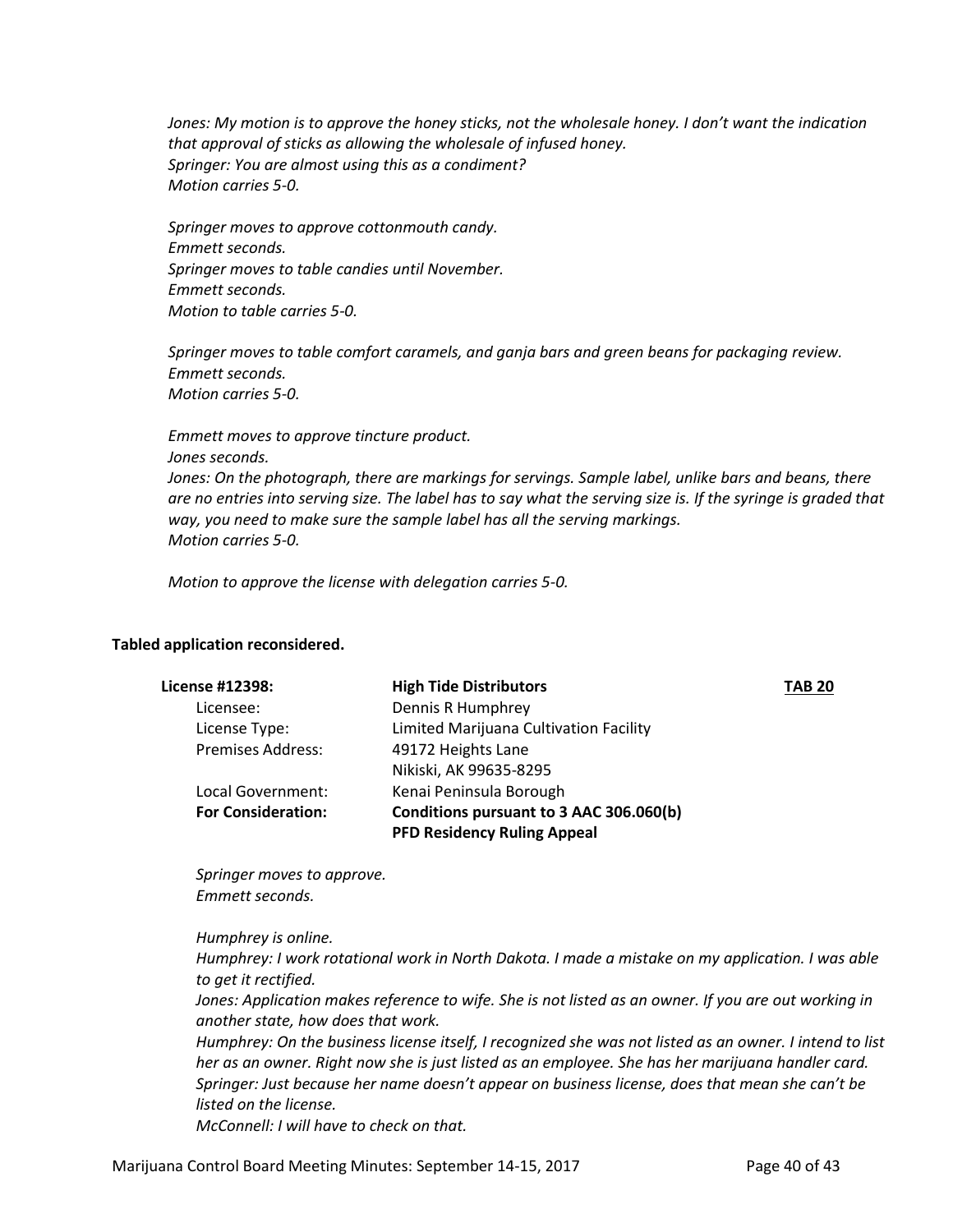*Emmett: Concerned with having the owner away for much of the year, and having a non-owner there tending to the business. Can you dedicate enough time and attention to this business to make sure it complies with regulations? Humphrey: She will have access to me by phone 24 hours a day. If we can go full time standard cultivation, I intend to retire. Springer: have you considered an LLC between you and your wife. It could be a tax advantage. If you have legal counsel available, you may consider creating an additional entity. You can always just get a new business license. McConnell: The owner of the license has to match a CPBL listing. Mlynarik: How are you going to be transporting? Springer: You describe your wife as an affiliate. Humphrey: No one under 21 in the home.* 

*Motion carries 5-0.*

# **REGULATIONS**

## **A. Proposed Regulations Projects**

| <b>B.</b> Local Government Jurisdiction; Timing of Public Objections |                                                    | <b>TAB 73</b> |
|----------------------------------------------------------------------|----------------------------------------------------|---------------|
| Status:                                                              | Comment period closed September 5, 2017            |               |
| <b>Potential Board Actions:</b>                                      | Vote to adopt; OR                                  |               |
|                                                                      | Substantially amend and put out for public comment |               |

*Emmett moves to adopt regulation. Miller seconds.*

*Jones: After discussion on protest and timing, how would someone know when that date starts? McConnell: We'll have to develop a way to notify the public when an application is complete. We'll have to post it on our website. Motion carries 5-0.*

| <b>C.</b> Separation Distance   |                                              | <b>TAB 74</b> |
|---------------------------------|----------------------------------------------|---------------|
| Status:                         | One proposal for initial board consideration |               |
| <b>Potential Board Actions:</b> | Amend and/or put out for public comment      |               |

*Springer moves to put separation distance regulation out for public comment. Emmett seconds.*

*Springer: "Unless a local government has adopted a shorter distance by ordinance." This would require it to go through the ordinance process, giving the public ample opportunity to weigh in. Mlynarik: I don't think it is legal to lower the distance for schools. Maybe churches. I don't think we can do this by statute. There are other state statutes that trump that. Springer: The biggest concern is the closeness to churches. I don't have any problem with having to stay 500 feet from a school. Because it is an ordinance, I guarantee you the public will be here. I don't have a problem amending this to exclude the school.* 

*Milks: If it is the drafters intention, the placement of the phrase needs to be specified. It is this board's job to keep marijuana away from children, not local government's job. It is everyone's job. My message here is I'm not particularly hopeful this will pass legal muster.*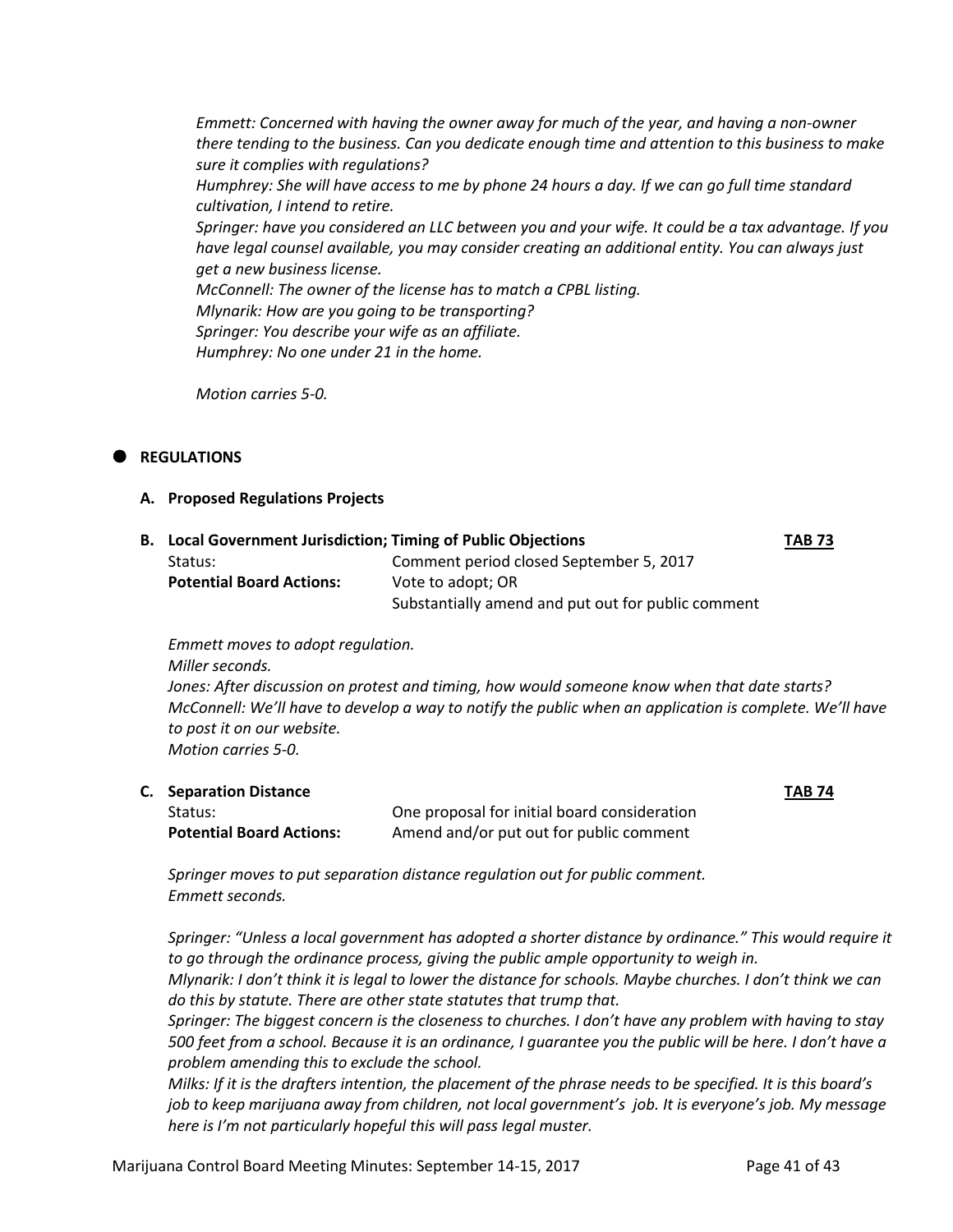*Jones: The way this is written, Anchorage could do this. How can we write this so it applies to smaller communities, but maybe not to Anchorage, Wasilla, Palmer. That might overly complicate this. Emmett: I would support this motion so far as it applies to churches. This is a debate I've heard is about the concentration of marijuana businesses in certain areas because they are not able to locate. I would support an amendment to disinclude school grounds. Buildings in which religious services are regularly conducted.* 

*Mlynarik: When you exclude churches, you are saying they are no longer important. If we say it is okay to keep the buffer between schools and youth centers, but not churches, that's not a good method of protecting youth. I think it does a disservice to the community.* 

*Springer: I will recognize this issue was raised with the board by a rural legislator. I appreciate his interest in coming to us. I would have to say it wouldn't look well on the industry if we were to start a*  regulation that was discriminatory in nature. I'm kind of inclined to let this one die. It would be helpful if *we heard from additional legislators or communities. I kind of think if they did in Juneau, they would suddenly come to the realization I've come to. I'll be voting against it. I'm afraid of the slippery slope. I was out berry picking on the tundra with my wife and began to slip the other day because it was getting soft. We don't want to melt the permafrost with our regulations.*

*Motion fails 2-3. Springer, Jones, and Mlynarik vote no.*

| D. Trade Shows                  |                                              | <b>TAB 75</b> |
|---------------------------------|----------------------------------------------|---------------|
| Status:                         | One proposal for initial board consideration |               |
| <b>Potential Board Actions:</b> | Amend and/or put out for public comment      |               |

*Emmett moves to approve trade show regulation.* 

*Springer seconds.* 

*Springer: How do we facilitate initiatives for home growers? Is there an opportunity for individuals to display their work in a trade show environment.*

*Emmett: I believe in statute nothing is illegal about displaying.* 

*McConnell: We're not trying to regulate trade shows. We're trying to make it legal for licnesees to display at trade shows.* 

*Mlynarik: It might promote black market activity.* 

*Emmett: There was a difficulty getting commercial marijuana into trade shows because of the METRC. Buisnesses were using personal product, but that might not be an accurate portrayal. The idea is to have marijuana be trackable from the licensed premises to the trade show and back to the licensed premises legally.* 

*Emmett: I wouldn't be opposed to language that makes this more robust, as long as it isn't overly restrictive.* 

*Jones: It seems a grower would not want to take a plant from their controlled environment Springer: It will be interesting to hear how they do it on the outside.* 

*McConnell: Whether a cultivator wants to take a plant to a trade show is a business decision. Testing facilities are permitted to test private marijuana. Should they decide to take equipment to a trade show, they could test private marijuana. They would not be able to test licensed marijuana off their licensed premises.* 

*Motion carries 5-0.* 

*McConnell: The staff was under the impression the ABC Board made a determination there shouldn't be marijuana on a licensed alcohol premises. When the issue of a trade show, I didn't want the licensed alcohol premises to get into trouble with the ABC board. We used the rare instrument of a dedesignation permit. We brought this back to the ABC board. They clarified their message was intended to*